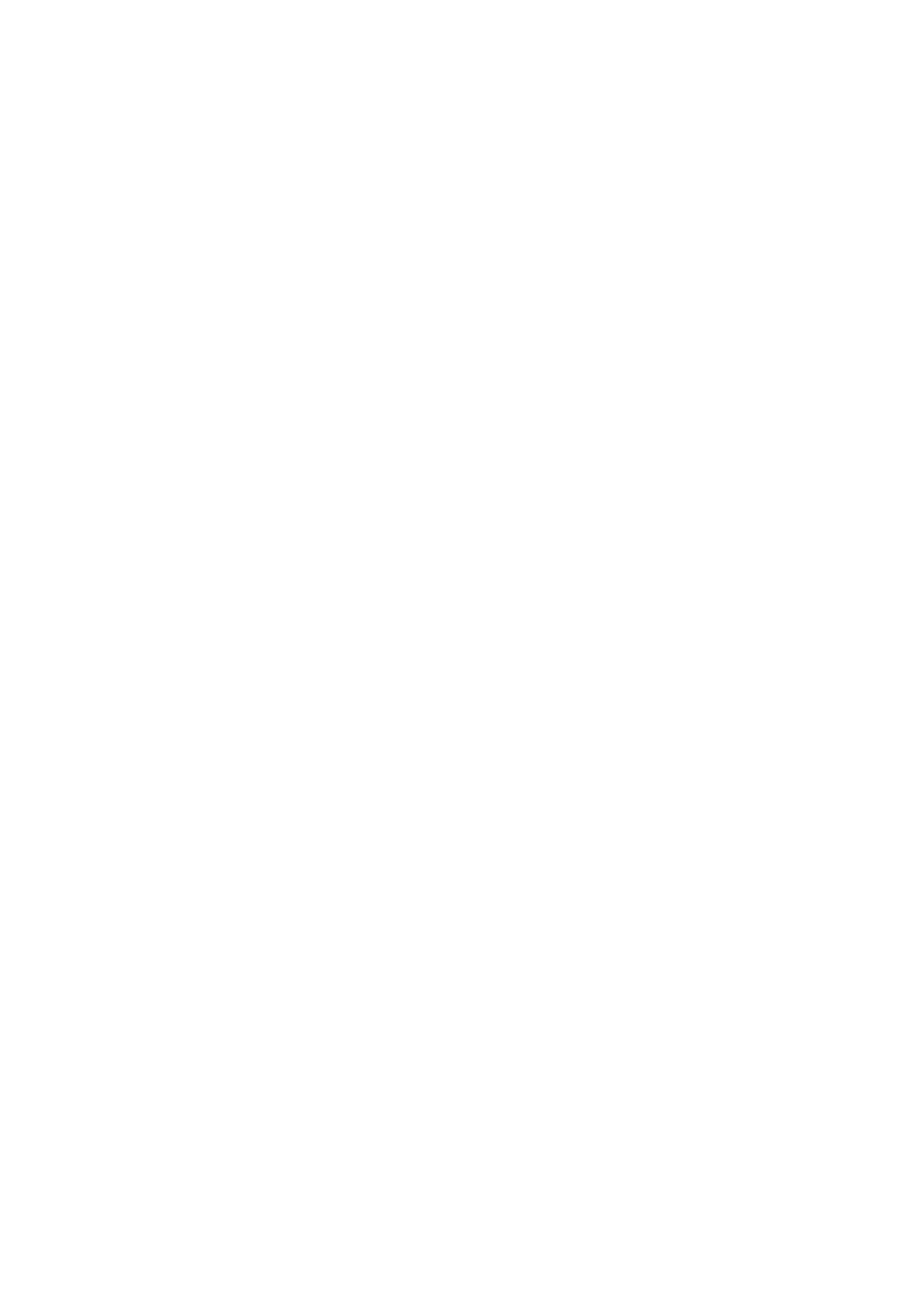# <span id="page-2-0"></span>**Chair's introduction**

New Zealand's forestry industry relies on the use of chemical fumigants to ensure continued access to its major offshore markets. Methyl bromide, an ozone-depleting gas, has been the primary fumigant used by the industry to meet this need. A 2010 decision by the EPA to require recapture of residual methyl bromide used in log fumigations within a decade has proved unattainable at a scale commensurate with the growth in New Zealand's log exports. A decision on the reassessment of methyl bromide was made in 2021 and provided a pathway for reducing methyl bromide use. A search for alternative fumigants resulted in STIMBR identifying ethanedinitrile (EDN) as the leading candidate. An application to import or manufacture EDN as a fumigant for logs and timber was lodged with the EPA by manufacturer Lučební Závody Draslovka a.s. Kolín in July 2017 for consideration under section 28 of the Hazardous Substances and New Organisms Act 1996 (HSNO Act). The application was publicly notified in February 2018.

Assessment of a new fumigant within the hazard classification applicable to EDN was a significant undertaking. This was particularly so given the absence of approvals (and associated documentation) for the use of EDN sought by the applicant in international regulatory jurisdictions which New Zealand often aligns with. The applicant and STIMBR provided extensive data in support of the application and 43 parties made submissions on the application.

After the first part of the hearing in 2018, the Decision-making Committee (the Committee) concluded that further consideration of the application under the HSNO Act could not proceed until WorkSafe, the agency responsible for overseeing the Health and Safety at Work Act 2015 (HSW), completed a parallel process of assessment of the risks of EDN to workers. WorkSafe completed the draft safe work instruments (SWIs) in December 2020, enabling resumption of the assessment under the HSNO Act. EDN is the first such application considered by the EPA at the intersection of these two separate statutory regulatory processes, and this has undoubtedly contributed to the extended timeline of the application process. At the same time, the Committee considered the processes to be complementary; WorkSafe's draft SWIs formed a baseline from which to assess residual risks to the public and the environment.

We have approved the application to import or manufacture EDN for release as a phytosanitary treatment for logs or timber for export, though the HSNO approval will only take effect at the same time as the SWIs. EDN fumigation performed under a sheet or in a shipping container is permitted but, as the Committee did not have sufficient information to assess risk in ship's holds this use is not permitted.

The Committee recognised the concerns of members of the public, including Māori, and the regional council in respect to the risk to human health posed by EDN. Assessment of this risk (to bystanders and the public) has formed a major part of the Committee's consideration of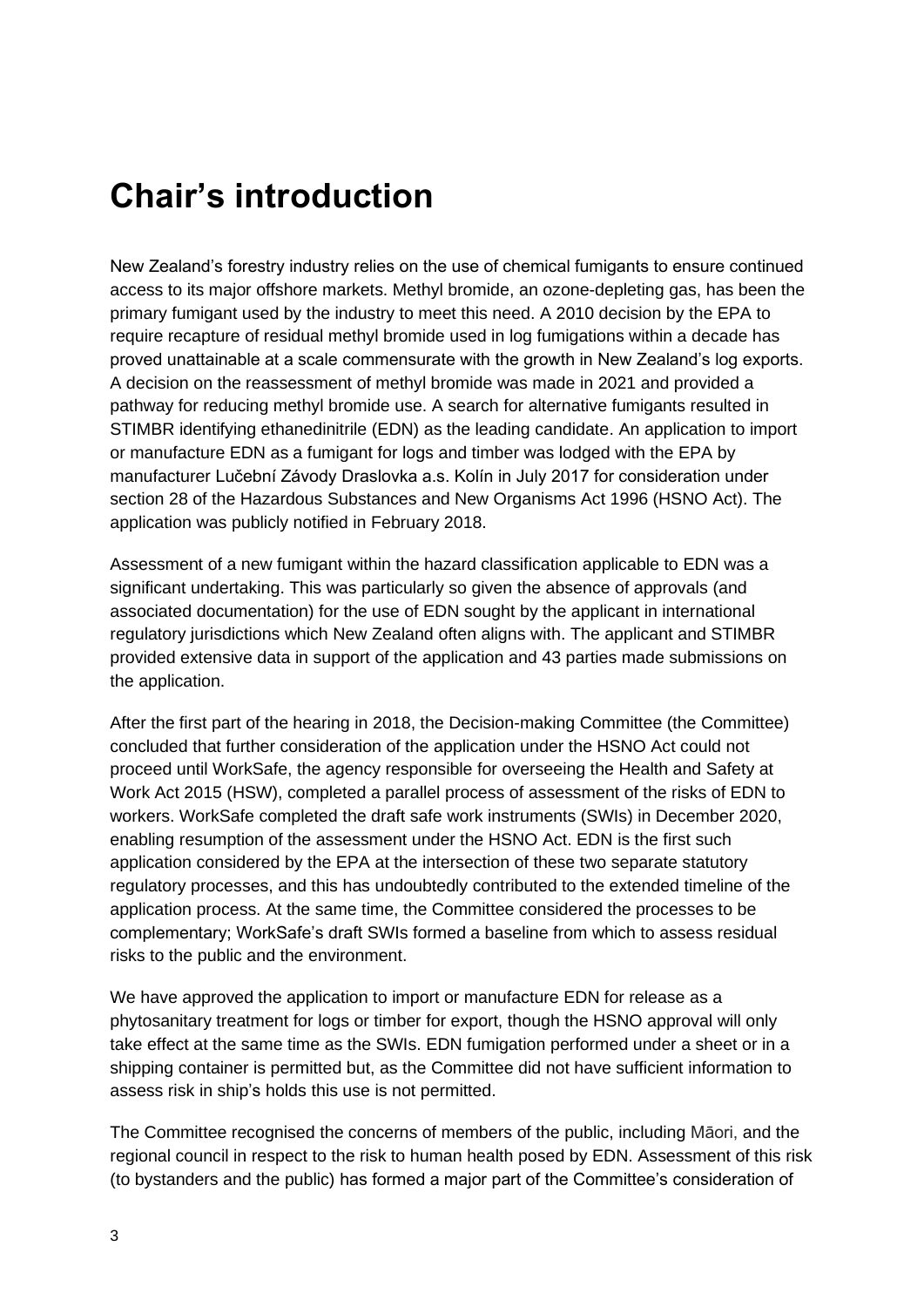this application. The Committee concluded that the tolerable exposure limit (TEL) set out in the EPA Staff Reports and Science Memos was based on a cautious and conservative interpretation of toxicological data available and accounted for inherent uncertainties, and was therefore appropriate. We also considered that, through application of the controls specified in the draft SWIs (once given legal effect) and HSNO approval, the residual risk to members of the public would be negligible.

The Committee recognises the length of time taken to reach a decision on the application. The process has undoubtedly been impacted by the unprecedented constraints and demands imposed on all parties due to COVID-19. It has also been tested by the incremental provision of important technical information and time needed for parties to the proceedings to consider and provide comment on this information. Lastly, the Committee wishes to acknowledge the enormous amount of work invested throughout this process by the applicant, submitters, and staff of the EPA and WorkSafe and wish to thank each and all for the quality of information provided, participation in, and commitment to the process.

Nāku noa

Nā Dr John Taylor

Chair EDN Decision-making Committee, EPA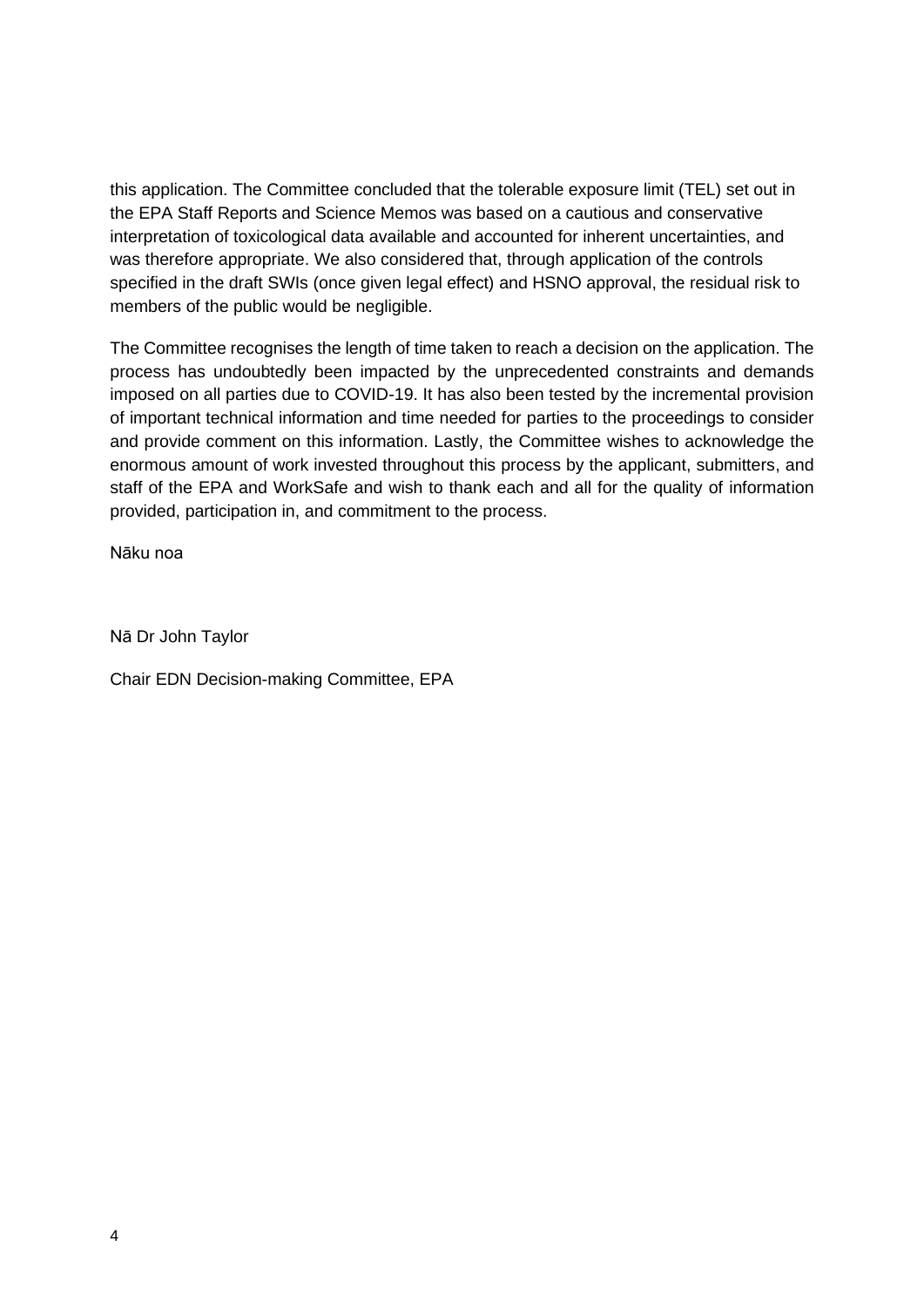# **Contents**

| 1. |                                                                                |  |
|----|--------------------------------------------------------------------------------|--|
| 2. |                                                                                |  |
|    |                                                                                |  |
|    |                                                                                |  |
|    |                                                                                |  |
|    |                                                                                |  |
|    |                                                                                |  |
|    | New information received, further information requested, and opportunities for |  |
|    |                                                                                |  |
|    |                                                                                |  |
|    |                                                                                |  |
| 3. |                                                                                |  |
|    |                                                                                |  |
|    |                                                                                |  |
|    |                                                                                |  |
|    |                                                                                |  |
|    |                                                                                |  |
|    | Application rate and duration of use in the fumigation of logs and timber20    |  |
|    |                                                                                |  |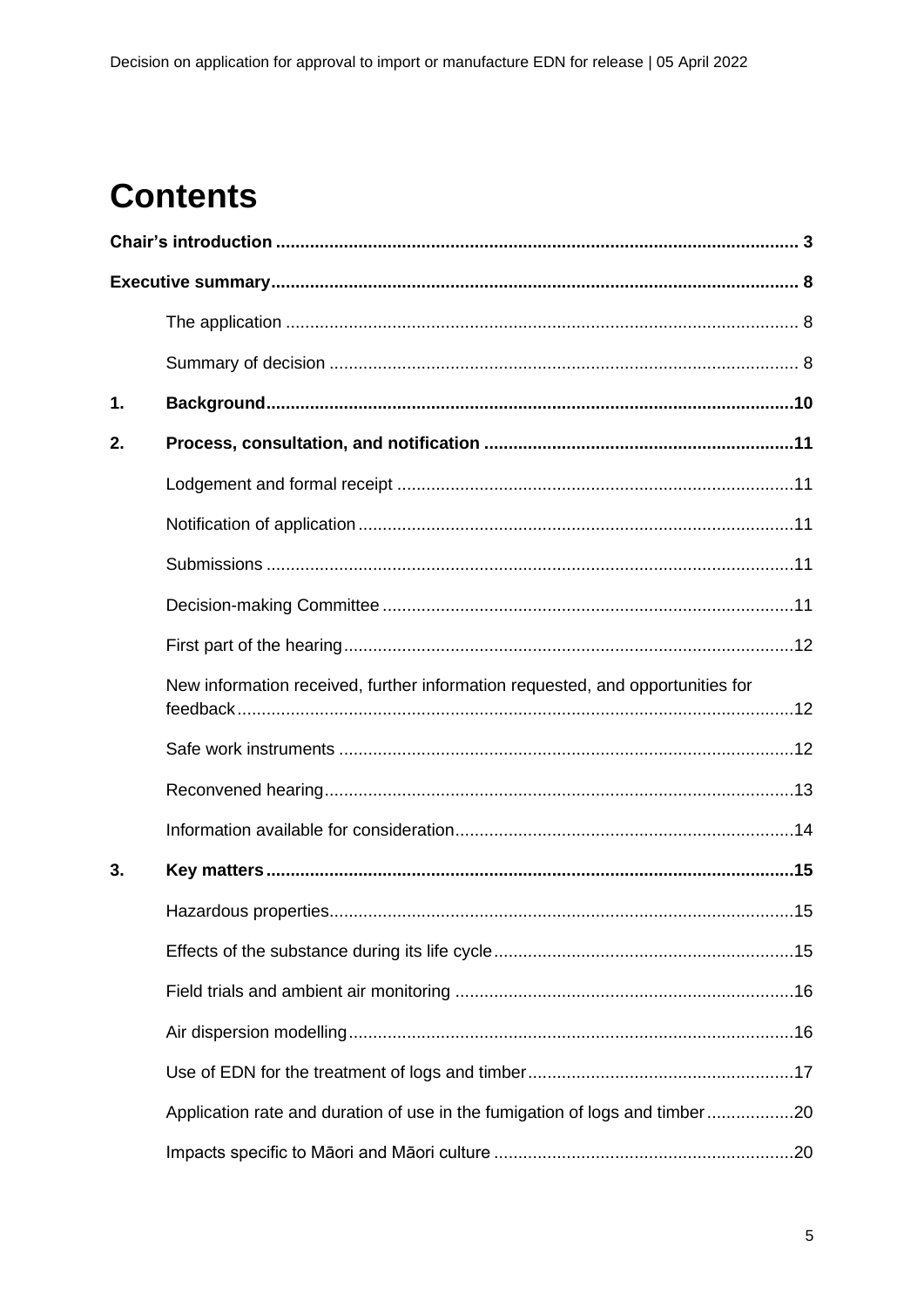| 4. |                                                                             |  |
|----|-----------------------------------------------------------------------------|--|
|    |                                                                             |  |
|    |                                                                             |  |
|    |                                                                             |  |
|    |                                                                             |  |
|    |                                                                             |  |
|    |                                                                             |  |
|    | Application rate and duration of use in the fumigation of logs and timber31 |  |
|    |                                                                             |  |
|    |                                                                             |  |
|    |                                                                             |  |
|    |                                                                             |  |
|    |                                                                             |  |
| 5. |                                                                             |  |
|    |                                                                             |  |
|    |                                                                             |  |
|    |                                                                             |  |
|    |                                                                             |  |
|    |                                                                             |  |
|    |                                                                             |  |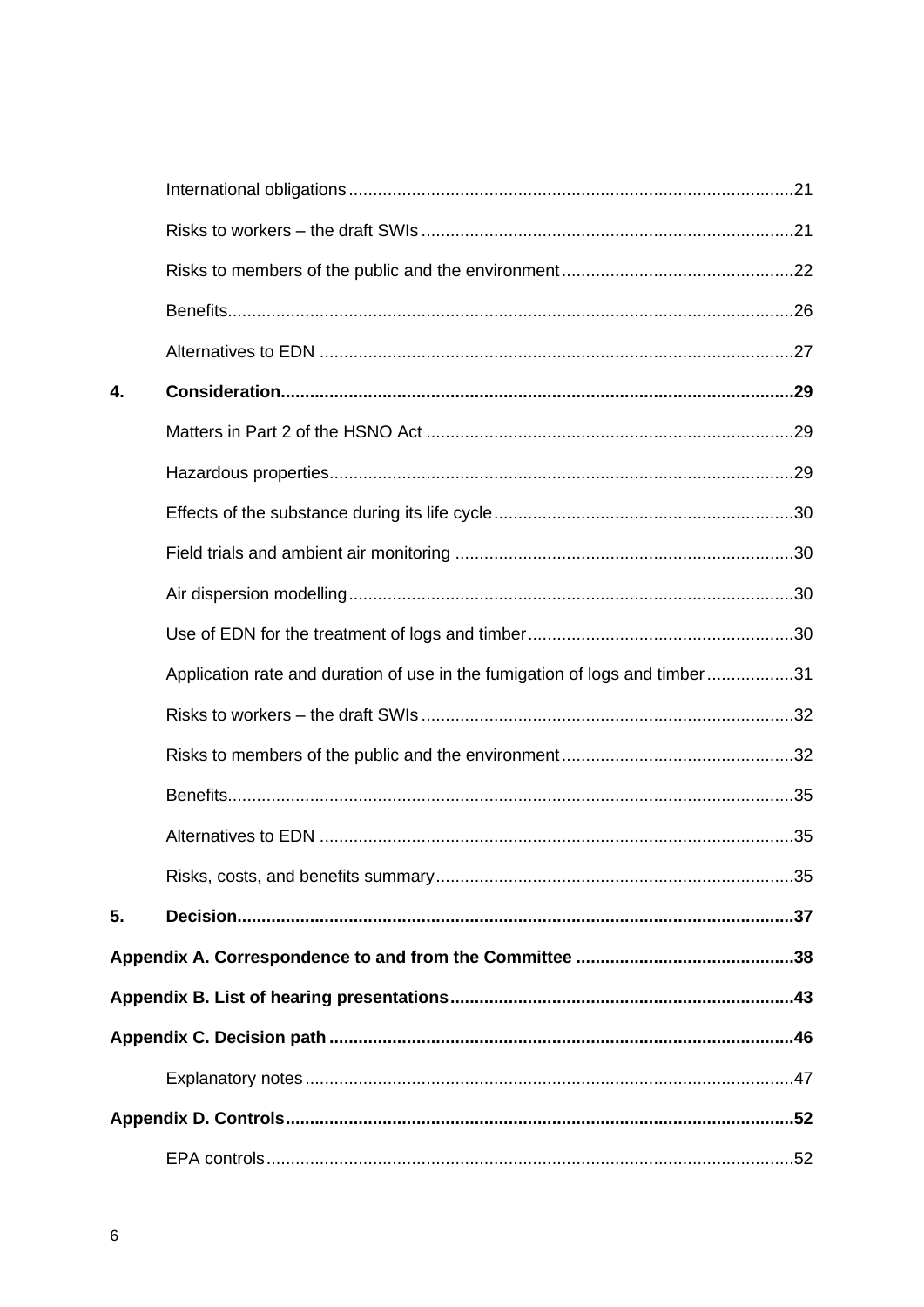| Appendix E. List of abbreviations…………………………………………………………………………56 |  |
|-----------------------------------------------------------------|--|
|                                                                 |  |
|                                                                 |  |
|                                                                 |  |
|                                                                 |  |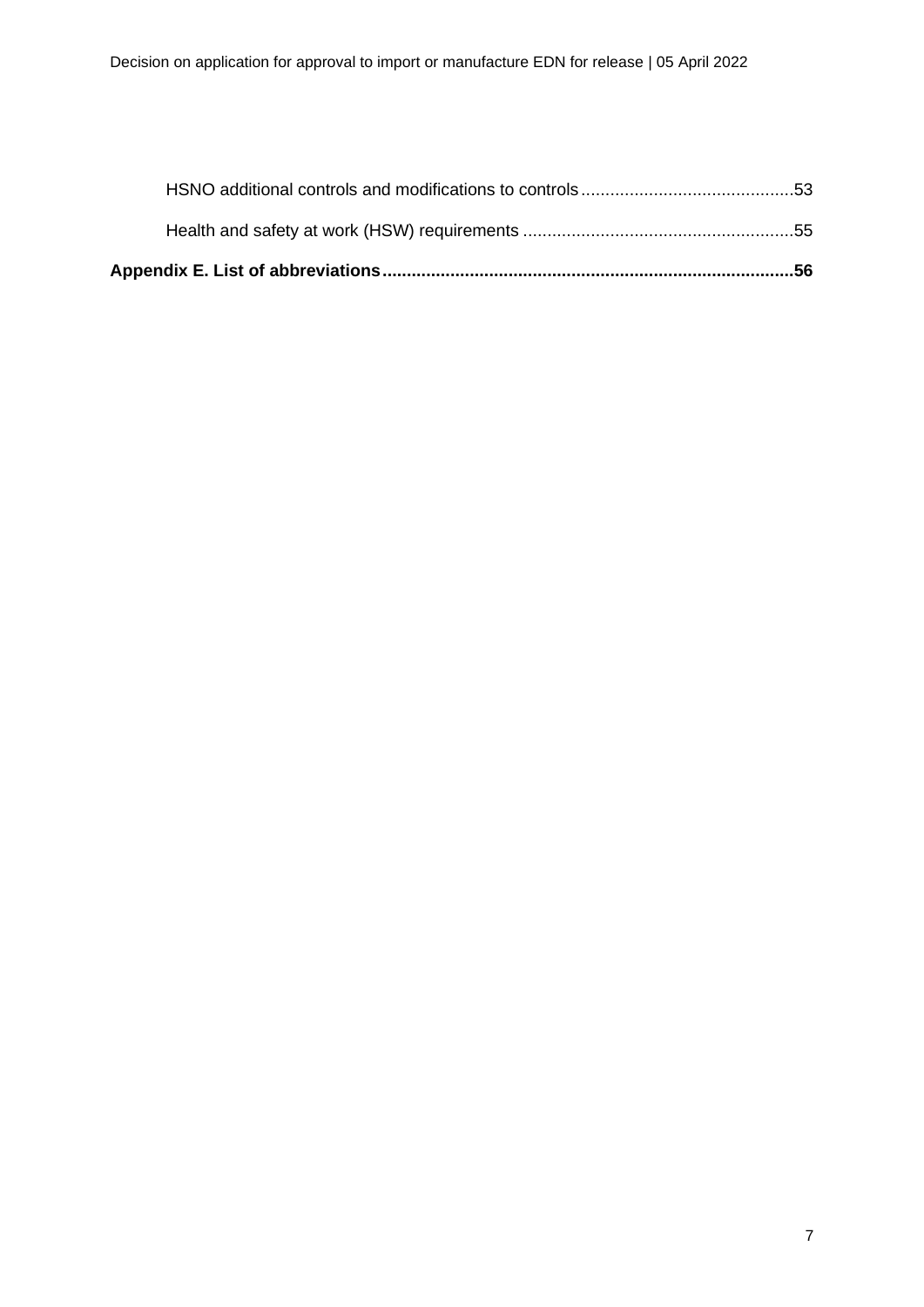# <span id="page-7-0"></span>**Executive summary**

The Decision-making Committee (the Committee) has approved EDN as a new fumigant for logs and timber for export. The actual approval will take effect at the same time as the WorkSafe safe work instruments (SWIs).

## <span id="page-7-1"></span>**The application**

On 17 July 2017, the Environmental Protection Authority (EPA) formally received an application to import or manufacture EDN for release under section 28 of the Hazardous Substances and New Organisms Act 1996 (the HSNO Act). In their application, Lučební Závody Draslovka a.s. Kolín (the applicant) proposed that EDN be used as a phytosanitary treatment on logs and timber in shipping containers, fumigation chambers, under sheets and in ship's holds. The applicant also stated that EDN would be a suitable alternative to the ozone-depleting fumigant methyl bromide.

The active ingredient of EDN, ethanedinitrile, has not been previously assessed under the HSNO Act, so the application was considered to be of significant public interest. Therefore, the application was publicly notified on 27 February 2018 and open for submissions until 19 April 2018. Forty-three submissions were received, and a public hearing was held over four days in Wellington (21 August 2018) and Rotorua (28 and 29 August), and adjourned on 29 August. The hearing was reconvened on 25 November 2021 and adjourned again on 25 November 2021. The hearing was formally closed on 1 March 2022.

In making its decision, the Committee received and reviewed a significant amount of information. This included the application, written submissions, presentations at the hearing, advice from the EPA, expert witness statements, field trial data, results from ambient air monitoring, outputs from air dispersion modelling, and WorkSafe's draft SWIs.

## <span id="page-7-2"></span>**Summary of decision**

The Committee accepted the evidence that EDN is the most viable replacement for methyl bromide as a fumigant of logs and timber, and that this would confer significant benefits to New Zealand's economy, society, and environment. The Committee noted that the likely decrease in methyl bromide use as a consequence of approval of EDN would help New Zealand address its obligations under the Montreal Protocol. The Committee also acknowledged the concerns of Māori and the wider public regarding the health and environmental effects of EDN and so considered the benefits against the risks and costs of the substance.

The Committee decided to approve with controls the import or manufacture of EDN for release, on the basis that the associated benefits are significant and that the adverse effects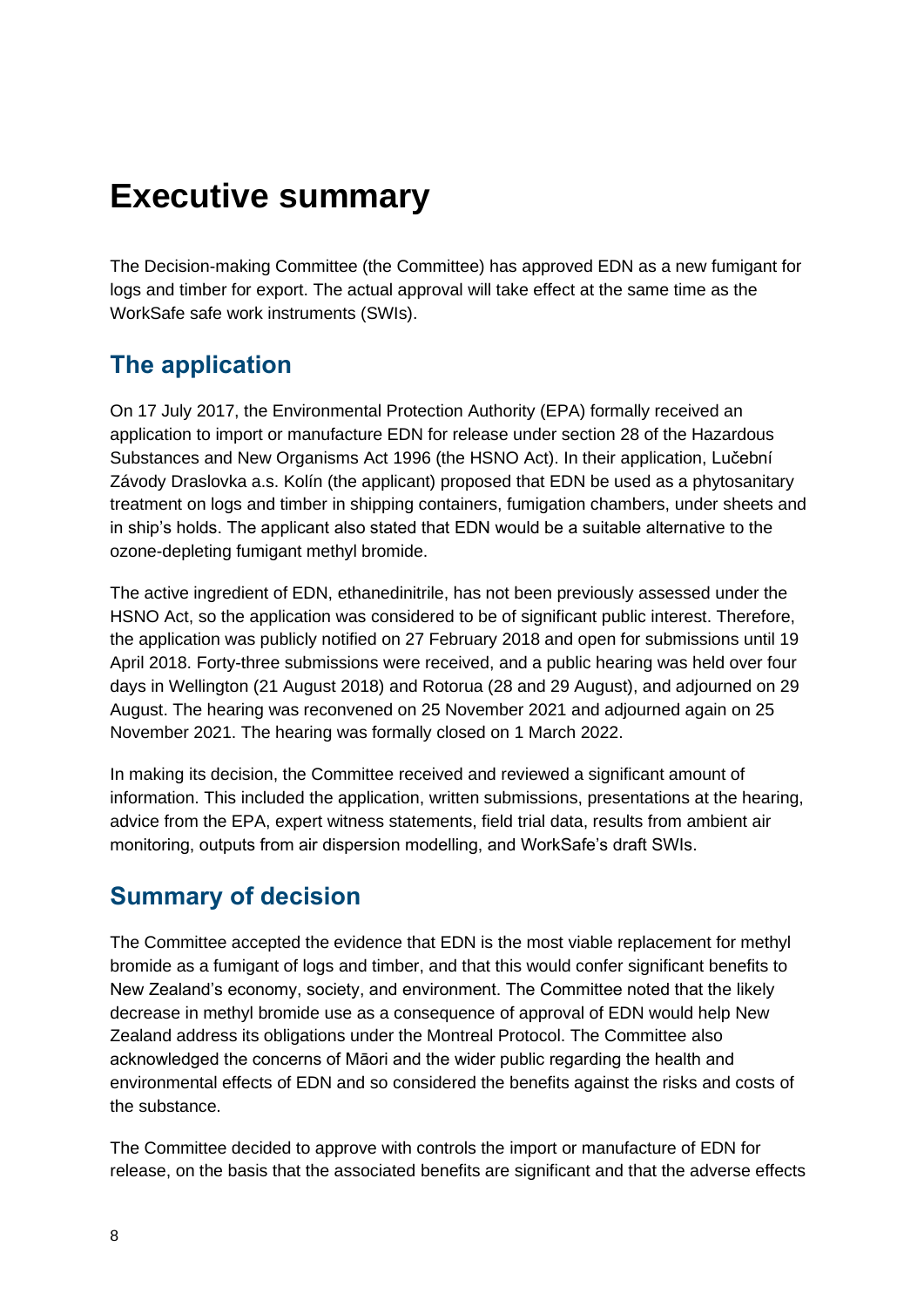are negligible with appropriate control measures applied. These measures include HSNO controls and the requirements of the draft "Health and Safety at Work (Hazardous Substances—Requirements for Specified Fumigants) Amendment Safe Work Instrument 2021" and draft "Health and Safety at Work (General Risk and Workplace Management— Exposure and Health Monitoring Requirements for Ethanedinitrile) Safe Work Instrument 2021" (once given legal effect).

The Committee set a range of controls, including:

### **Maximum application rate and fumigation duration**

The Committee set the maximum application rate of 120 g of  $EDN/m<sup>3</sup>$ . However, the Committee concluded that the proposed 24-hour time constraint on fumigation was not required.

### **Use restriction**

The Committee decided to restrict EDN use to fumigation of logs or timber for export under a sheet or in a shipping container. Other uses, such as fumigation on imported forest products or in ship's holds, were not included as the Committee concluded that it did not have sufficient information to assess the risks of these uses. The Committee also noted that the draft Requirements for Specified Fumigants Amendment SWI restricts fumigation with EDN to logs and processed wood and does not allow use in ship's holds. Alterations to the SWIs are a matter for WorkSafe.

#### **Wind speed**

The Committee decided that ventilation of EDN should occur only when there is wind to aid gas dispersion and manage risks to the public. Therefore, the Committee determined that EDN ventilation can only be undertaken when the wind speed is at least 2 m/s in the 10 minutes prior to ventilation.

#### **Notification of fumigation and tolerable exposure limit (TEL) exceedance**

The Committee set the TEL for ethanedinitrile to 0.034 ppm as a 24-hour average. The Committee acknowledged the draft Requirements for Specified Fumigants Amendment SWI requirements to notify specified parties of intended fumigations, and to notify WorkSafe and the relevant medical officer of health of any TEL exceedances within five working days. The Committee considered that both notifications should be supplemented by notification to the relevant local authority, and that any TEL exceedance should be notified within 24 hours. This will allow the local authority to respond in a timely manner and manage any health or environmental risks that may arise.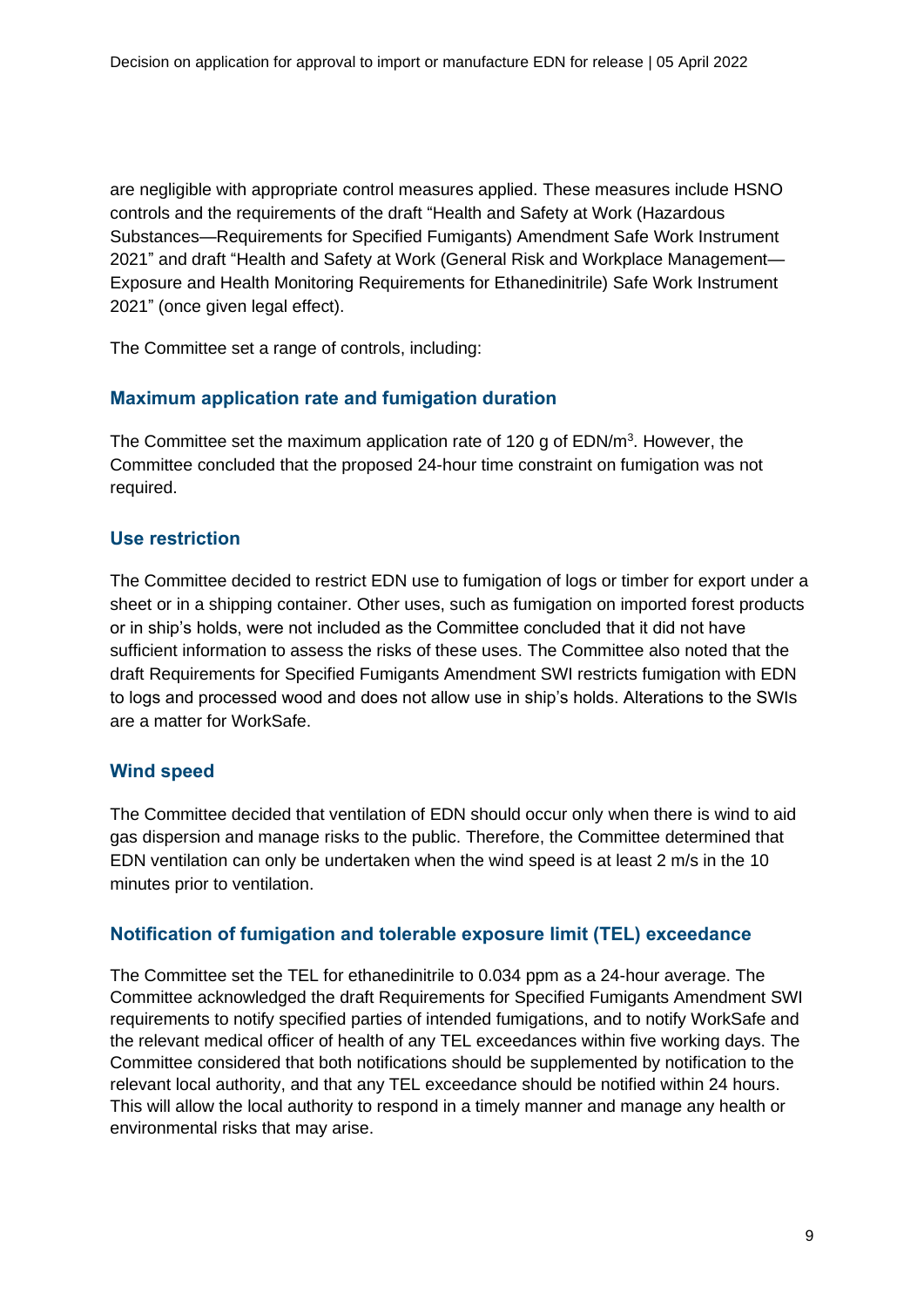# <span id="page-9-0"></span>**1. Background**

- 1.1 Lučební Závody Draslovka a.s. Kolín (the applicant) has applied to import into or manufacture EDN in New Zealand. EDN contains the active ingredient ethanedinitrile (also known as oxalonitrile or cyanogen; CAS number 460-19-5) as a compressed gas at a concentration of 1000 g/kg, and a minimum purity of 95%.
- 1.2 The applicant has requested approval for use of EDN as a phytosanitary treatment of wood products (including logs) to control a wide range of insects, nematodes, and fungi. The applicant proposed that fumigation be carried out in shipping containers, fumigation chambers, under sheets, and in ship's holds. The maximum application rate of 150 g/m<sup>3</sup> in the application was later reduced by the applicant to 120 g/m<sup>3</sup>. EDN was proposed as an alternative to methyl bromide.
- 1.3 This active ingredient is new to New Zealand but has previously been granted containment approvals (HSC100070, HSC100135, and HSC100191). HSC100191 was approved in 2019 and expired in February 2022. There is no approval of ethanedinitrile under the Agricultural Compounds and Veterinary Medicines Act 1997.
- 1.4 EDN is currently approved in Australia, South Korea, Malaysia, and Russia as a fumigant. Ethanedinitrile fumigation is an officially recognised treatment option for logs and timber imported into Malaysia and Australia. However, India and China – who are New Zealand's major log export trading partners – do not yet accept EDN fumigation as a treatment option.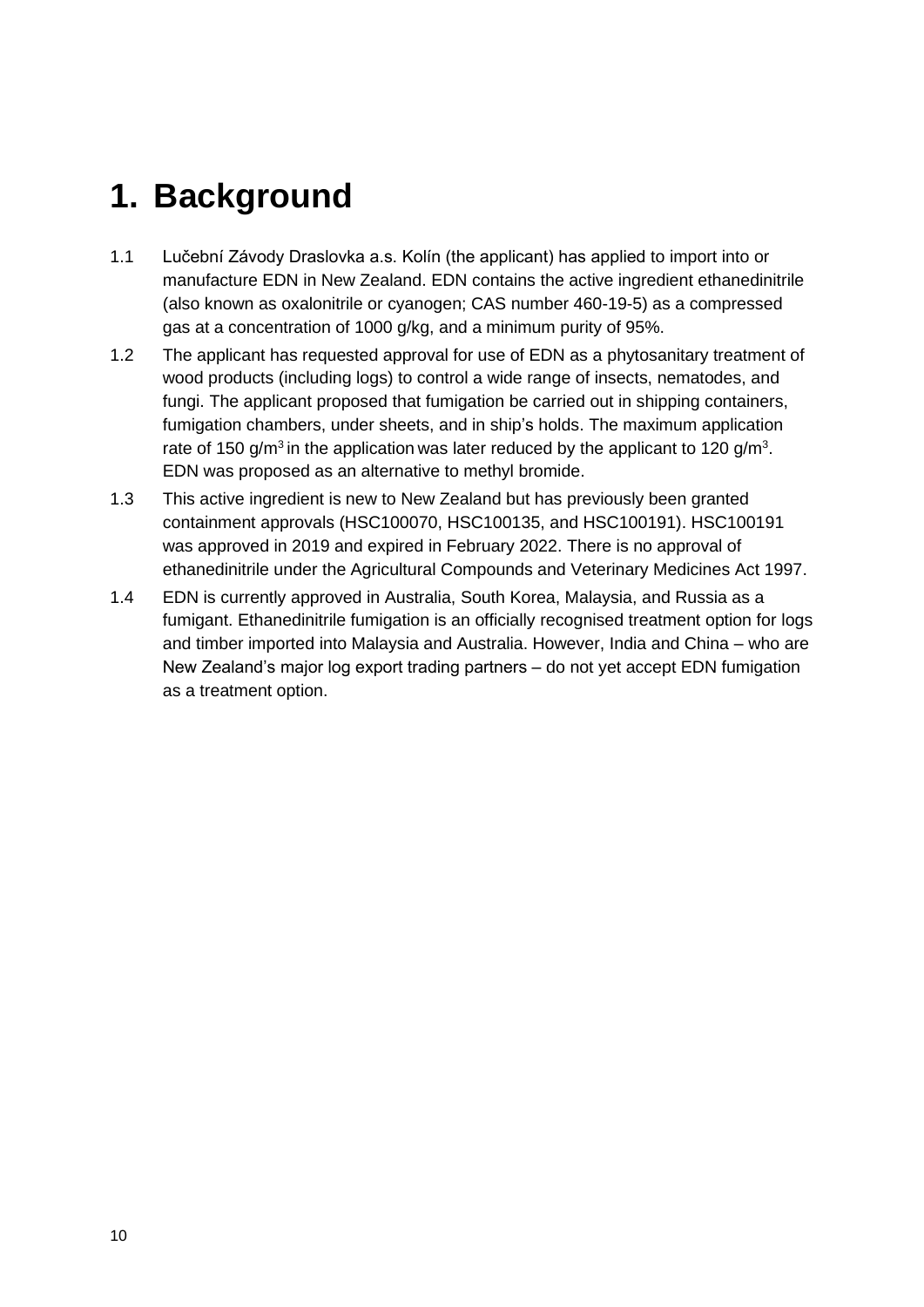# <span id="page-10-0"></span>**2. Process, consultation, and notification**

## <span id="page-10-1"></span>**Lodgement and formal receipt**

2.1 The Environmental Protection Authority (EPA) formally received the application to import or manufacture EDN for release on 17 July 2017.

## <span id="page-10-2"></span>**Notification of application**

- 2.2 The application was considered of significant public interest, as EDN is a new active ingredient not previously assessed under the Hazardous Substances and New Organisms Act 1996 (the HSNO Act). The application was therefore publicly notified in accordance with section 53 of the HSNO Act.
- 2.3 However, as further information was requested from the applicant under section 52 of the HSNO Act, the timeframe before public notification of this application was waived under section 59 of the HSNO Act.
- 2.4 The application was publicly notified on 27 February 2018 and was open for submissions until 19 April 2018. This included an extension of one week, made under section 59 of the HSNO Act, to allow interested parties additional time to submit.

## <span id="page-10-3"></span>**Submissions**

- 2.5 Forty-three submissions were received during the public submissions period. Thirtyeight submissions supported the application, three opposed the application and two neither supported nor opposed it.
- 2.6 A Science Memo and a Staff Report were prepared by the EPA for this application in July 2018. The Science Memo focused on determining the classification, hazards, and risks to people and the environment. The Staff Report summarised the content of the submissions and integrated the findings of the Science Memo with cost and benefit considerations.

## <span id="page-10-4"></span>**Decision-making Committee**

- 2.7 A Decision-making Committee (the Committee) was confirmed on 9 July 2018 and comprised three members.
- 2.8 Prior to the hearing, as well as throughout the hearing process, the Committee provided directions by way of published Direction and Minutes. These, together with other documents the Committee received, are summarised in Appendix A.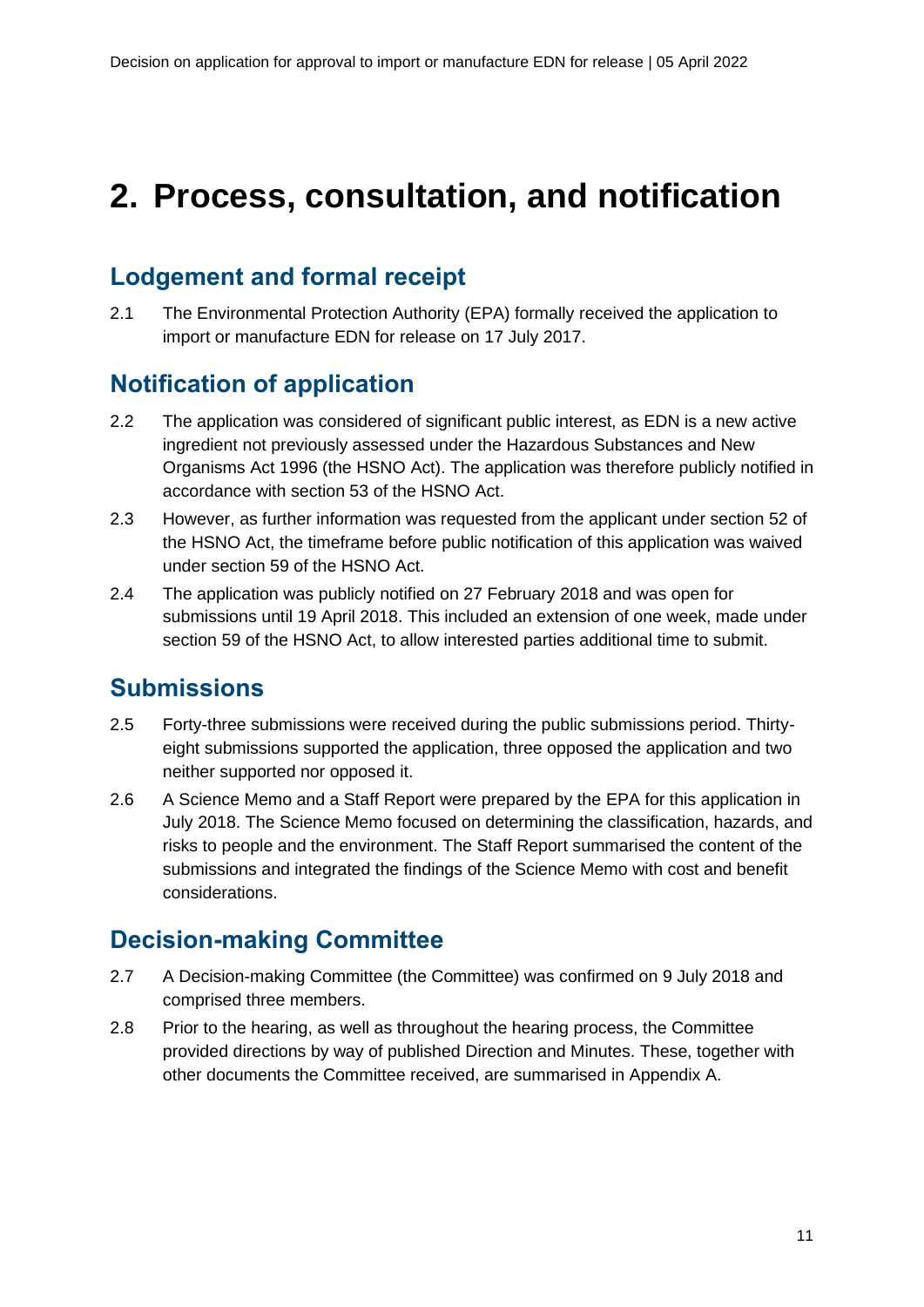## <span id="page-11-0"></span>**First part of the hearing**

- 2.9 Due to the volume of supporting information in the submissions received requiring evaluation and analysis, the timeframe between the close of submissions and the hearing was waived under section 59 of the HSNO Act.
- 2.10 The public hearing was held in Wellington (21 August 2018) and Rotorua (28–29 August 2018) and was adjourned on 29 August 2018.
- 2.11 Presentations from 12 submitters (and their witnesses), as well as EPA staff, WorkSafe, and the applicant, were heard over the three days. A full list of presentations and presenters is included in Appendix B, and specific points raised by the presenters are discussed in Section [3.](#page-14-0)

## <span id="page-11-1"></span>**New information received, further information requested, and opportunities for feedback**

- 2.12 Parties to the proceedings have had further opportunities to provide additional information or submit written feedback on new information that has been received.
- 2.13 Immediately prior to the first part of the hearing, the applicant provided further air dispersion modelling data. On 21 August 2018, Stakeholders in Methyl Bromide Reduction (STIMBR) (a submitter on this application) also provided new information on wood odour during fumigation.
- 2.14 Considering the late provision of evidence and to assist in reaching a robust decision, the Committee directed two sets of expert conferencing be held to resolve areas of disagreement highlighted during the hearing.
- 2.15 The expert conferencing sessions were held on 4 October 2018 and 11–12 October 2018 and covered the Tolerable Exposure Limit (TEL) and air concentration dispersion modelling, respectively. Joint statements on TEL and air concentration dispersion modelling were issued on 12 and 15 October 2018 respectively.
- 2.16 The Committee requested written comment from interested parties on the new information provided and the joint witness statements.
- 2.17 Further rounds of information requests and responses from parties on information received included analysis of worker exposure data, data from trials in Tokoroa, and collated data from international trials.
- 2.18 On 7 October 2019, the EPA published an Addendum to the Staff report, which outlined what impact the new information had on the views outlined in the EPA Staff Report and EPA Science Memo.

## <span id="page-11-2"></span>**Safe work instruments**

2.19 As the agency responsible for overseeing the Health and Safety at Work Act 2015 (HSW Act) and associated regulations, WorkSafe has responsibility for determining that the HSW Act requirements are adequate to manage the risks from a substance in the workplace. The EPA therefore sought WorkSafe's views under section 58 of the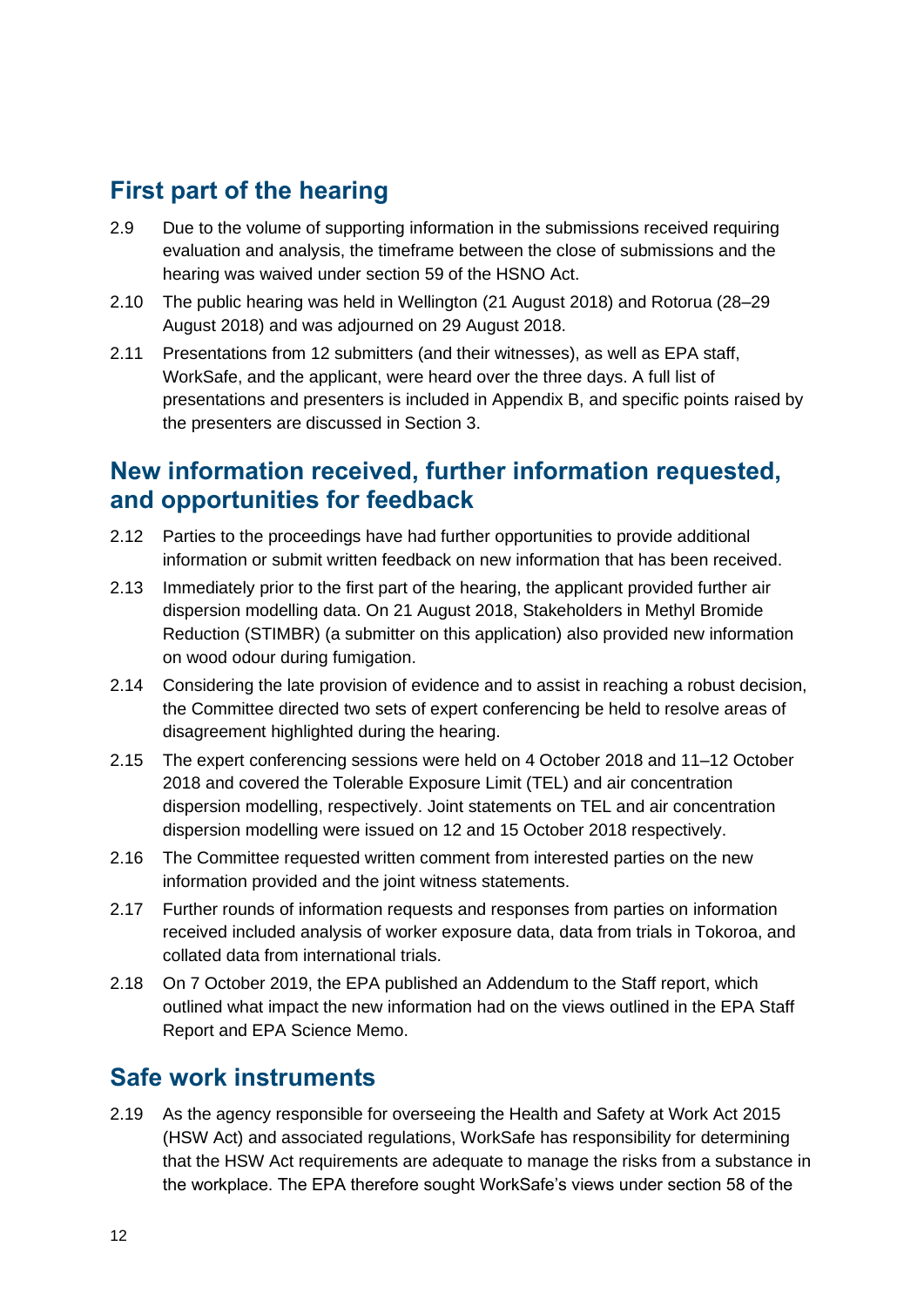HSNO Act. WorkSafe provided advice to the Committee in August 2018, proposing it develop a safe work instrument (SWI) for EDN and amend the Requirements for Specified Fumigants SWI, thereby giving effect to provisions of the General Risk and Workplace Management Regulations (GRWM Regulations).

- 2.20 The Committee considered that SWIs relating to the management of the risk of EDN in workplaces were directly relevant to its consideration, and therefore determined that this separate statutory process needed to be undertaken before further steps were taken.
- 2.21 WorkSafe conducted a public consultation on two draft SWIs:
	- Health and Safety at Work (Hazardous Substances—Requirements for Specified Fumigants) Amendment Safe Work Instrument 2021
	- Health and Safety at Work (General Risk and Workplace Management—Exposure and Health Monitoring Requirements for Ethanedinitrile) Safe Work Instrument 2021

between 28 February 2020 and 5 April 2020. Some changes to the original proposals were made, and a further targeted consultation on the changes was held between 23 July 2020 and 7 August 2020.

- 2.22 On 8 December 2020, WorkSafe notified the EPA that the draft Requirements for EDN SWI and draft Requirements for Specified Fumigants Amendment SWI had been approved in principle.
- 2.23 The EPA published the Updated Science Memo and Updated Staff Report on the 23 August 2021 to provide the Committee with an overview of the changes in respect of hazard classification and risk assessment. The reports focused on residual risk on the basis that the draft SWIs would take legal effect (details of how the SWIs take legal effect are detailed in paragraph [3.57\)](#page-21-1).
- 2.24 Parties to the proceedings had an opportunity to comment on the Updated Science Memo and Updated EPA Staff Report before the hearing was reconvened.

## <span id="page-12-0"></span>**Reconvened hearing**

- 2.25 The Committee determined that the hearing would be reconvened, with the scope confined to information before the Committee that had been substantially updated or revised since the adjournment of the first part of the hearing.
- 2.26 On 25 November 2021, the hearing was reconvened via video conference.
- 2.27 Presentations from seven submitters (and their witnesses) as well as EPA staff, WorkSafe, and the applicant were heard. A full list of presentations and presenters is included in Appendix B, and specific points raised by the presenters are discussed in Section [3.](#page-14-0)
- 2.28 During the reconvened hearing, STIMBR spoke to legal submissions, which raised legal issues that had not yet been addressed by parties to the application.
- 2.29 The hearing was adjourned at the close of business on 25 November 2021.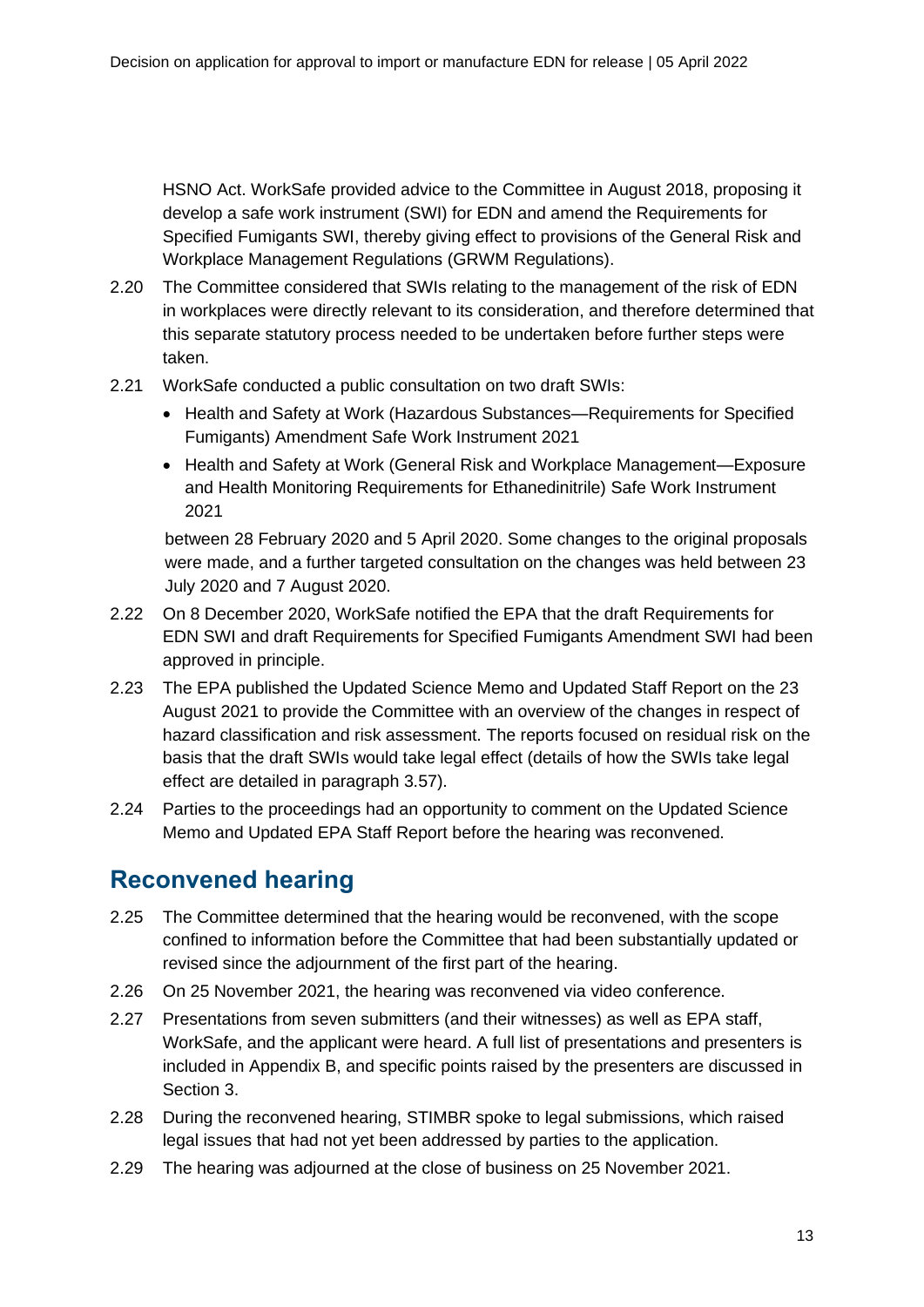- 2.30 Following the reconvened hearing, the Committee directed STIMBR to provide a written copy of their legal submissions and the EPA to provide a written response. The EPA was also directed to publish legal advice regarding ship's holds that had been previously provided to the Committee.
- 2.31 Four parties provided comment or responses to the legal submissions and advice.

## <span id="page-13-0"></span>**Information available for consideration**

- 2.32 In reaching its decision, the Committee considered information from a variety of sources:<sup>1</sup>
	- application form and associated appendices
	- further information requested and provided
	- submissions
	- expert input (including joint witness statements)
	- EPA Science Memo and Updated Science Memo
	- EPA Staff Report, Addendum to the Staff Report, and Updated EPA Staff Report
	- hearing: witness statements, oral submissions, legal submissions, questions, responses, and presentations by applicant, EPA staff, and submitters.
- 2.33 After considering all relevant information, the Committee decided it had sufficient information to determine the outcome of this application. The Committee formally closed the hearing on 1 March 2022.

<sup>&</sup>lt;sup>1</sup> All documents associated with this application can be found at: [https://www.epa.govt.nz/database](https://www.epa.govt.nz/database-search/hsno-application-register/view/APP202804)[search/hsno-application-register/view/APP202804](https://www.epa.govt.nz/database-search/hsno-application-register/view/APP202804)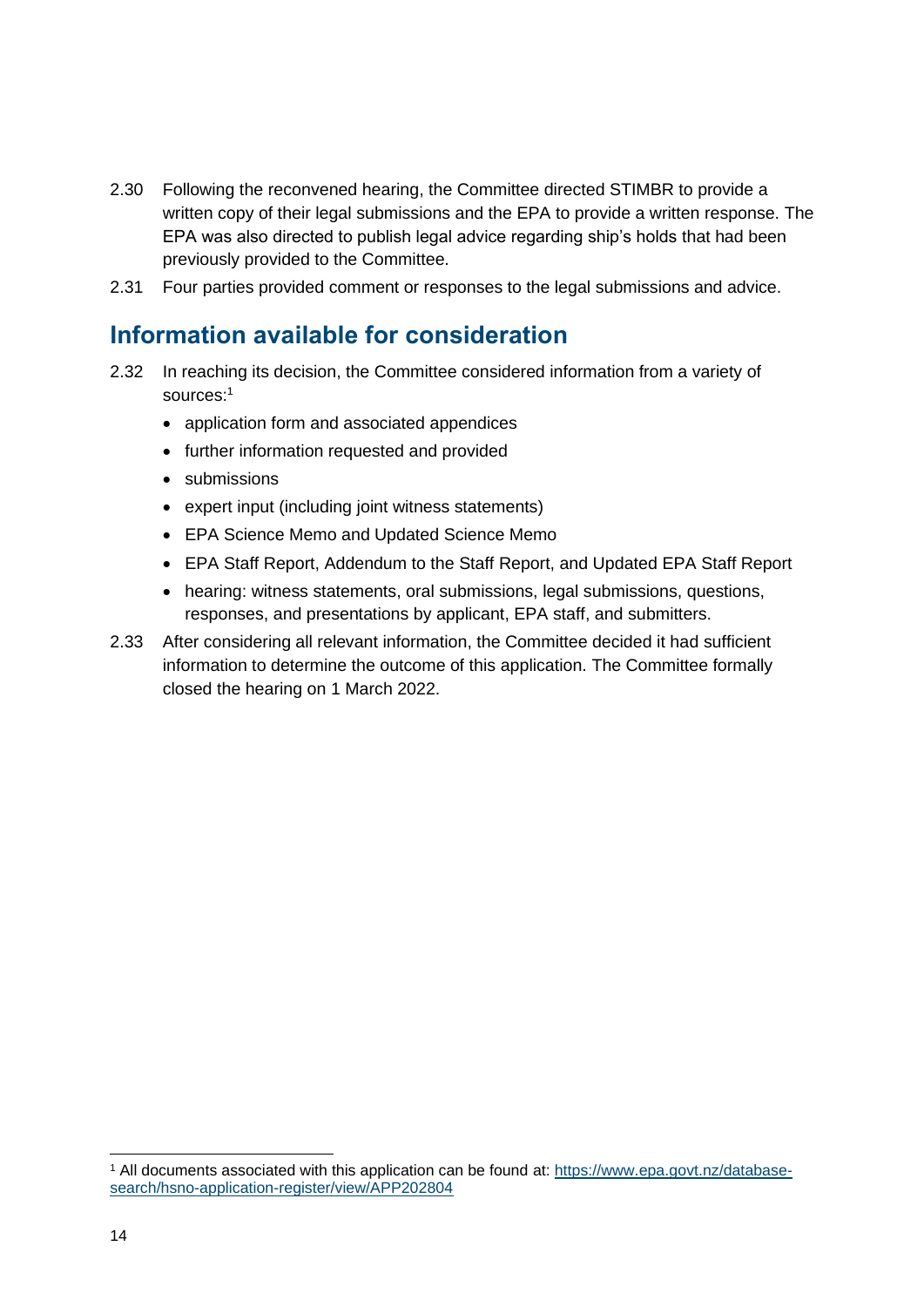# <span id="page-14-0"></span>**3. Key matters**

3.1 The Committee identified several key matters pertinent to their consideration of the application. These matters are set out in the subsequent paragraphs, highlighting the key aspects. The Committee's consideration of these and other matters is presented in Section [4.](#page-28-0)

## <span id="page-14-1"></span>**Hazardous properties**

- 3.2 The applicant proposed the following hazard classifications for EDN, using the HSNO classification system: 2.1.1A, 6.1B (inhalation), and 9.1A.
- 3.3 The applicant stated that EDN diffuses rapidly in air, degrades rapidly in the environment to carbon dioxide and ammonia products, does not move into the aqueous environment, is not ozone depleting, is not a greenhouse gas, and does not bioaccumulate in any aquatic or terrestrial organisms.
- 3.4 The proposed hazard classifications for EDN in the 2018 EPA Science Memo were the same as the applicant's, however, the Science Memo noted that as EDN has been approved in other jurisdictions as a soil fumigant, it is expected to be toxic to the soil environment. However, as no reliable study data on soil toxicity was provided, the ecotoxicity of EDN to the soil environment could not be determined.
- 3.5 The EPA noted that EDN reacts to form hydrogen cyanide upon contact with water in the atmosphere or in the body, which is considered the cause of its toxicity. This and other reaction products then break down to form ammonia and carbon dioxide. The EPA agreed that EDN is not expected to bioaccumulate or persist in the environment.
- 3.6 The EPA updated the hazard classifications proposed for EDN when New Zealand adopted the seventh revised edition of the Globally Harmonised System of Classification and Labelling of Chemicals (GHS 7) in 2021. The updated hazard classifications are:
	- flammable gas Category 1A
	- liquified gas
	- acute inhalation toxicity Category 2
	- hazardous to the aquatic environment acute Category 1
	- hazardous to the aquatic environment chronic Category 1.
- 3.7 The EPA noted that these hazard classifications trigger prescribed controls under the HSNO Act and the HSW Act.

## <span id="page-14-2"></span>**Effects of the substance during its life cycle**

3.8 In the application, the applicant described the life cycle of EDN. In its risk assessment, the EPA recognised exposure was unlikely to occur during the importation. manufacture, transportation, storage, and disposal of EDN. The EPA stated that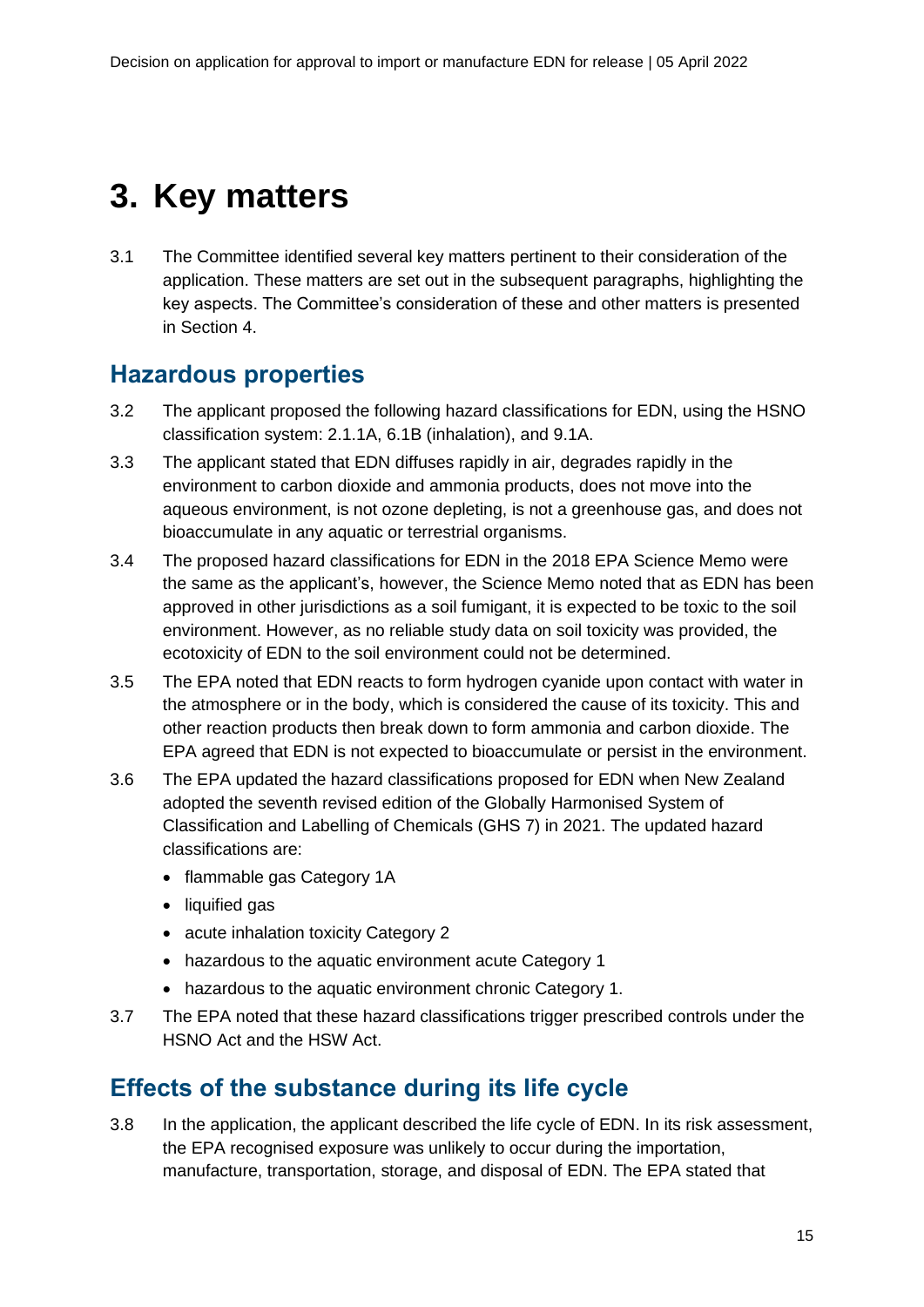proposed controls and other legislative requirements would be sufficient to mitigate the risks associated with these stages of the substance lifecycle to a negligible level.

## <span id="page-15-0"></span>**Field trials and ambient air monitoring**

- 3.9 The applicant provided information obtained from field trials conducted in the Czech Republic, Russia, South Korea, Australia, USA, and New Zealand. The applicant noted that these were undertaken using various dose rates and fumigation periods and under differing regulatory regimes. The trials showed the expected decrease in EDN concentration over the fumigation period and in the ambient air following ventilation.
- 3.10 The overseas trials were of stack sizes, dose rates, and fumigation periods that did not provide information relative to stack sizes treated in New Zealand nor at the proposed dose rate. The New Zealand trials, undertaken in 2016 and 2019, were more applicable, however, there was a significant difference in recorded stack volumes, leading to uncertainty. The trials also involved a staged removal of the sheet, whereas Bay of Plenty Regional Council (BOPRC) had provided evidence that sheet removal is usually in the order of 8 minutes. The slower sheet removal in the trials would have resulted in a slower release of residual EDN and lower ambient concentrations than would be found in normal operations.
- 3.11 The applicant acknowledged that, as the 2019 New Zealand trials were to confirm efficacy of EDN, the ambient air monitoring was less comprehensive than if monitoring were the focus of the trial.

## <span id="page-15-1"></span>**Air dispersion modelling**

- 3.12 The applicant provided air dispersion modelling reports from Sullivan Environmental Consulting in 2018 and 2020. In the development of the SWI, WorkSafe commissioned a report from Todoroski Air Sciences in 2019, which assessed a wide variety of discharge scenarios and meteorological conditions.
- 3.13 The Todoroski modelling was criticised by the applicant as being too conservative. At the reconvened hearing, BOPRC was critical of the modelling and said that it underestimated concentrations by a factor of four.
- 3.14 WorkSafe noted that the two sets of modelling could be viewed as complementary and, when considered jointly, provided useful predictions about the likely behaviour of EDN in a fumigation setting. Both sets of modelling as well as other sources of information were used to inform the draft SWI requirements.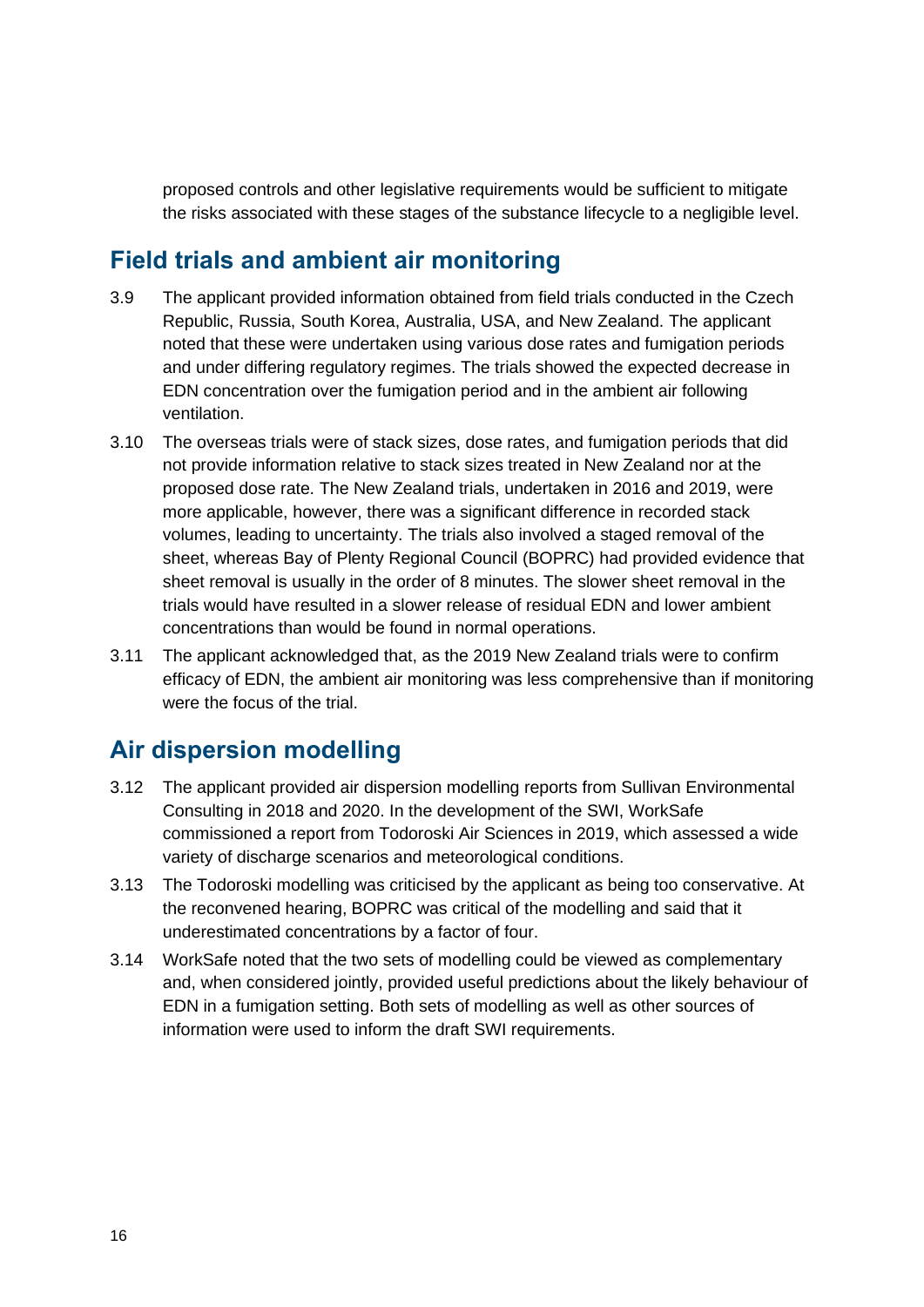## <span id="page-16-0"></span>**Use of EDN for the treatment of logs and timber**

### **Use of EDN on imported logs and timber**

- 3.15 The applicant requested approval to import or manufacture EDN in New Zealand as a phytosanitary treatment of wood products (including logs).
- 3.16 In the 2018 EPA Staff Report, the EPA introduced a restriction limiting the use of EDN to fumigation of logs and timber for export only. No information on EDN use on imported timber was provided by the applicant, and therefore this use was not considered in the risk assessment carried out by the EPA. This use restriction was retained in the Updated EPA Staff Report.
- 3.17 In response to the Updated EPA Staff Report, both STIMBR and the Ministry for Primary Industries (MPI) requested that EDN also be available to treat incoming logs and timber at the border. Additionally, MPI stated that it is responsible for managing risks from pests and diseases moving between countries and therefore requested that EDN not be restricted to use on timber only but also be available for fumigation of imported goods, machinery, and equipment. The New Zealand Forest Owners Association (NZFOA) also discussed the interest of forest owners in protecting New Zealand's forests from imported pests and said an effective fumigant for imported products is essential.
- 3.18 In its closing statement, the applicant reiterated its request that the Committee not limit EDN use to the fumigation of logs and timber for export only but include imported logs and timber to cater for domestic biosecurity needs. However, the applicant noted that should any important commodities not be covered by the approval, it would work with MPI and STIMBR on a potential reassessment.
- 3.19 This request was supported by both STIMBR and MPI as it would make EDN more useful for industry and for biosecurity.
- 3.20 At the reconvened hearing, the EPA stated that fumigation of imported logs and timber would not change its risk assessment, and it no longer proposed to restrict EDN fumigation on logs and timber for export only.
- 3.21 Following the reconvened hearing, in its legal submission MPI stated that any approval of EDN should not be limited solely for use on logs and timber for export. MPI noted that the application did not limit itself to seeking approval to use EDN for export purposes only and that the draft Requirements for Specified Fumigants Amendment SWI does not differentiate between import and export.

### **Use of EDN in shipping containers**

- 3.22 In its application to import or manufacture EDN in New Zealand, the applicant requested that fumigation with EDN be permitted within shipping containers. However, the applicant did not provide any information on such use at that time.
- 3.23 In its 2018 report, WorkSafe noted EDN's flammability and stated that, due to the likely presence of non-intrinsically safe ignition sources, default controls for flammable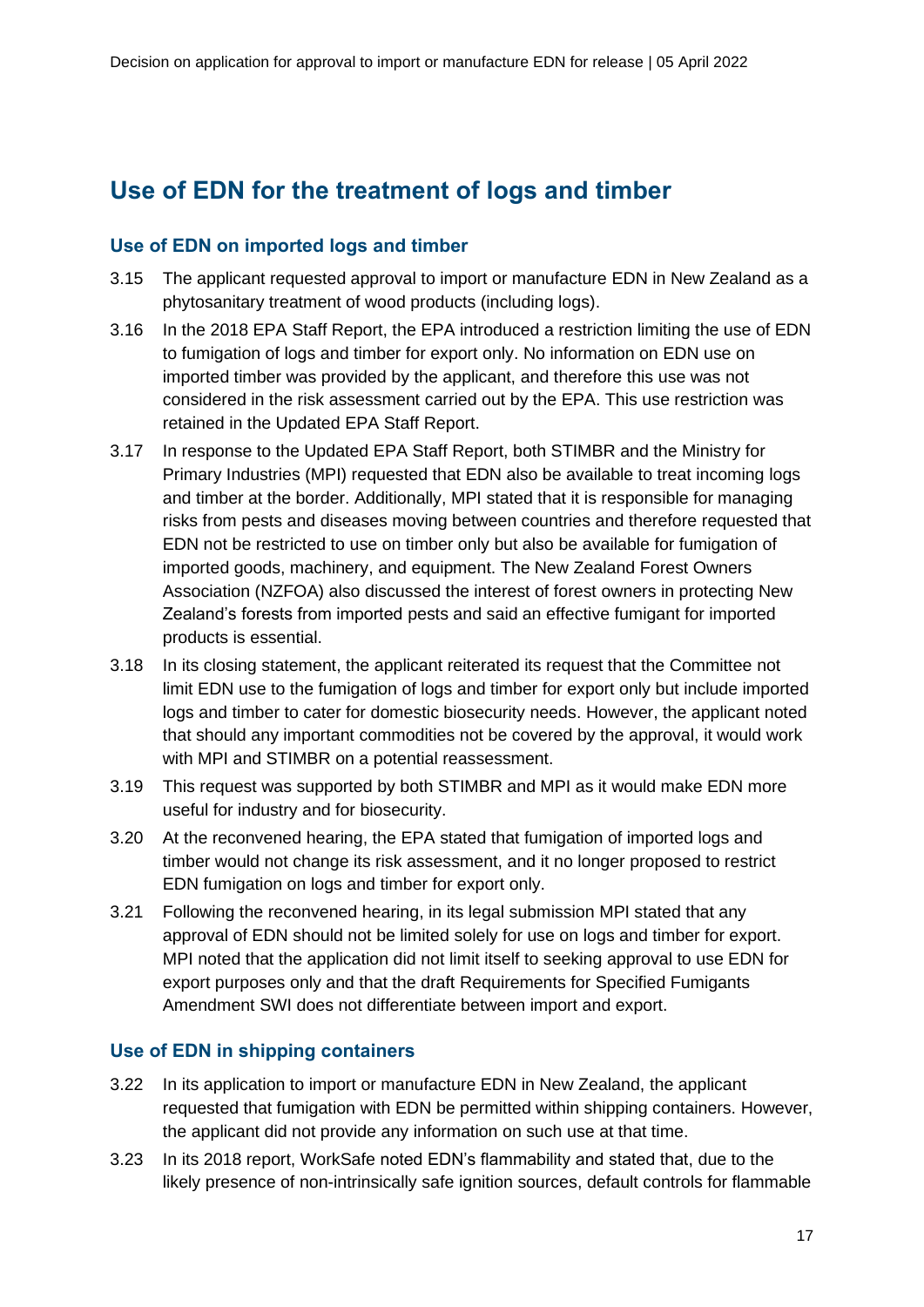atmospheres could not be met in containers. Therefore, WorkSafe did not consider EDN fumigation in shipping containers to be appropriate, unless evidence were provided showing that the risks of flammable atmosphere zones could be managed. The EPA acknowledged WorkSafe's position in its 2018 Staff Report, adding that only information and air dispersion modelling relating to log fumigation under sheets had been provided, which could not be extrapolated to use in shipping containers. As the EPA did not assess the risks of use in containers, it proposed a control limiting EDN fumigation to under sheets.

- 3.24 Subsequently, the applicant provided field trial data on log fumigation with EDN in shipping containers.
- 3.25 In the consultation document for the draft SWIs, WorkSafe stated that if the EPA approves the use of EDN for fumigations in shipping containers, the proposed requirements of the draft SWIs (that ventilation may not proceed until a residual concentration of 700 ppm EDN is reached) would also be appropriate for that use, due to the enclosed nature of shipping containers and the smaller volume of logs that they contain.
- 3.26 In the Updated EPA Staff Report, the EPA stated that the risk of fire during log fumigation in a shipping container is negligible if prescribed and additional HSNO controls and requirements of the draft SWIs (once given legal effect) are followed.
- 3.27 At the reconvened hearing, the applicant stated that shipping containers used to fumigate and transport logs do not contain electrical equipment as they do not need to be refrigerated and therefore are unlikely to generate sparks. Additionally, the applicant pointed out that the requirements of the draft SWI require elimination or isolation of ignition sources in or near the treated volume. The applicant reiterated the request to allow EDN to also be used in shipping containers.

#### **Use of EDN in ship's holds**

- 3.28 The application for import and manufacture of EDN in New Zealand included its use as a fumigant in ship's holds. This was supported by several submitters.
- 3.29 Rayonier Matariki Forests and NZFOA both stated that approval of EDN for ship's hold cargo is critical. TPT Forests Ltd agreed, saying that due to the large buffer zone requirements set for methyl bromide, it essentially cannot be used in ship's holds from January 2022. Therefore, the industry would be unable to meet India's fumigation requirements, which could reduce market diversity. TPT Forests Ltd said an additional in-hold fumigant is needed. NZFOA also agreed, saying ship's hold treatment is important for the Indian market, which helps reduce reliance on China.
- 3.30 However, BOPRC did not consider that EDN can be used safely for fumigation in ship's holds, largely due to its flammability risk and concerns about volumes of residual gas that would be discharged. BOPRC supported a limit on its use to only under a sheet or in a shipping container.
- 3.31 WorkSafe stated that it considered ship's hold fumigation during the drafting and consultation of the draft SWIs but had insufficient information available on this use.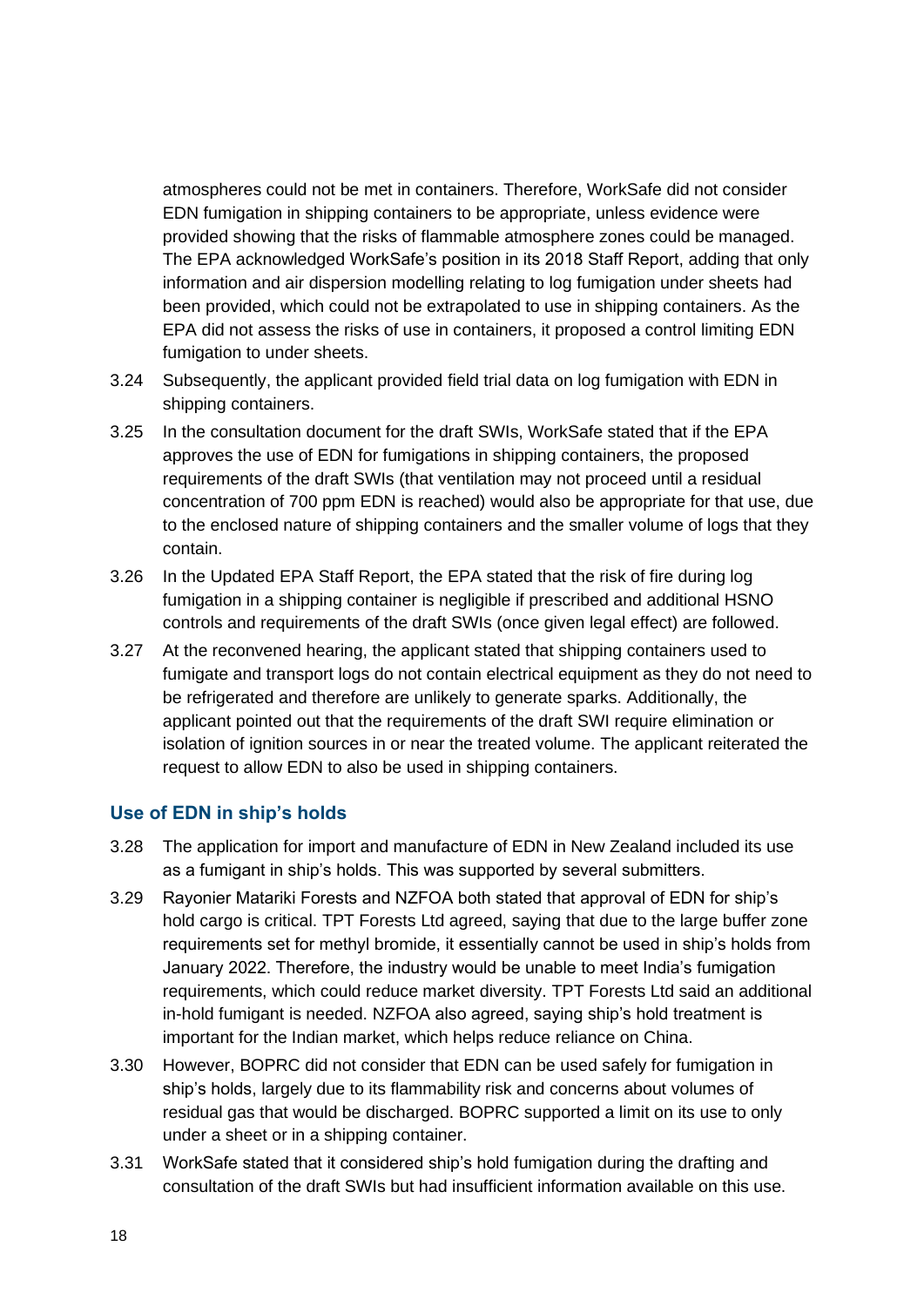Additionally, the modelling suggested that, as the volume of logs in these fumigations is significantly larger than in stacks, buffer zones required for ship's hold fumigation would be too large to be practicable. As a result, the draft SWIs exclude ship's hold fumigation.

- 3.32 Consequently, at the reconvened hearing, the applicant requested that the Committee grant a conditional approval for ship's hold fumigation, contingent on the development of a new SWI by WorkSafe.
- 3.33 WorkSafe indicated at the reconvened hearing in 2021 that, if more information became available, it would consider the use of EDN for ship's hold fumigations through an SWI process. However, this process would be subject to the usual regulatory steps under the HSW Act, including consultation.
- 3.34 At the reconvened hearing, STIMBR's counsel stated that no jurisdictional bar exists to prevent the Committee granting such a conditional approval.
- 3.35 In response to STIMBR's legal submissions (provided after the reconvened hearing at the Committee's request), the EPA Legal Team provided advice to the Committee. The EPA Legal Team said while it did not consider there to be any jurisdictional bar to granting an approval that would permit use of EDN in ship's holds, the Committee had insufficient information before it regarding the risks and mitigations/controls of using EDN in a ship's hold.
- 3.36 That advice also stated the following points.
	- The HSW Act already requires an SWI to be in force for EDN to be used in a workplace (such as a ship's hold), so the proposed 'condition' simply reflects the law as it stands. A conditional HSNO approval would in essence circumvent the EPA conducting a proper assessment of risks arising from this use of EDN to the environment and bystanders, thereby undermining the regulatory regime.
	- The Committee cannot rely on the outcome of a separate statutory process that WorkSafe may run in the future (to assess and mitigate the risks of EDN in a workplace) in order to determine risks and appropriate mitigations for that use under the HSNO Act.
	- As a result, the Committee cannot approve the import or manufacture of EDN without controls that prohibit use in ship's holds.
- 3.37 Four parties to the proceedings responded to the EPA's legal advice in response to an invitation from the Committee.
- 3.38 In its legal submission, the BOPRC largely agreed with the EPA's legal advice and was particularly concerned that proceeding with the approach proposed by STIMBR would result in it not being able to be heard about matters of protection of people and the environment under the HSNO jurisdiction.
- 3.39 In its legal submission, MPI's position was that the Committee can approve EDN without a control prohibiting use in ship's holds if the Committee determines that the positive effects of EDN being available for this use outweigh the negative effects.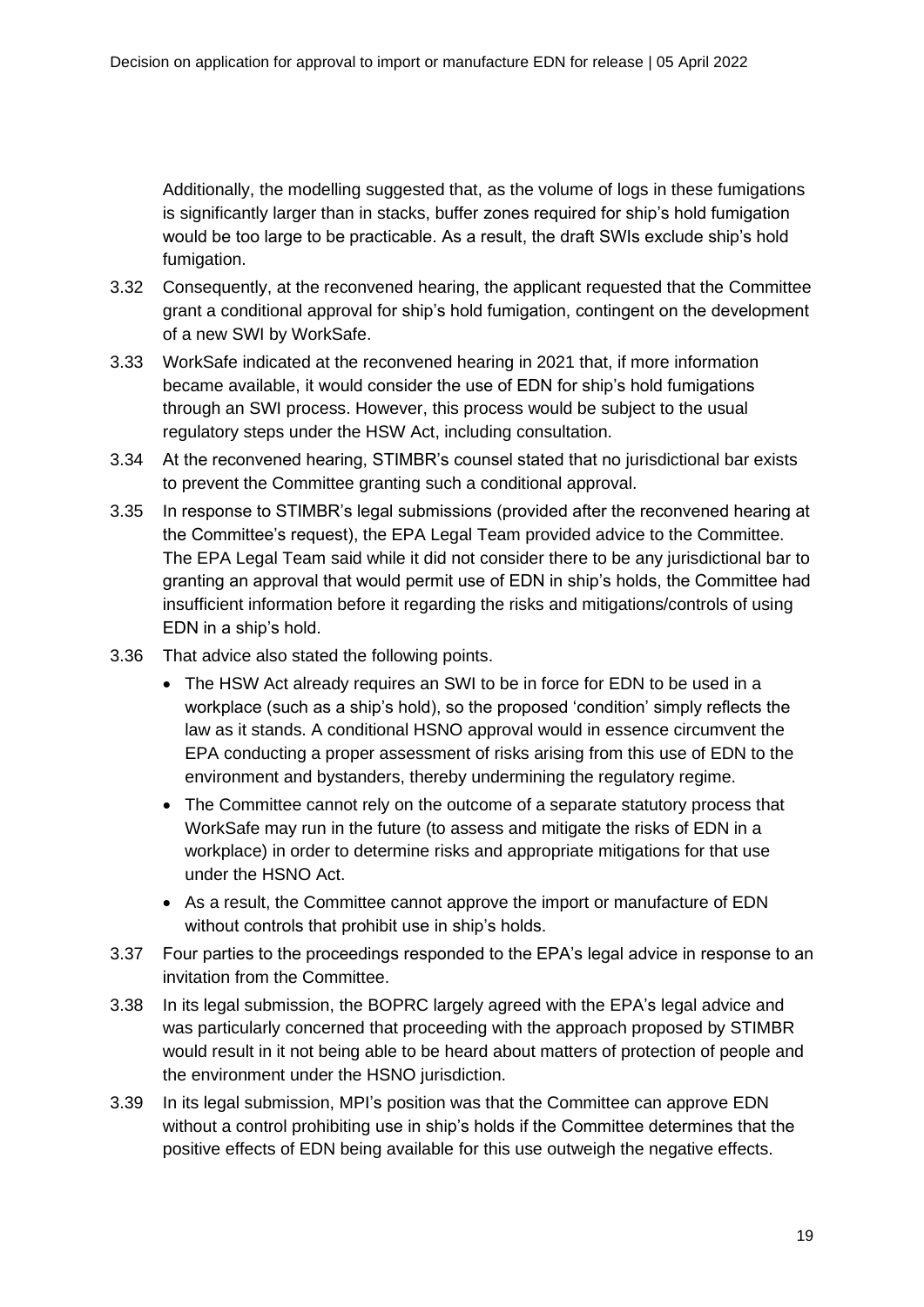- 3.40 Similarly, in its legal submission, STIMBR's position was that it is open to the Committee to approve EDN without a control prohibiting use in ship's holds. STIMBR noted that the Committee must make its own assessment of the evidence and risks and considered the draft SWIs and a TEL control to be relevant to this risk assessment. STIMBR reiterated that it considered the Committee could make a conditional approval under the HSNO Act.
- 3.41 The applicant made no additions or comments regarding these legal opinions. The applicant stated that should the approval not allow use of EDN in ship's holds, it would apply for a reassessment of any HSNO approval as soon as it has sufficient data to inform a risk assessment.

## <span id="page-19-0"></span>**Application rate and duration of use in the fumigation of logs and timber**

- 3.42 EDN is intended to be used as a fumigant to control insect pests and pathogens on logs and timber.
- 3.43 In the application, the applicant proposed an EDN application rate per treatment of 150  $q/m<sup>3</sup>$  based on laboratory trials that were yet to be completed. Consequently, the EPA proposed a maximum application rate control of 150  $g/m<sup>3</sup>$ .
- 3.44 Subsequently, the applicant provided new information from field trials that showed EDN was efficacious against all forest pests commonly associated with logs and timber in New Zealand at a concentration of  $120$  g/m<sup>3</sup>. Therefore, the applicant requested a reduction in the maximum application rate from 150 g/m<sup>3</sup> to 120 g/m<sup>3</sup>.
- 3.45 Consequently, the proposed maximum application rate control was updated to 120 g/m<sup>3</sup> in the Updated EPA Staff Report.
- 3.46 The Updated EPA Staff Report specified that an individual fumigation would be conducted over a period of 24 hours, referring to standard international practice. Subsequently, the applicant requested a revision to the application rate control from "over" 24 hours to "up to" 24 hours, which would allow for future flexibility. Field trials provided by the applicant have shown that both the efficacy and meeting the endpoint concentration of EDN in the enclosed space before ventilation may be achieved in as little as 16 hours.
- 3.47 The EPA clarified at the reconvened hearing that the wording "over 24 hours" was always meant to be an upper limit of what is potentially intended.

### <span id="page-19-1"></span>**Impacts specific to Māori and Māori culture**

3.48 Te Runanga o Ngāi Tahu spoke of Ngāi Tahu's interest in the application, both due to the fumigation that occurs within their takiwā and their major interest in the forestry sector. Ngāi Tahu supported the phase-out of methyl bromide and recognised that an alternative fumigant, such as EDN, would be needed to maintain the log export industry. Ngāi Tahu considered that the risks to the aquatic environment and birds were negligible and that the risks to port workers can be managed. Ngāi Tahu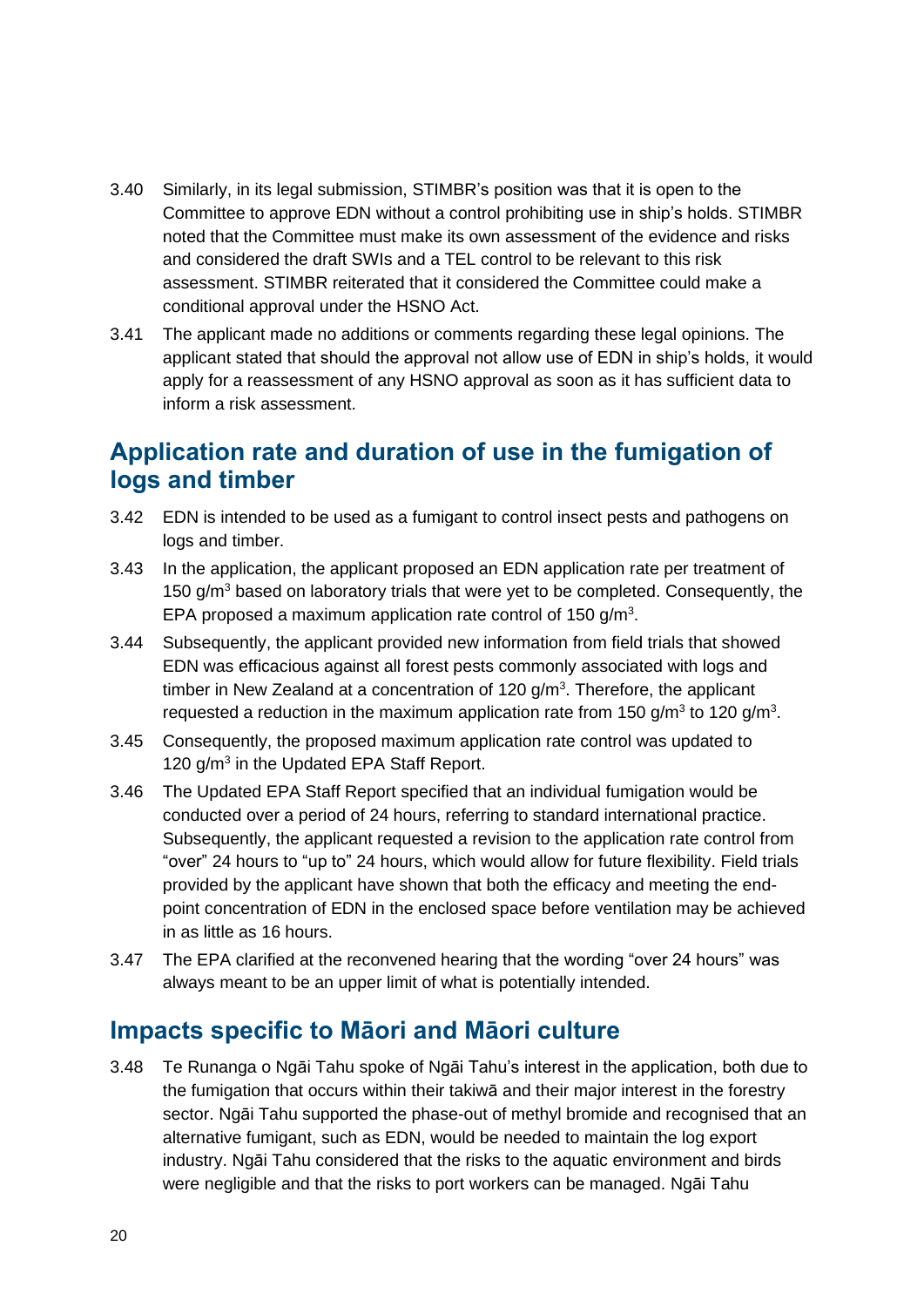acknowledged the tangata whenua of Tauranga, Whangarei, and Napier and expressed concern that these iwi were not participating in the hearing process. However, Ngāi Tahu believes that EDN is unlikely to raise serious concerns regarding potential risks and impacts on Māori values and that discussions with the Tauranga iwi suggested that they consider EDN to be the best for the job.

- 3.49 Conversely, the Tauranga Moana Fumigation Action Group (TMFAG) stated that it has Māori members who are particularly concerned about EDN's interaction with water and what happens if residual amounts in bark and dust from the port are washed into storm water.
- 3.50 The EPA acknowledged that EDN's high aquatic ecotoxicity could pose a risk to culturally significant species in harbour waters but that minimal amounts of EDN are expected to be absorbed into water. Culturally significant insects, soil organisms, and birds are considered unlikely to be present at ports locations and so have a low risk of exposure to EDN. Therefore, the EPA considered the risk to culturally significant species to be negligible if prescribed and additional HSNO controls and requirements of the draft SWIs (once given legal effect) were implemented.
- 3.51 The EPA noted that Māori have a higher incidence of respiratory disease than non-Māori and are represented in occupations where they may be exposed to EDN as workers. This means that Māori are considered a high-risk or potentially vulnerable group. However, the EPA considered that the health risks can be managed with the appropriate controls (including SWIs) in place.
- 3.52 The EPA also recognised that EDN would have benefits for Māori. The forestry industry employs many Māori, so the availability of EDN to this industry would support social and economic opportunities for Māori in rural areas and the productive use of Māori land for growing pine trees.

## <span id="page-20-0"></span>**International obligations**

3.53 The EPA and three submitters (Don Hammond of Hammond Resource Management, MPI, and Te Runanga o Ngāi Tahu) pointed out that New Zealand has obligations under the Montreal Protocol to reduce the use of ozone depleting substances and therefore requires an alternative to methyl bromide for log fumigation.

## <span id="page-20-1"></span>**Risks to workers – the draft SWIs**

- 3.54 WorkSafe discussed how it works with the EPA on hazardous substance applications to assess whether existing regulations will adequately manage the risks to workers. If not, WorkSafe may set additional or modified requirements in safe work instruments (SWIs), which must be consistent with the purpose of the HSW Act.
- 3.55 Following its review of relevant documents in 2018 and participation in the first part of the hearing, WorkSafe confirmed its opinion that the current regulations were not sufficient to manage the risks of EDN to workers and that it would therefore develop two draft SWIs.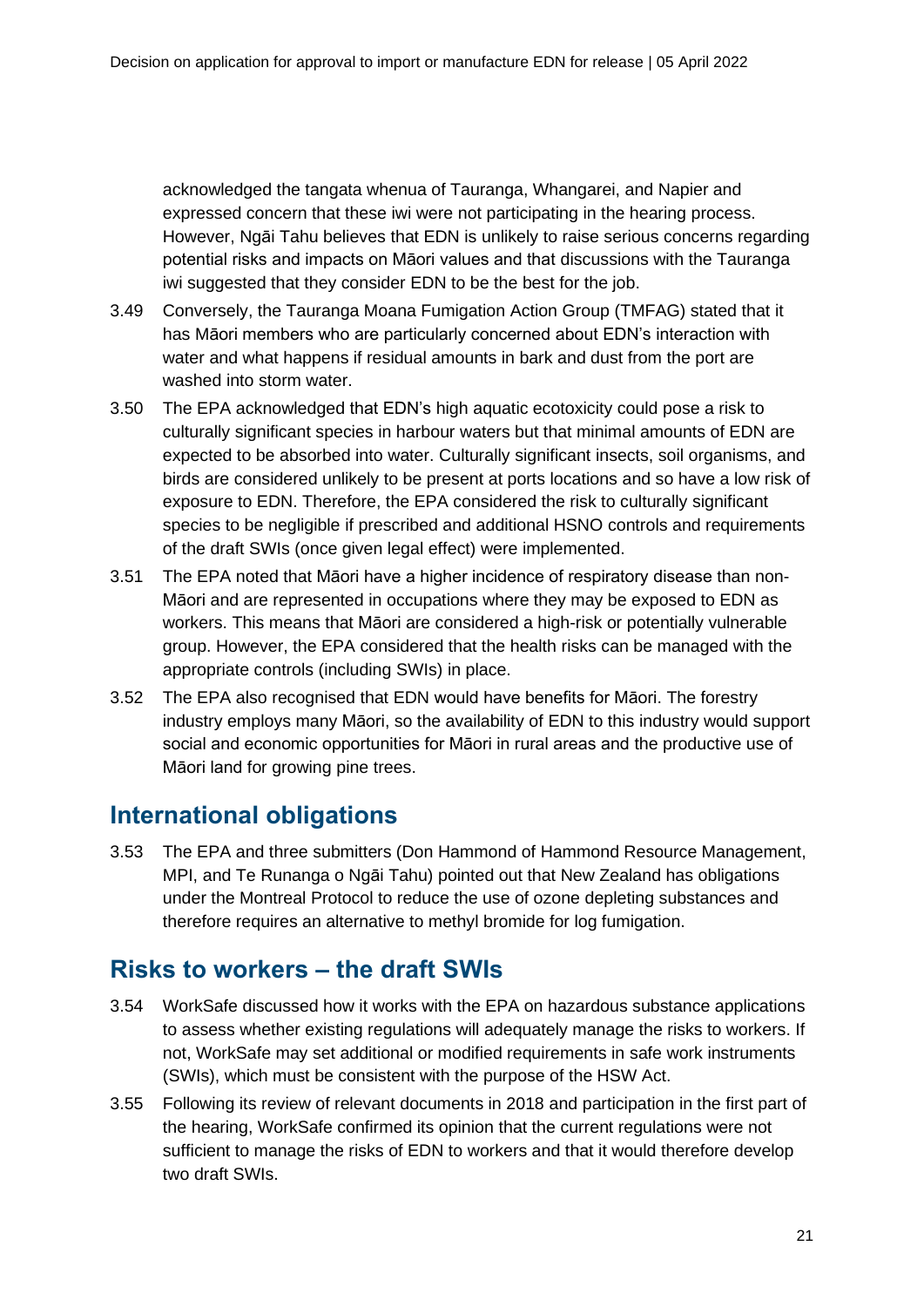- 3.56 At the reconvened hearing, WorkSafe described the main requirements of the draft SWIs:
	- minimising risk to the public and workers
	- making sure people know what is happening
	- minimising risk during fumigation
	- minimising risk through adaptive controls
	- minimising risk during ventilation
	- administrative controls
	- prescribed workplace exposure standards
	- health monitoring.
- <span id="page-21-1"></span>3.57 WorkSafe stated that any site could fumigate with EDN using the draft SWIs (once they take legal effect) without the application of location-specific requirements. The Minister for Workplace Relations and Safety (the Minister) has approved these draft SWIs in principle, pending the Committee's decision. If EDN is approved by the Committee with controls described in the Updated EPA Staff Report, WorkSafe stated it will return to the Minister and seek final approval of the draft SWIs. If the Committee approves EDN with controls that differ from those proposed in the Updated EPA Staff Report, WorkSafe may need to review the draft SWIs, which may require additional work including redrafting and further consultation before Ministerial approval is sought. Once approved by the Minister, the SWIs will be notified in the New Zealand Gazette and come into force 28 days later.
- 3.58 The applicant and several submitters endorsed the WorkSafe draft SWIs and agreed that they would manage the risks to workers.
- 3.59 The EPA acknowledged that WorkSafe is responsible for workplace health and safety and evaluated the residual risks to public health and the environment assuming the controls in the draft SWIs were in place. The EPA noted that the draft SWIs provide clarity around considerations such as buffer zones and that though the requirements set are primarily to reduce worker exposure, they also reduce public and environmental exposure to EDN.

## <span id="page-21-0"></span>**Risks to members of the public and the environment**

- 3.60 Several submitters commented on the impact the approval of EDN may have on communities.
- 3.61 The BOPRC said that there was significant public concern around the use of EDN because of the proximity of the Port of Tauranga to the community: Whareroa Marae, sports fields, a Playcentre, residential housing, industry, and the marina are within a few hundred metres of fumigation at the port.
- 3.62 The Soil & Health Association of New Zealand said that EDN would pose a risk beyond the fumigation area, as modelling and trials had shown extensive spread of EDN, endangering fumigation workers, bystanders, and the community. The Soil &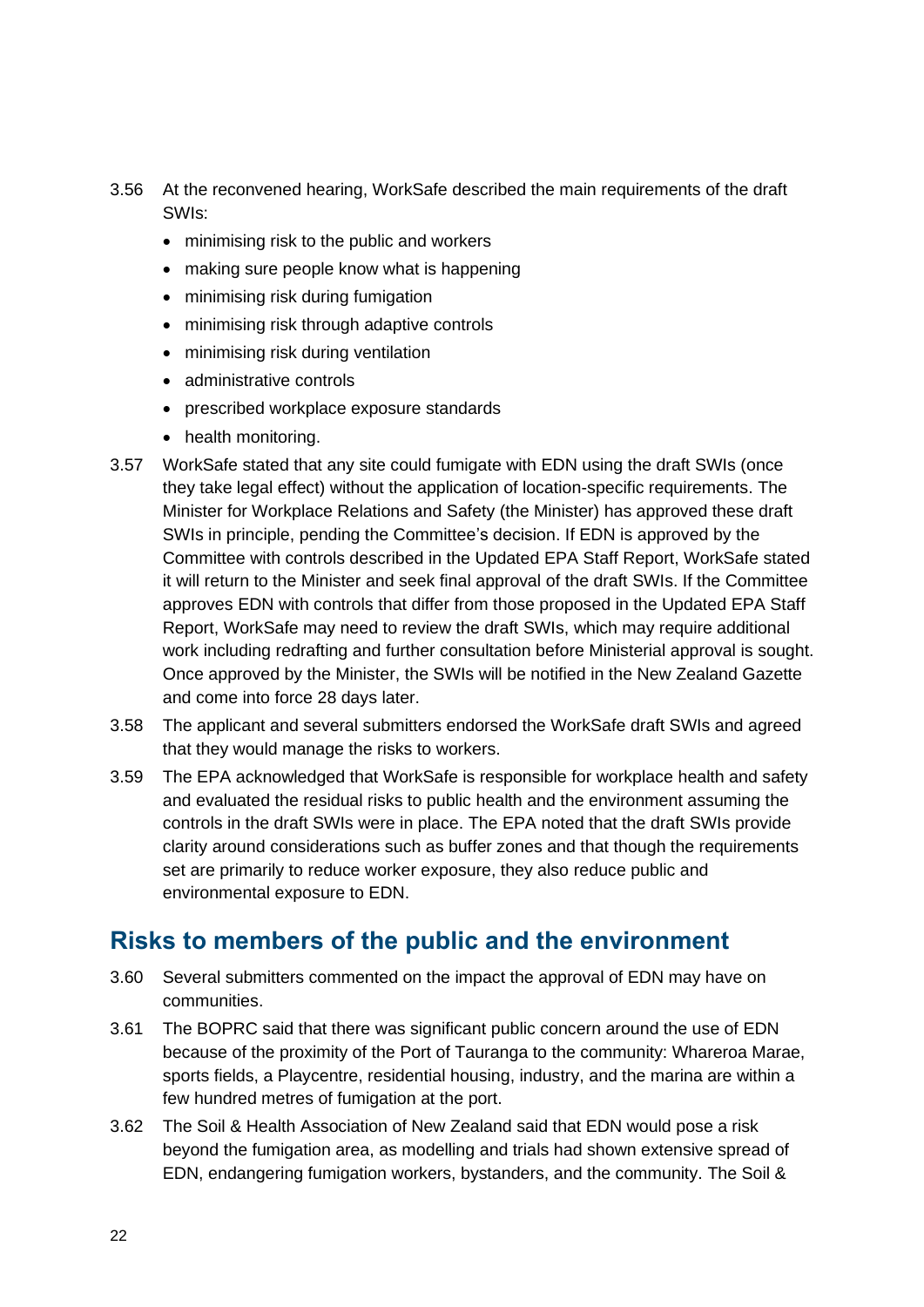Health Association added that boundary monitoring at head height would be ineffective if the EDN plume were to pass above the monitors and then descend into other areas.

3.63 WorkSafe's draft SWIs manage the risks to workers, and therefore, the Updated Science Memo and Updated EPA Staff Report focused on the remaining risks to bystanders or residents near areas where fumigation may occur and use is permitted under the draft SWIs. The Updated EPA Staff Report proposed controls that complemented the draft SWIs rather than duplicated them and removed previously proposed controls associated with uncertainties that were now addressed by the draft SWIs.

#### **Sensitive areas exclusion zone**

- 3.64 The 2018 EPA Science Memo noted that, while EDN is acutely toxic by inhalation, the risk to bystanders from acute short-term exposure would be negligible, as modelled exposures were less than the Acute Exposure Guidelines<sup>2</sup> (AEGL) values.
- 3.65 The EPA also undertook an assessment of the long-term risk posed by fumigation operations to the public based on air dispersion modelling data provided by the applicant, and an assumed TEL and proposed a buffer zone of 120 m. In this assessment, the EPA applied a scenario based on ventilation of 30 log stacks. This buffer zone was proposed in recognition of the risk of a chronic and continuous type of exposure to individuals who may be residing near a fumigation operation.
- 3.66 The draft Requirements for Specified Fumigants Amendment SWI set a minimum buffer zone of 50 m based on WorkSafe's interpretation of air dispersion modelling data to ensure the concentration of EDN during venting of log stacks does not exceed the TEL at or beyond this distance from the perimeter of the fumigation area. In its Updated Science Memo, the EPA noted that provided the requirements described in the draft Requirements for Specified Fumigants Amendment SWI are adhered to, it considered that the risks to members of the public would be negligible as EDN concentrations outside the buffer zone would always be maintained below the TEL.
- 3.67 In order to further protect sensitive populations, the Updated EPA Staff Report proposed that a 120 m distance be maintained as an additional exclusion zone between the fumigation area and "sensitive sites". The Updated EPA Staff Report defined sensitive sites to include schools, playgrounds, early childhood centres, prisons or places of detention, hospitals, or long-term care facilities where members of the public may be unable to evacuate themselves in case of breaches of the TEL.
- 3.68 At the reconvened hearing, BOPRC said that buffer zones or exclusion distances are one of the most important controls for protecting people's health, as they are easy to set up and verify and are very effective. BOPRC also stated that the 50 m buffer zone

<sup>2</sup> Established by the United States National Research Council and the United States Environmental Protection Agency.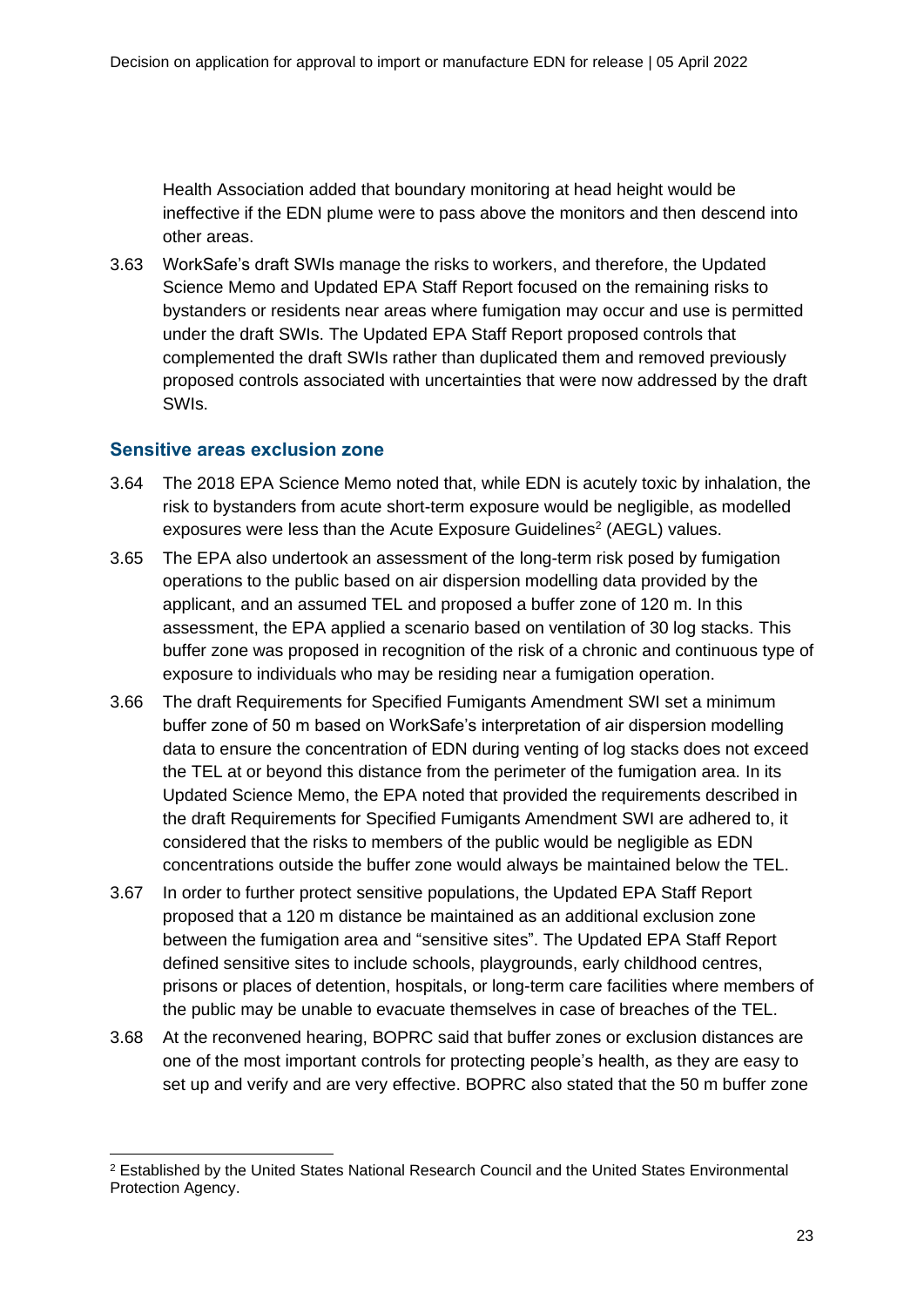for the public in the draft SWI was insufficient based on modelling prepared for the EPA, which indicated a buffer zone of 120 m would be necessary.

### **Tolerable Exposure Limit (TEL)**

- 3.69 In the 2018 Staff Report, the EPA proposed a TEL of 0.034 ppm as a 24-hour average.
- 3.70 However, at the first part of the hearing, the applicant considered this to be too conservative and asked for the TEL to be reconsidered, proposing an increase to 0.56 ppm. The applicant pointed out that the EPA used a very conservative uncertainty factor of 100 in its calculation, when other references use an uncertainty factor of six.
- 3.71 Subsequently, a joint expert conference that included a representative of the applicant's team and a representative of the EPA was held on the topic of TEL. The TEL was agreed upon at the conference, and all parties had the opportunity to comment on the TEL value. The EPA considered this a robust process that has resulted in the setting of a relatively conservative but good-quality TEL value.
- 3.72 At the reconvened hearing, the applicant supported the use of a TEL value of 0.034 ppm as determined following the joint expert conference process.
- 3.73 STIMBR agreed that, as the proposed TEL incorporates significant conservatism, it would provide appropriate protection to members of the public.
- 3.74 The BOPRC stated that a 1-hour TEL as well as the 24-hour TEL was essential. However, the applicant stated that EDN does not produce any measurable short-term effects upon which a 1-hour TEL could be established. To set a 1-hour TEL would require extrapolation of repeated chronic exposure down to the order of minutes that would make the value so imprecise as to be meaningless.

### **Wind speed**

- 3.75 The 2018 EPA Staff Report initially proposed a wind speed control whereby EDN must not be vented under very low wind speed conditions (less than 5 km/h [1.8 m/s]) or under inversion<sup>3</sup> conditions. This was to protect marine life as EDN could be absorbed into harbour waters under still weather conditions.
- 3.76 In its response to Direction and Minute 10, the applicant stated that this was overly precautionary and that such a control would unduly limit fumigation at the port without significantly reducing any risk that may be present. The applicant argued that very low wind speeds or inversion conditions would not typically occur in port locations where sea breezes are expected and requested that this control be removed.
- 3.77 STIMBR also stated that the wind speed control should be lower or even removed.

<sup>3</sup> Normally air temperature decreases with height, but an inversion is a layer in the atmosphere in which temperature increases with altitude. An inversion can act as a cap to supress convection.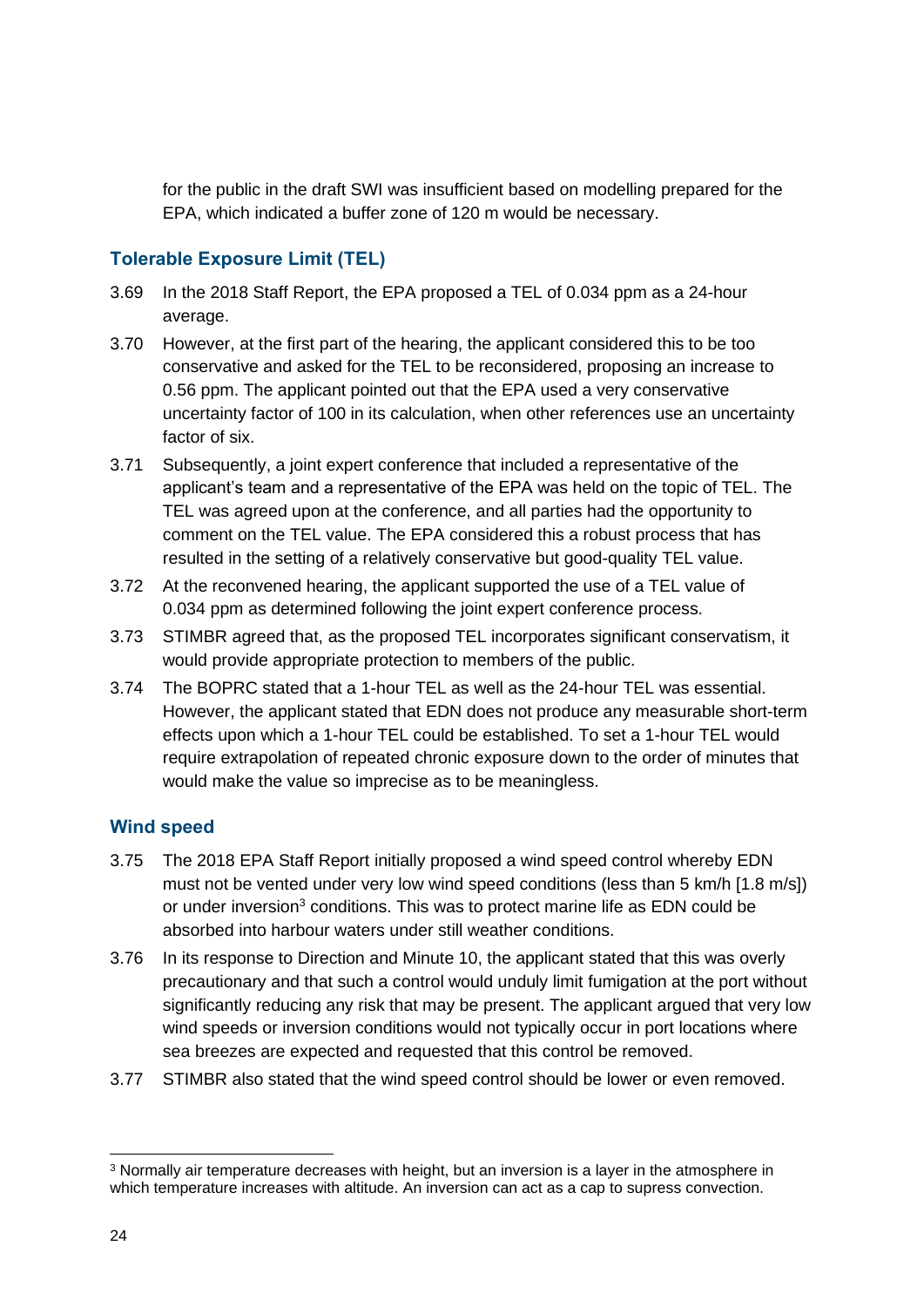- 3.78 In the response to Direction and Minute 10, the applicant stated that information from field trials showed EDN does not "pool" or linger in the fumigation area during the venting process but diffuses rapidly.
- 3.79 At the reconvened hearing, WorkSafe discussed one of the requirements of the draft Requirements for Specified Fumigants Amendment SWI: that ventilation of EDN can only occur between sunrise and sunset. Modelling showed this to be a means of reducing risk, as a lack of sea breezes limited fumigant dispersion during night hours.
- 3.80 The Updated EPA Staff Report, published after the draft SWIs were prepared, stated that the draft SWI requirements for ventilation and monitoring address the risk by reducing potential exposure, making a wind speed control unnecessary.
- 3.81 BOPRC stated it did not believe the sunrise to sunset control would be a sufficient replacement for a wind speed control. BOPRC said that requiring a minimum wind speed during venting ensures that mixing and dispersion occurs. Additionally, the wind helps in predicting the direction of the gas plume, which assists with placement of monitors. BOPRC also pointed out that the recent decision on the reassessment of methyl bromide set a minimum wind speed control of 2 m/s (or 7.2 km/h) before venting can occur. BOPRC suggested that having consistent controls across all fumigants would be useful.

### **Recapture**

- 3.82 At the 2018 hearing, the Soil & Health Association said that EDN is known to be lethal at high concentrations but that its carcinogenicity, mutagenicity, and reproductive or developmental toxicity have not been studied. Because of this, the Soil & Health Association considered that a precautionary approach should be taken and EDN not be approved without recapture until these studies are completed. TMFAG also wanted the recapture of EDN to be a requirement.
- 3.83 Nordiko Quarantine Systems stated that EDN recapture should be used to reduce risk and improve environmental and health and safety outcomes as accurate monitoring of EDN emissions is a challenge, and modelling has many uncertainties. Nordiko Quarantine Systems presented its activated carbon recapture system, stating it is technically and economically feasible to use even on very large-scale fumigations.
- 3.84 However, Mr Hammond disagreed, stating that scrubbing or recapture is not necessary as EDN is broken down during fumigation, leaving negligible levels at the end of the process.
- 3.85 On 25 March 2020, the applicant provided further justification in the form of a written report as to why recapture or scrubbing may not be required. WorkSafe considered the applicant's justification in light of this possible requirement, concluding that recapture was not necessary and therefore did not include it in the draft SWIs.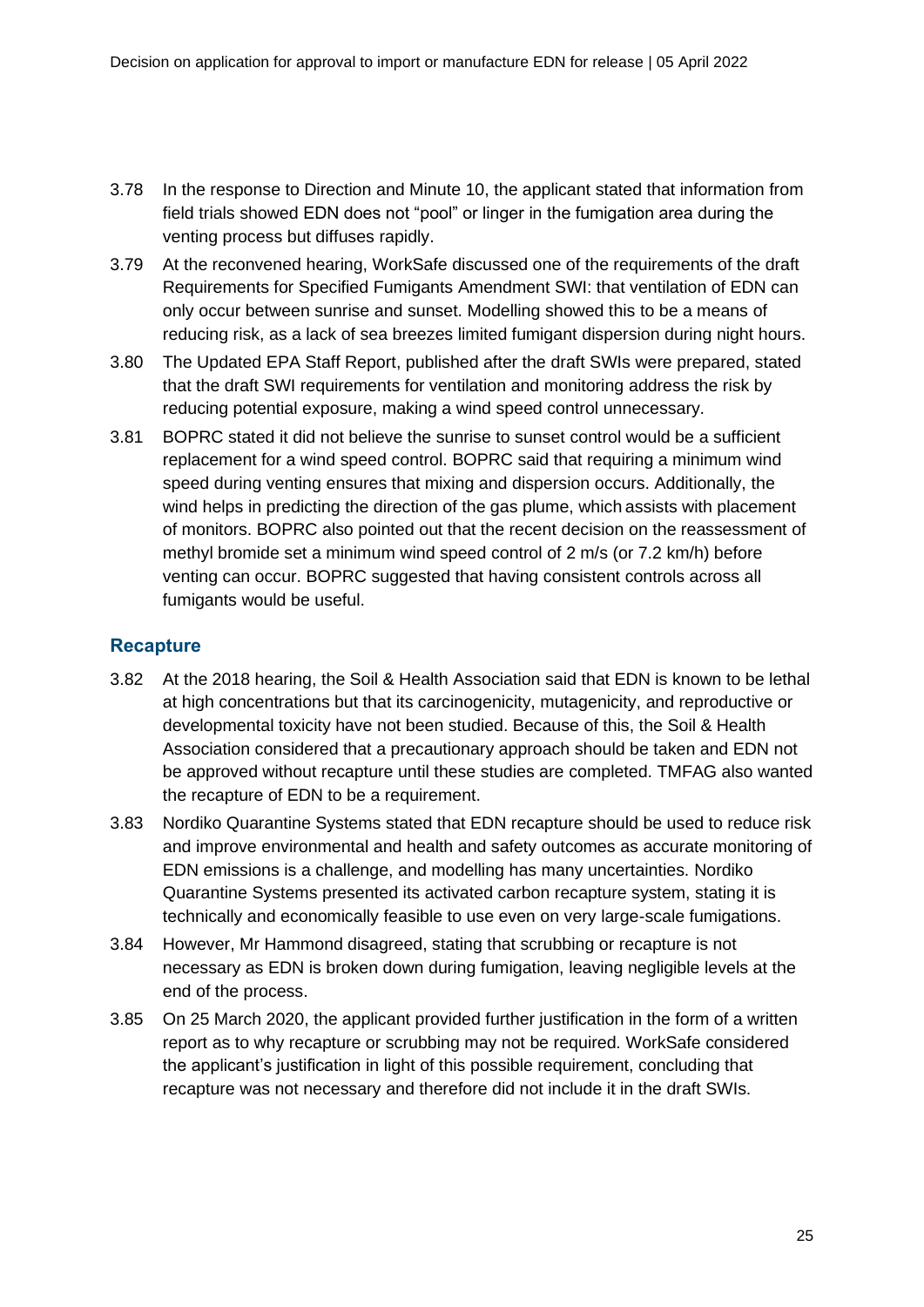### **Notification**

- 3.86 At the reconvened hearing, BOPRC and WorkSafe discussed notification requirements.
- 3.87 BOPRC explained that it monitors activity at the Port of Tauranga for compliance purposes and so needed advance notice of fumigations in order to appropriately place its monitors. BOPRC noted that neither the draft SWIs nor the EPA's proposed controls required the PCBU to notify local authorities about fumigation events or report any information to local authorities. BOPRC therefore requested that a control be introduced requiring that local authorities be kept fully informed.
- 3.88 WorkSafe stated that while it did receive some submissions requesting such a control, it was not its role to be setting requirements on behalf of councils. WorkSafe felt that councils had tools to collect this information as they required it.

## <span id="page-25-0"></span>**Benefits**

- 3.89 The applicant and several submitters commented on the importance of the forestry industry to the New Zealand economy and specifically the importance of log exports. MPI submitted that forestry makes up a significant part of New Zealand's primary production in the export sector, and revenue is expected to reach \$6.7 billion by 2025. Four submitters (NZFOA, Rayonier Matariki Forests, Port Blakely Ltd, and MPI) highlighted the forestry industry's role in the New Zealand Government's post-COVID-19 economic recovery strategy Fit for a Better World.
- 3.90 International markets, such as China and India, require fumigation of timber before arrival, with India accepting only methyl bromide as a fumigant. Rayonier Matariki Forests said that the reassessment of methyl bromide has left the forestry industry with no fumigation options for log exports to India and in some cases to China. Additionally, Rayonier Matariki Forests commented that this has also made diversifying their export markets (so becoming less dependent on China) more difficult. MPI said that overseas markets may change their fumigation requirements, so New Zealand requires fumigation options to maintain market access.
- 3.91 The applicant and several submitters supported the use of EDN as an alternative to methyl bromide for log fumigation. The Updated EPA Staff Report recognised the potential benefits of EDN as an alternative to methyl bromide, including continued viability and expansion of the forestry industry in New Zealand.
- 3.92 The applicant considered EDN to currently be the only possible replacement for methyl bromide that is safe and environmentally sustainable. Many other parties agreed with this.
- 3.93 Dr John Armstrong of Quarantine Scientific Limited said that he undertook a review in 2014 of all known literature on alternatives to methyl bromide, both chemical and nonchemical. This review found that EDN was the only potential alternative treatment that could be safely and economically adapted and applied under commercial conditions by 2020 (the deadline for methyl bromide recapture at the time). NZFOA also said that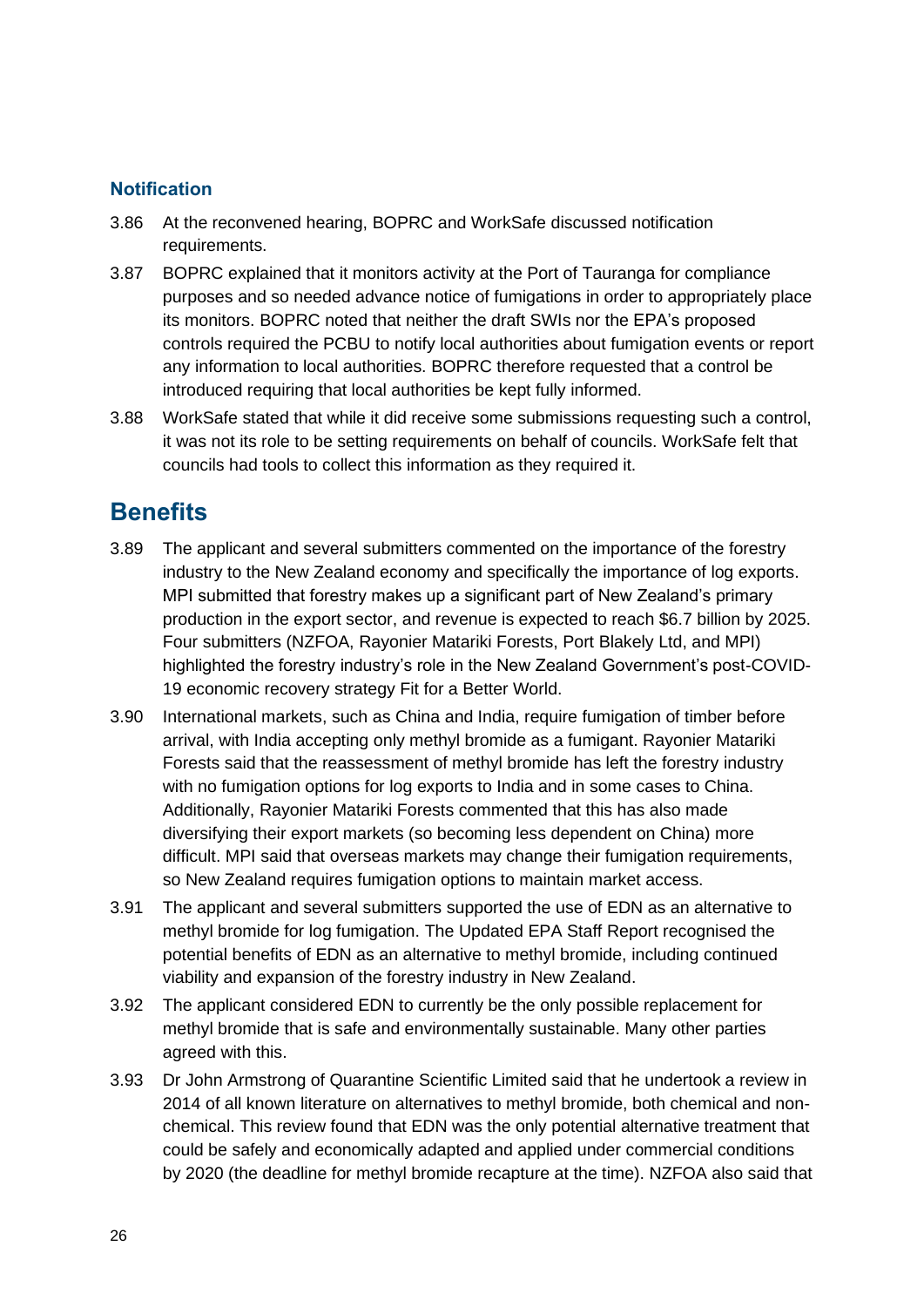several alternatives to methyl bromide, such as debarking, had been explored but that, in its opinion, EDN was the only viable option.

- 3.94 Mr Hammond agreed that EDN is the single best replacement for methyl bromide, especially since it uses the same logistical structures and therefore does not require large upfront costs or new port space to be taken up. NZFOA said that exporters need a range of phytosanitary options and that EDN would be a significant addition.
- 3.95 TPT Forests Ltd stated that the company must fumigate a significant proportion of the logs they export. TPT Forests needs an alternative to methyl bromide and the ability to adapt in case export markets such as Japan and South Korea (which currently fumigate shipments upon arrival) change their protocols to require fumigation before departure. EDN is a phytosanitary tool that could be used to meet those needs.
- 3.96 TPT Forests also commented that the scale at which the industry operates means the immediate employment and contribution to local community is significant. Mr Hammond agreed, saying that the impact of disruption to the export log trade on local communities would be considerable.
- 3.97 Several submitters also discussed the potential benefit of EDN as a biosecurity tool. MPI stated that EDN could be a valuable phytosanitary tool in preventing biosecurity incursions that threaten New Zealand flora and fauna. The applicant, STIMBR, and Mr Hammond agreed that this was critically important.
- 3.98 The EPA recognised the importance of the forestry industry to New Zealand's economy and that another fumigant option for operators would support the industry's continued viability. The 2018 EPA Staff Report stated that the level of benefits of EDN range from low to high, though noting that, should EDN be approved, trading partners such as China and India would still need to accept it as a treatment.
- 3.99 The Updated EPA Staff Report stated that, with the prescribed controls, draft SWI requirements (once given legal effect) and proposed additional HSNO controls, the benefits of EDN outweigh the risks to people and the environment (which are negligible).

## <span id="page-26-0"></span>**Alternatives to EDN**

- 3.100 The applicant and submitters discussed alternative phytosanitary measures, including debarking, joule heating, and other chemical fumigants.
- 3.101 TPT Forests explained that though debarking is sometimes an option for log exports to China, it only removes the habitat rather than killing the insects. This increases the risk of live insects being found on arrival and a possible ban on New Zealand logs. TPT Forests stated that such a ban (as has happened in Australia) would be devastating to the forestry industry.
- 3.102 Several forestry industry representatives noted that, for smaller growers and exporters, their location and scale limits opportunities to use alternative tools, such as debarking. They also noted that debarking is not accepted by all markets, and some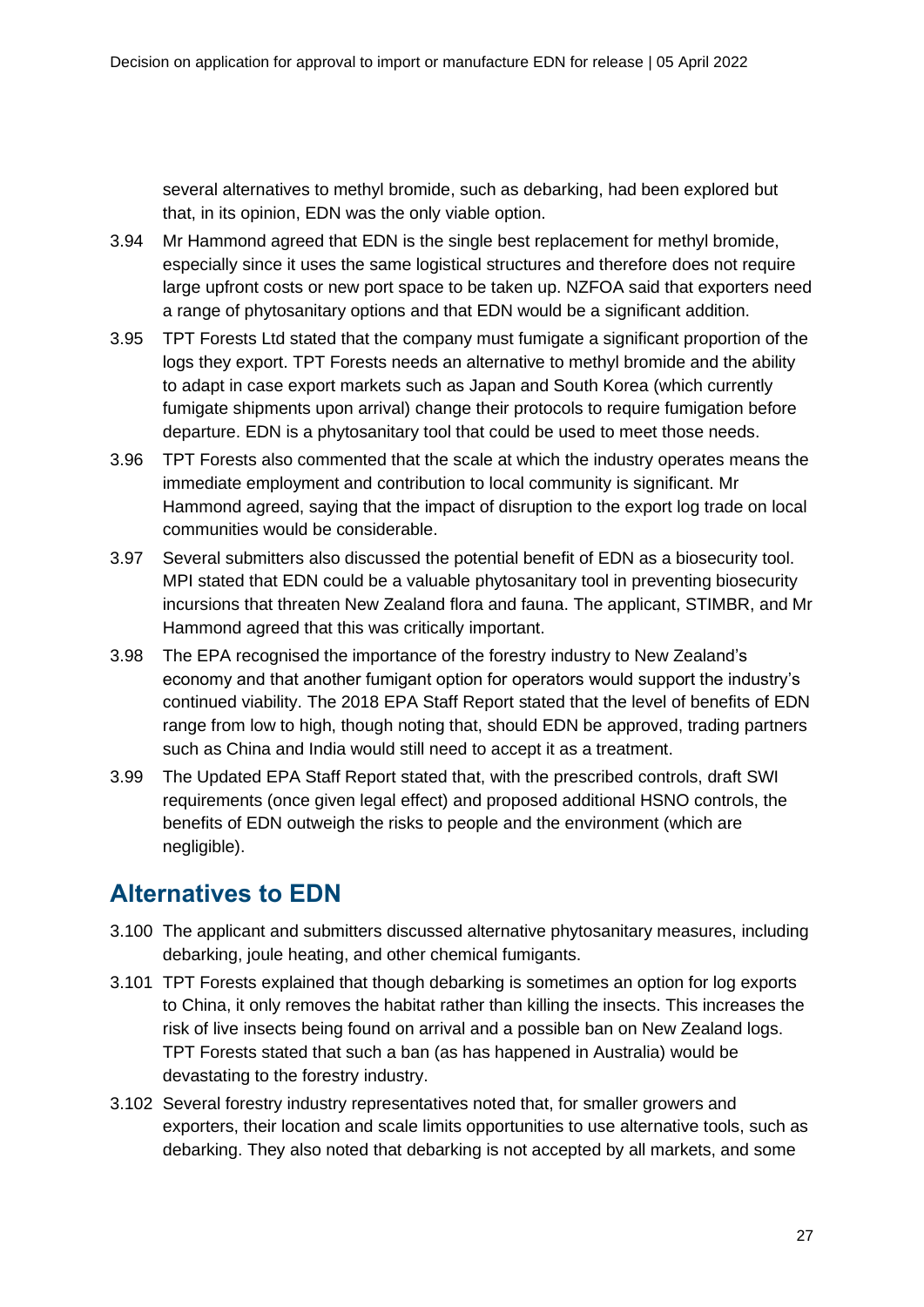low grades of logs are physically not able to be effectively and economically debarked.

- 3.103 MPI and STIMBR discussed the higher costs of using debarking, which limits its use. Nevertheless, MPI did acknowledge an increase in debarking use over time. STIMBR also noted improvements and developments that were being progressed with respect to debarking.
- 3.104 STIMBR discussed the use of joule heating, which involves passing an electric current through the log to kill any insect pests by heat. However, this method has a high capital or upfront cost and is still not commercially viable. Mr Hammond agreed, stating that while joule heating may potentially be a long-term solution to address issues with chemical fumigations, this is still a way off.
- 3.105 Phosphine was referred to by several submitters as another alternative chemical fumigant, with submitters noting that it is used on around 75% of log exports to China. However, submitters also pointed out that it does have limitations. MPI stated phosphine fumigation takes 10 days and is done in transit in ship's holds. <sup>4</sup> NZFOA stated that phosphine is not accepted by India and cannot be used for logs on deck. The applicant pointed out that phosphine is more flammable and does not break down as quickly as EDN.
- 3.106 The applicant mentioned another alternative fumigant, sulfuryl fluoride, but pointed out it is a known greenhouse gas and does not control insect eggs without unacceptably high concentrations or long fumigation times.
- 3.107 The applicant, submitters from the forestry industry, MPI, and STIMBR all agreed that EDN would be a significant and useful addition to the phytosanitary toolbox.

<sup>4</sup> Under maritime law, phosphine is the only chemical allowed for fumigation in a ship's hold during transit.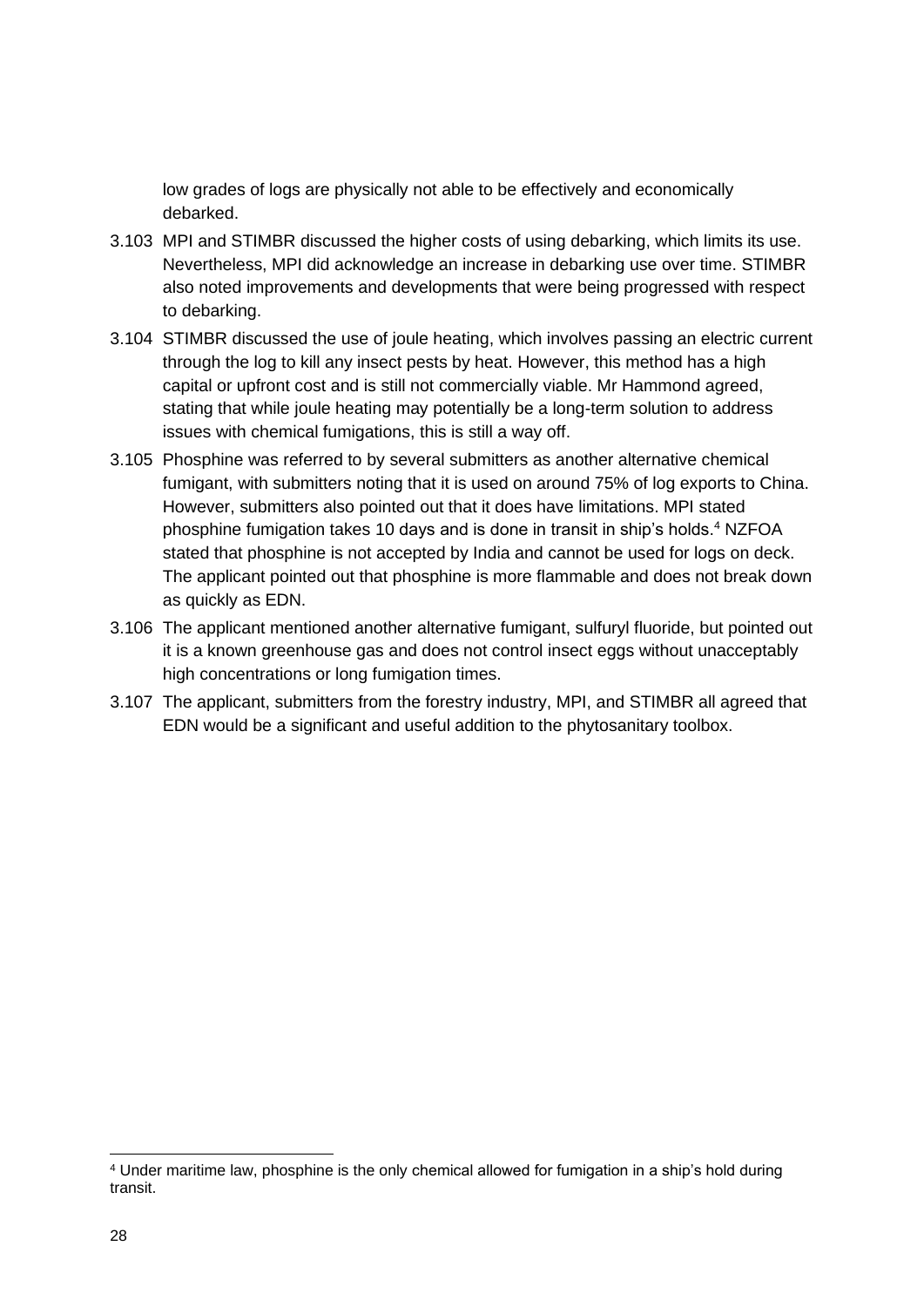# <span id="page-28-0"></span>**4. Consideration**

## <span id="page-28-1"></span>**Matters in Part 2 of the HSNO Act**

4.1 The Committee considered Part 2 of the HSNO Act and is confident that the controls align with the purpose and the principles of the HSNO Act.

#### **Impacts on Māori**

4.2 The Committee took into account the principles of the Treaty of Waitangi as required by section 8 of the HSNO Act. The Committee considered the submissions by Te Runanga o Ngāi Tahu and TMFAG in relation to impacts on Māori and Māori culture, as well as the EPA Staff Report and Updated EPA Staff Report. The Committee also noted the requirement to notify neighbouring marae, as specified under clause 4 of the draft SWI. The Committee was satisfied that the impacts of EDN on Māori culture or traditional relationships with ancestral lands, water, wāhi tapu, valued flora and fauna, or other taonga will be negligible with the HSNO controls and the requirements of the draft SWIs (once given legal effect) in place.

#### **International obligations**

4.3 The Committee agreed that EDN is a viable alternative to methyl bromide and that its approval would likely result in a reduction in the use of methyl bromide. Such reduction would help New Zealand to address its obligations under the Montreal Protocol.

#### **Uncertainties**

4.4 The Committee considered all the evidence available to it through the application process in making its decision. In considering this evidence, the Committee has taken into account the need for caution in managing adverse effects where there is scientific and technical uncertainty about those effects (section 7 of the HSNO Act). The Committee noted that there were areas of the application where such technical and scientific evidence and its interpretation by parties varied and considered these areas to be indicative of uncertainty. Accordingly, the Committee has taken a precautionary approach, as provided for in section 7 of the HSNO Act, in setting controls to manage the adverse effects.

### <span id="page-28-2"></span>**Hazardous properties**

4.5 The Committee considered the applicant's information, the EPA Staff Report and Updated EPA Staff Report, and the EPA Science Memo and Updated Science Memo. Having considered the evidence, the Committee agreed that the human health and environmental classifications in the Updated EPA Staff Report (updated to GHS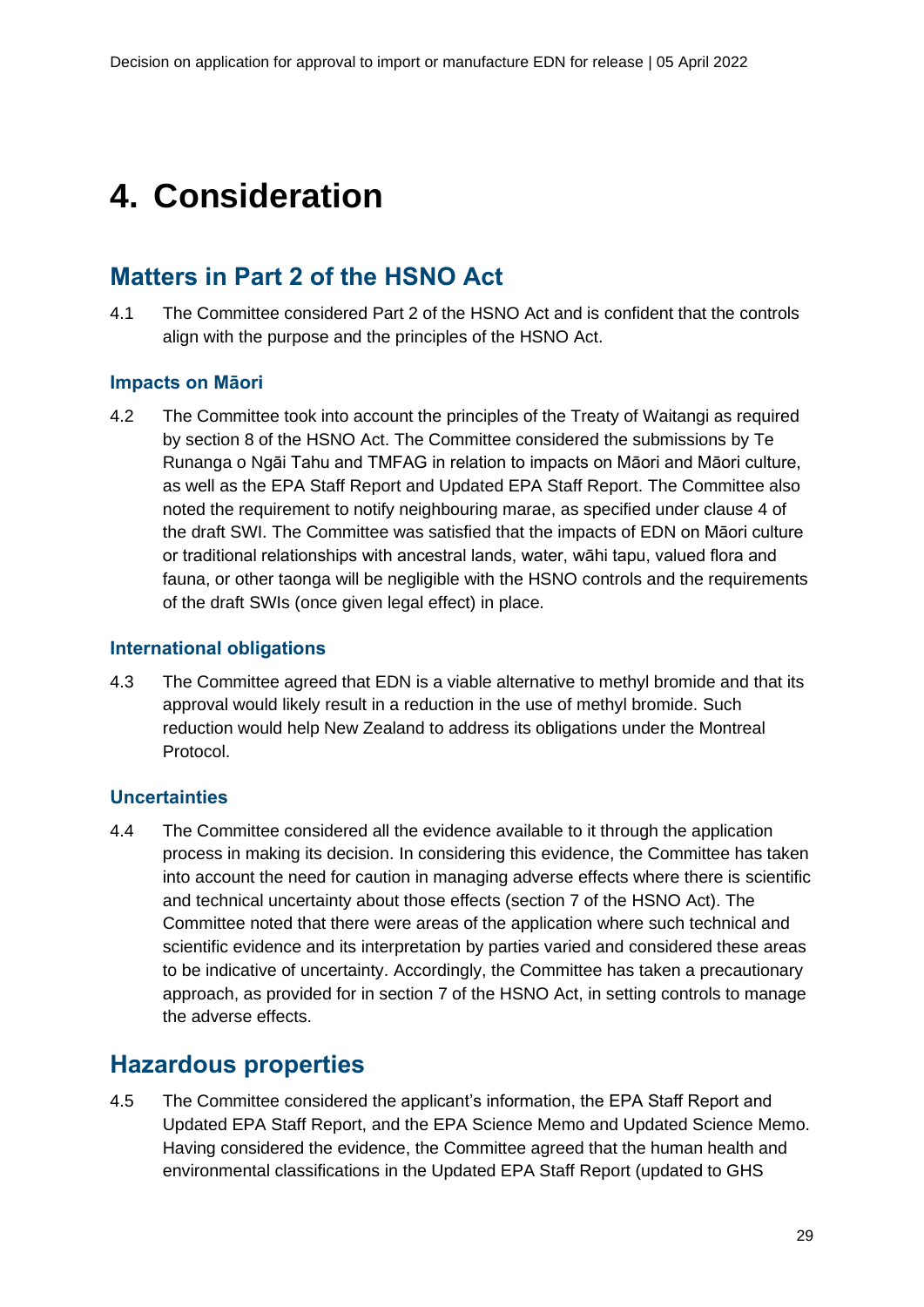classifications) were appropriate. The Committee noted that these hazard classifications trigger prescribed controls under the HSNO Act and the HSW Act.

## <span id="page-29-0"></span>**Effects of the substance during its life cycle**

4.6 The Committee considered that adherence to the HSNO controls, draft SWI requirements (once given legal effect), and other legislative requirements would ensure that the level of risk to human health and the environment of EDN throughout its life cycle (which includes importation, transportation, storage, and disposal) would be negligible.

### <span id="page-29-1"></span>**Field trials and ambient air monitoring**

4.7 The Committee noted that the field trial information indicated that relatively low concentrations will be found following ventilation. However, the Committee considered that this was not a robust, reliable indication of EDN concentrations at distances not in close proximity to the stack, and air dispersion modelling had to be considered as well.

### <span id="page-29-2"></span>**Air dispersion modelling**

- 4.8 The Committee noted that there is significant uncertainty in the results of air dispersion modelling as discussed in the Expert Conferencing Joint Witness Statement.
- 4.9 Nevertheless, the Committee considered that the latest air dispersion modelling results are consistent with the general picture provided by the ambient air monitoring in field trials.

## <span id="page-29-3"></span>**Use of EDN for the treatment of logs and timber**

#### **Use of EDN on imported logs and timber**

- 4.10 The Committee considered the documentation supplied by the applicant, including results from overseas field trials. The Committee noted that the applicant's documentation referred only to the use of EDN on logs and timber for export. As such, potential risks associated with fumigation of imported timber were not considered in the risk assessment undertaken by the EPA.
- 4.11 While the Committee accepted that the use of EDN on imported timber would be a benefit, limited information regarding this use was provided. The Committee determined it was unable to assess the risks associated with fumigation of imported timber.
- 4.12 Similarly, the Committee noted that while MPI requested EDN use for fumigation of imported goods beyond logs and timber, no evidence to determine the risks associated with this use was presented. Therefore, the Committee was unable to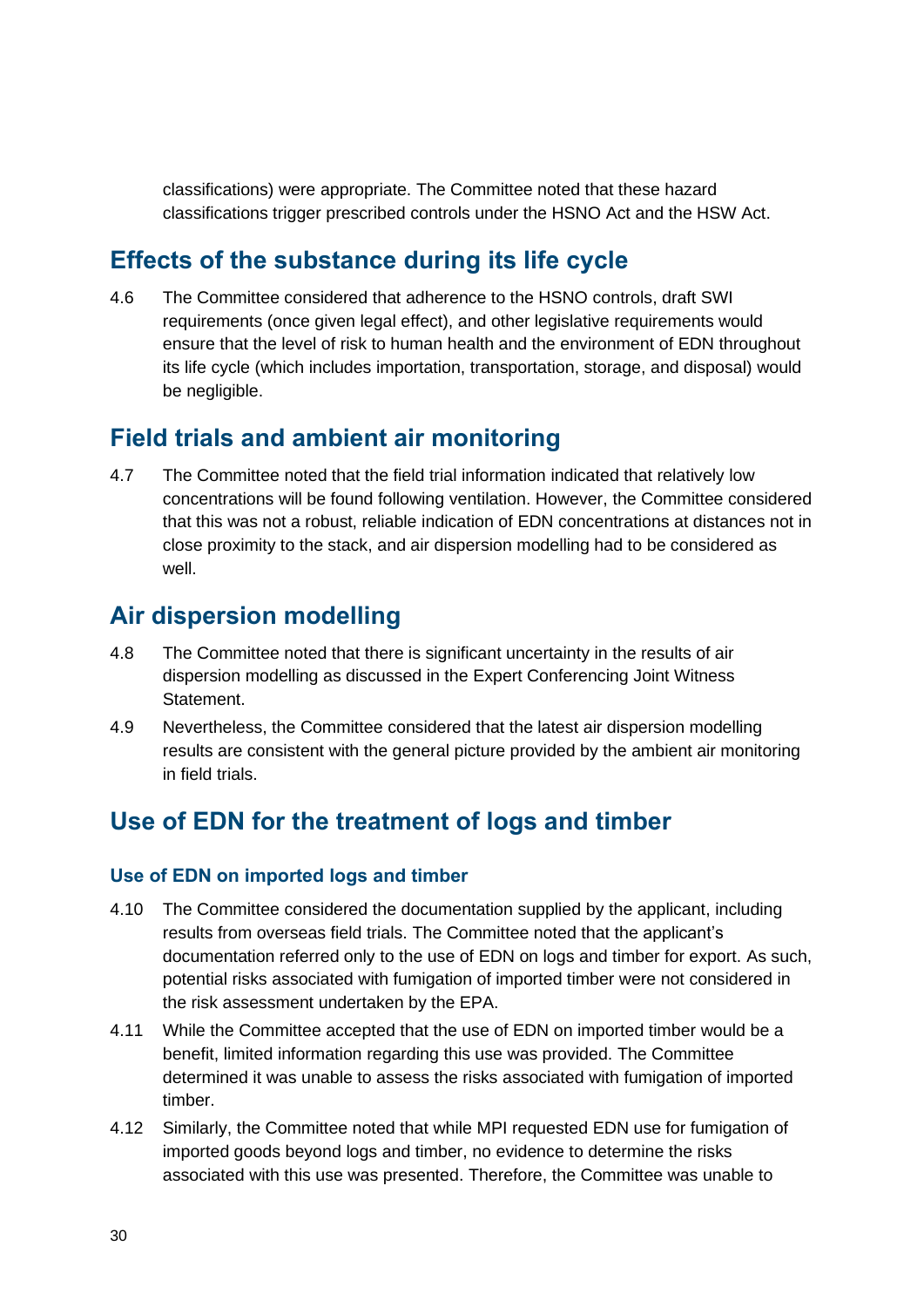assess the risks associated with fumigation of other goods. Additionally, the Committee noted that the draft Requirements for Specified Fumigants Amendment SWI restricts fumigation with EDN to logs and processed wood, and alterations to this are a matter for WorkSafe..

### **Use of EDN in shipping containers**

4.13 The Committee considered the information available regarding fumigation in shipping containers and agreed with the assessment in the Updated EPA Staff Report that the risks associated with this use were low, as a consequence of the small volumes being fumigated. The Committee acknowledged the requirement of the draft Requirements for Specified Fumigants Amendment SWI that the end concentration of EDN within the container be 700 ppm or less before ventilation. Therefore, the Committee considered that there was no requirement for any additional controls for shipping containers under HSNO.

### **Use of EDN in ship's holds**

- 4.14 The Committee acknowledged the request by the applicant (and STIMBR) for a conditional approval permitting use of EDN for fumigation in ship's holds, subject to WorkSafe drafting of an SWI for this use.
- 4.15 The Committee noted also that while the draft Requirements for Specified Fumigants Amendment SWI prohibits the use of EDN in ship's holds, WorkSafe indicated at the reconvened hearing that (subject to receipt of appropriate information) it would consider developing an SWI for this use.
- 4.16 The Committee noted that no information was provided by the applicant in the application to evaluate the risk associated with the use of EDN in ship's holds. Air dispersion modelling information on ship's holds was provided prior to the reconvened hearing, but with no data on volumes, ship capacities, operational procedures, and ventilation. The Committee did not consider that it had sufficient information to assess the risks to the public or the environment of fumigation using EDN in ship's holds. The Committee also noted that an applicable SWI would be key to such an assessment.
- 4.17 The Committee therefore concluded that use of EDN should be restricted to under a sheet or in a shipping container.

## <span id="page-30-0"></span>**Application rate and duration of use in the fumigation of logs and timber**

- 4.18 The Committee considered the evidence presented by the applicant, including data from field trials and assessments presented in the EPA Science Memo and Updated Science Memo. The Committee agreed that the maximum application rate should be set as 120 g of substance/ $m<sup>3</sup>$ .
- 4.19 The Committee considered the proposed 24-hour fumigation duration and the requested change to "up to 24 hours" by the applicant. The Committee considered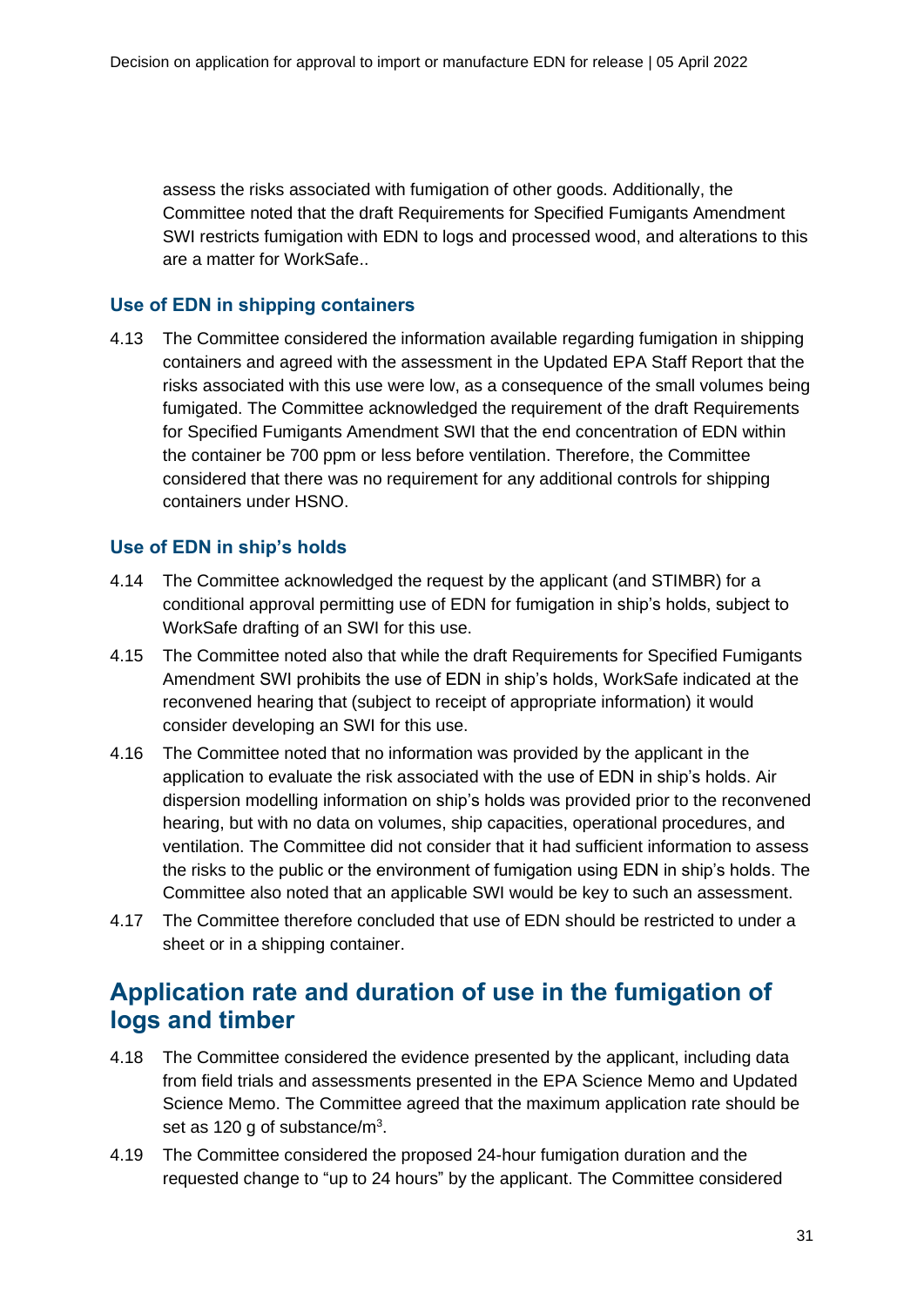that any time constraint would potentially result in ambiguity, with the controls requiring a maximum end concentration and minimum wind speed before ventilation. The Committee also noted that evidence showed that the end concentration may not always be met by the end of 24 hours. The Committee concluded that a specified time constraint was not required, as actual fumigation time would be determined by other factors.

## <span id="page-31-0"></span>**Risks to workers – the draft SWIs**

- 4.20 The Committee acknowledged that the applicant and several submitters endorsed the draft SWIs as a means of managing risks to workers. The Committee accepted the assessment of relevant information undertaken by WorkSafe in developing the draft SWIs and considered that the proposed controls were reasonable.
- 4.21 The implications for when the HSNO approval will take effect, that flow from the draft status of the SWIs, will be detailed in section 5.

## <span id="page-31-1"></span>**Risks to members of the public and the environment**

4.22 The Committee noted that the EPA used the draft SWIs as a baseline from which to assess residual risks. The Committee also noted the requirement of the draft SWI that ventilation can only commence once the residual EDN concentration in an enclosed space drops to 700 ppm. The Committee considered the risks to the public and the environment on the basis that the draft SWIs would take legal effect and considered whether additional controls were required to mitigate such risks as might be identified from the available evidence.

### **Tolerable Exposure Limit (TEL)**

- 4.23 The Committee considered the evidence for a TEL of 0.034 ppm presented in the EPA Staff Reports and Science Memos and noted acceptance of this value as a measure of cumulative exposure over a 24-hour period by all parties following the expert conference process. The Committee noted that the TEL was based on a cautious and conservative interpretation of toxicological data available and accounted for inherent uncertainties. Therefore, the Committee concluded that a TEL of 0.034 ppm set out in the EPA Staff Reports and Science Memo was appropriate.
- 4.24 The Committee noted that the average EDN concentration at a monitoring location may be affected by discharges from ventilation of other stacks in the vicinity (earlier or later in the day), which may pass through the monitoring location but not be recorded. However, the Committee considered that this would not change the conclusion that the TEL would not be exceeded beyond the buffer zone boundary.

#### **Sensitive areas exclusion zone**

4.25 The Committee noted that the 2018 Staff Report had a proposal for a buffer zone of 120 m from the site of fumigation in order to reach 24-hour average EDN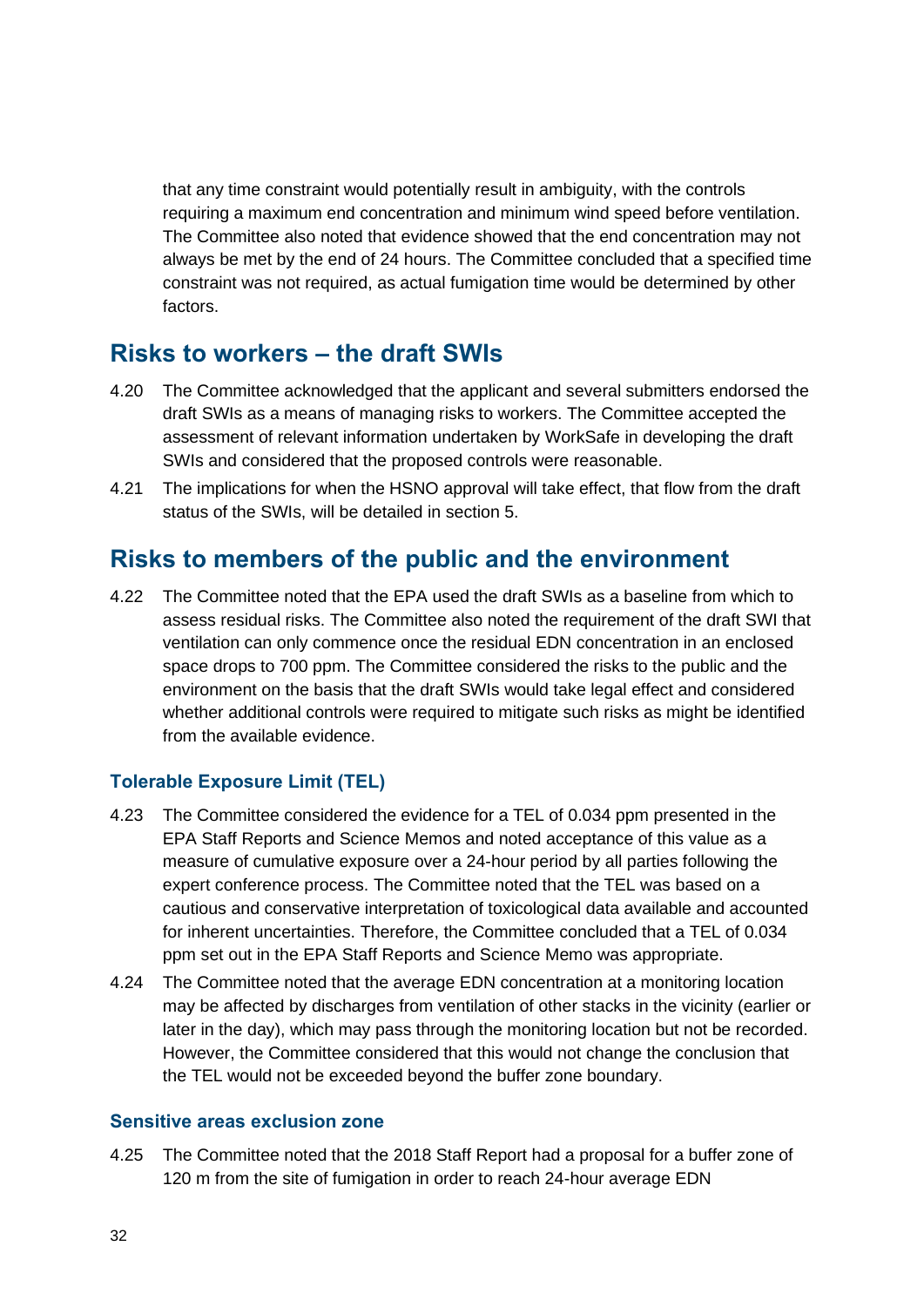concentrations below the TEL value of 0.034 ppm. The Committee also noted that the EPA subsequently revised its assessment to conclude that (provided the requirements described in the draft SWI are adhered to) residual risks to members of the public would be negligible as EDN concentrations outside the buffer zone would be maintained below the TEL at all times.

- 4.26 The Committee considered that a minimum buffer zone of 50 m and management of the fumigation area in accordance with the SWI is sufficient, with additional HSNO controls, to manage the acute and chronic risks to the public of exposure to EDN.
- 4.27 The Committee considered that the application of an additional exclusion zone based on the ability of the public to evacuate was not supported by any evidence for a likely exposure scenario occurring, provided the conditions of the SWI are met, nor was evidence presented supporting 120 m as being an appropriate distance for such an exclusion zone.

### **Wind speed**

- 4.28 The Committee noted that while the EPA Staff Report initially proposed a control to prohibit venting under very low wind speed conditions or under inversion conditions, the Updated EPA Staff Report no longer proposed this control, stating that the SWI requirements mitigated the risk.
- 4.29 The Committee noted concerns expressed by BOPRC regarding the absence of a wind speed control and its use in establishing effective buffer zone monitoring locations. The Committee also noted the evidence presented by BOPRC regarding measured wind speeds at the Port of Tauranga, which could be below 2 m/s during daylight hours, and that inversion conditions may also occur.
- 4.30 The Committee reviewed the arguments presented by the applicant that the control was not necessary due to a number of factors that would result in air movement and thus higher wind speeds. The Committee accepted that there will often be sea breezes and the presence of warm asphalt will induce air movement. The Committee also accepted the applicant's evidence that EDN does not pool or pond. However, the Committee considered that, at low wind speeds, the released plume of EDN will not disperse as readily as under higher wind speeds. Thus, under low wind speed conditions, higher concentrations of EDN could persist for longer and travel further and potentially pose a greater risk to the public. This would be especially so with ventilations from stack sizes greater than that used for the modelling (up to 3000  $m<sup>3</sup>$ compared with the modelled 1500  $m<sup>3</sup>$ ). The Committee noted that a minimum wind speed control, along with wind speed and direction monitoring requirements specified in clause 10 of the draft Requirements for Specified Fumigants Amendment SWI would assist the PCBU in determining an appropriate buffer zone and monitoring location(s).
- 4.31 The Committee considered that the replacement of a wind speed control with a constraint on fumigation operations to sunrise-to-sunset (as set out in clause 11 (b) (i) of the draft SWI) may not be sufficient to protect members of the public at all times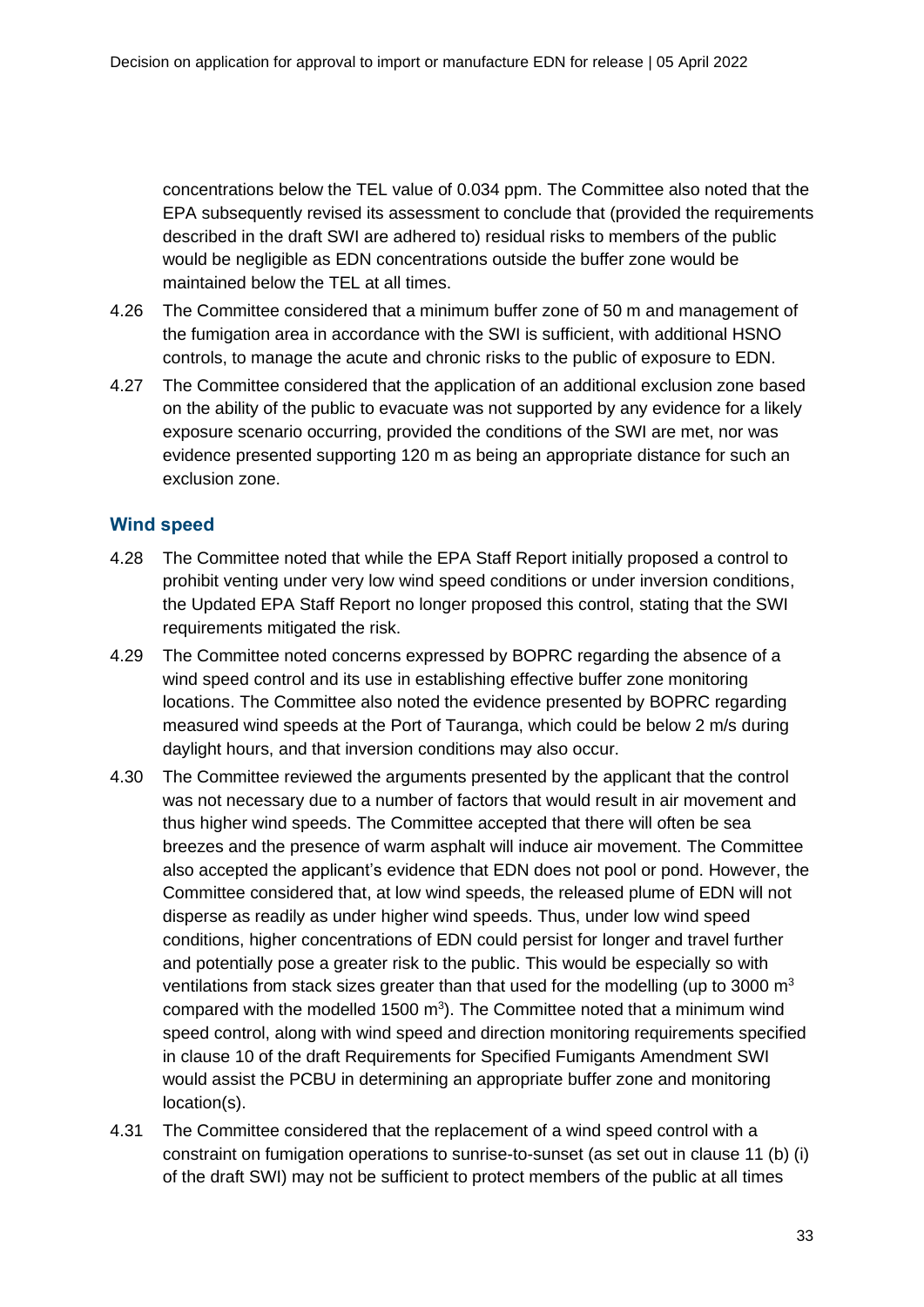and in all locations because still or inversion conditions can occur during the day at the Port of Tauranga and may occur at other locations.

- 4.32 Therefore, the Committee considered a minimum wind speed of 2 m/s (rounded up from the original 1.8 m/s for consistency with the methyl bromide control) is necessary before ventilation takes place. Further, the Committee considered that the most important time at which this minimum wind speed needed to be met was immediately prior to ventilation occurring. The Committee therefore considered that a requirement for a minimum wind speed of 2 m/s should be met in the 10 minutes before ventilation.
- 4.33 The applicant argued that having a wind speed control would unduly interfere with port operations. The Committee noted that the meteorological data provided indicated that wind speeds of less than 2 m/s are infrequent and occur predominantly during the hours of darkness and concluded that there would be minimal interference in fumigation operations. The Committee noted that wind speed is not a guaranteed constant during the fumigation operation but considered nevertheless that the application of a minimum wind speed control before ventilation is appropriate to manage the risks to the public.

#### **Recapture**

4.34 The Committee acknowledged the concerns expressed by some submitters regarding the need for recapture of EDN before ventilation. However, the Committee noted that WorkSafe's assessment of risks to workers undertaken in preparation of the draft SWIs concluded that recapture of EDN was not necessary given the requirement to ensure the concentration of EDN is below 700 ppm before venting. The Committee accepted WorkSafe's assessment and concluded that recapture of EDN is not required for the protection of members of the public provided all other controls are implemented.

#### **Notification**

- 4.35 The Committee acknowledged the notification of intended fumigation requirements in clause 4 of the draft Requirements for Specified Fumigants Amendment SWI.
- 4.36 The Committee also acknowledged that the draft Requirements for Specified Fumigants Amendment SWI under clause 13 requires the PCBU to notify WorkSafe and the relevant medical officer of health of any TEL exceedances as practicable but within five working days.
- 4.37 The Committee considered that both notifications should be supplemented by notification to the relevant local authority.
- 4.38 The Committee also considered that the local authority should be notified, as a matter of urgency, of any TEL exceedances – within 24 hours. This is so that the health and environmental risks that arise from such events can be responded to in a timely manner and managed by the relevant local authority.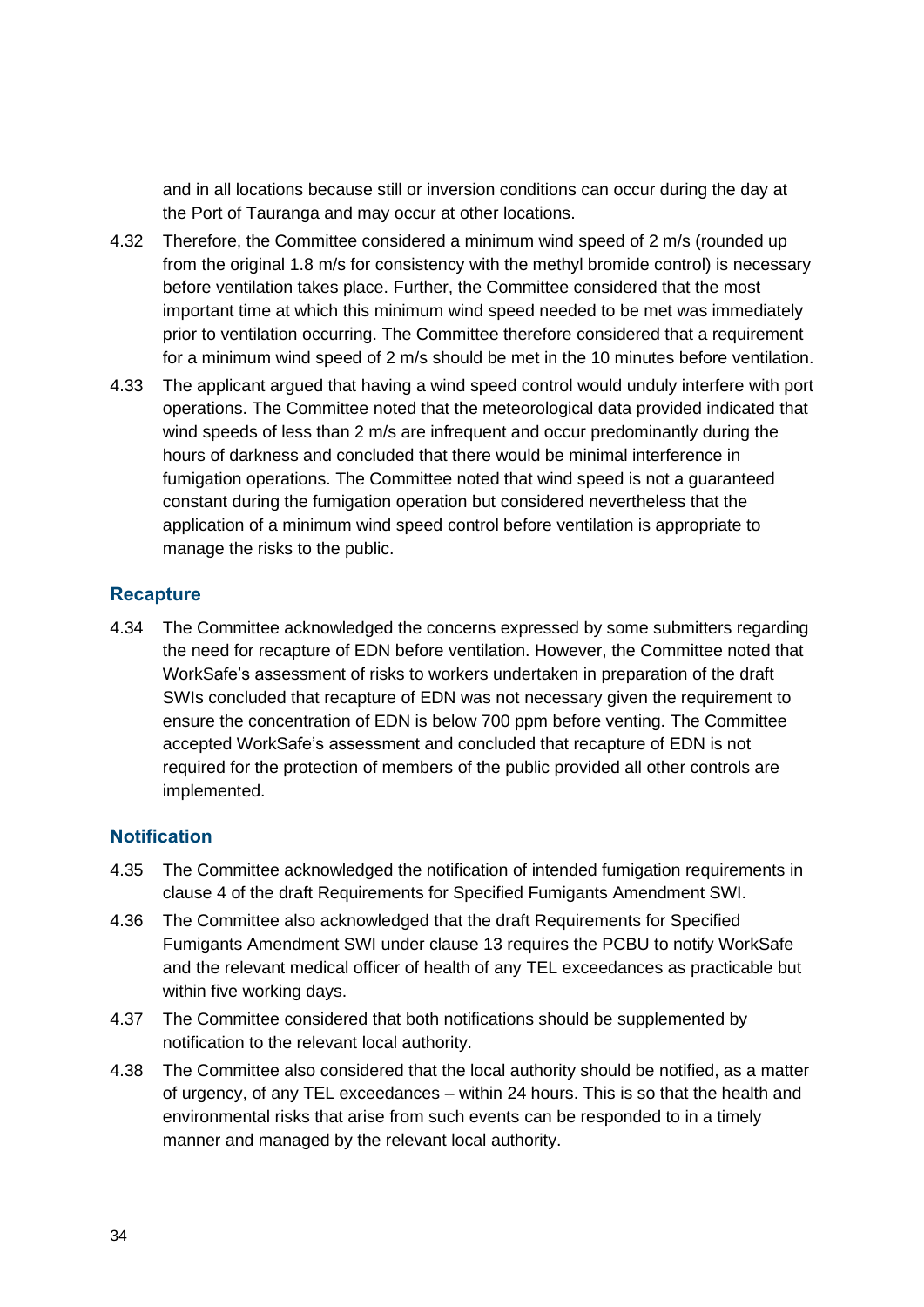### **Annual reporting**

4.39 The Committee acknowledged the annual reporting requirements under clause 17 of the draft Requirements for Specified Fumigants Amendment SWI and considered that the same annual report should also be provided to the EPA to support compliance, monitoring, and enforcement under HSNO.

## <span id="page-34-0"></span>**Benefits**

- 4.40 The Committee considered the evidence presented by the applicant and industry regarding the economic and societal benefits resulting from an approval of EDN, specifically related to its use as a replacement for methyl bromide. These benefits include:
	- immediate "drop-in" replacement for methyl bromide, using essentially the same logistical structures
	- reduced risks to human health and the environment
	- continued viability of the forestry industry
	- diversification of markets and applications (for example, biosecurity)
	- resilience in the face of changes in market acceptance.
- 4.41 The Committee accepted the evidence that EDN is the most viable replacement for methyl bromide for log and timber fumigations.
- 4.42 However, the Committee considered that those benefits must be considered against the costs and risks.

## <span id="page-34-1"></span>**Alternatives to EDN**

4.43 The Committee has considered the evidence and submissions presented on alternative fumigation methods or insect pest treatments. The Committee concluded that the alternatives have limitations and EDN would be a valuable addition to the phytosanitary toolbox.

### <span id="page-34-2"></span>**Risks, costs, and benefits summary**

- 4.44 After taking into account the assessment of the potential risks and benefits associated with EDN, the Committee considered that, with all of the HSNO controls in place and the draft SWIs taking legal effect:
	- the overall risks to human health and the environment arising from the hazardous properties and the use of EDN are negligible
	- significant adverse impacts on the social or economic environment from the use of EDN are not anticipated
	- significant impacts on Māori culture or traditional relationships with ancestral lands, water, wāhi tapu, valued flora and fauna, or other taonga have not been identified
	- EDN will be of significant benefit to New Zealand.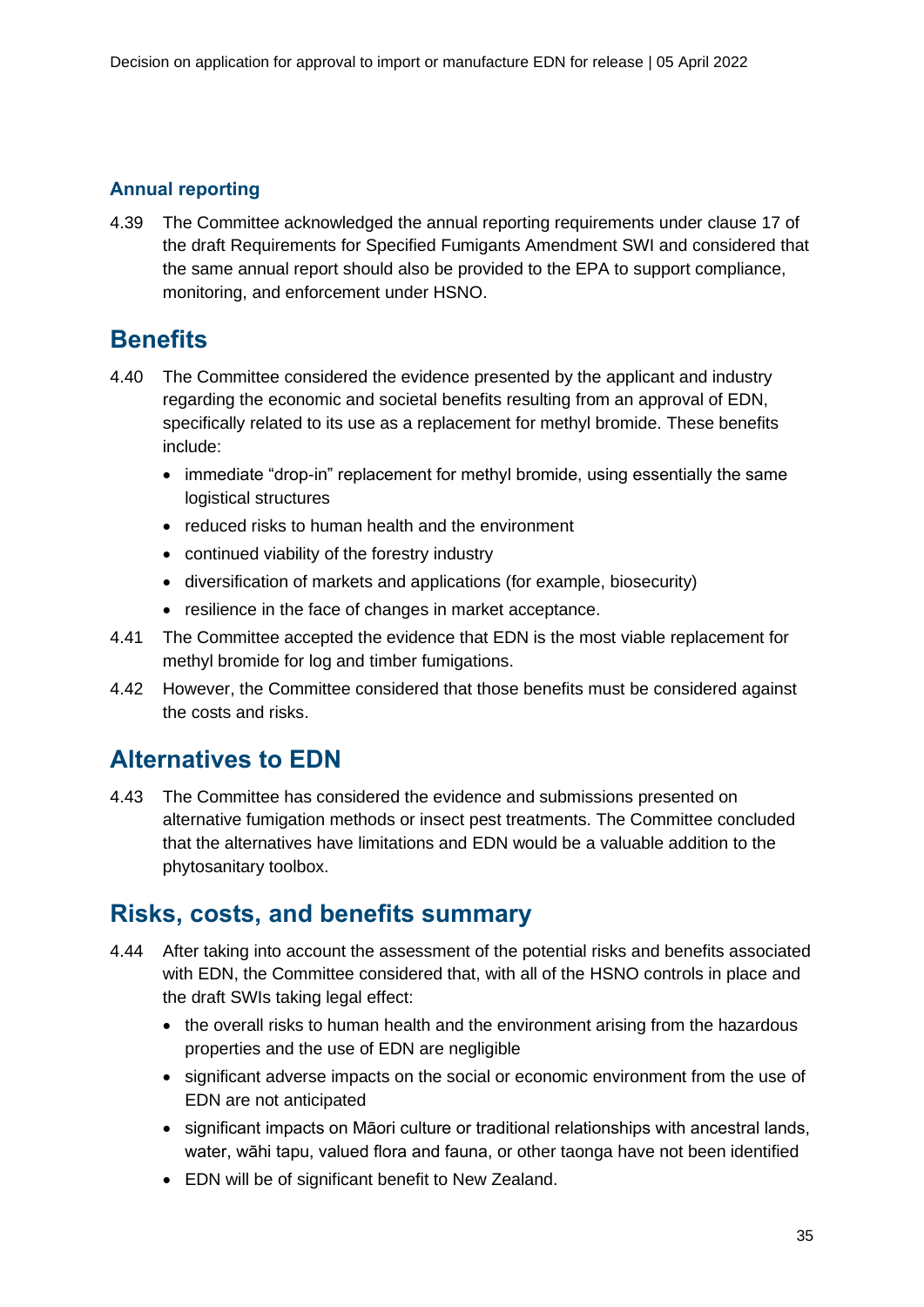4.45 Therefore, the Committee considered that benefits of EDN, based on the assessment of the information available, outweigh its adverse effects.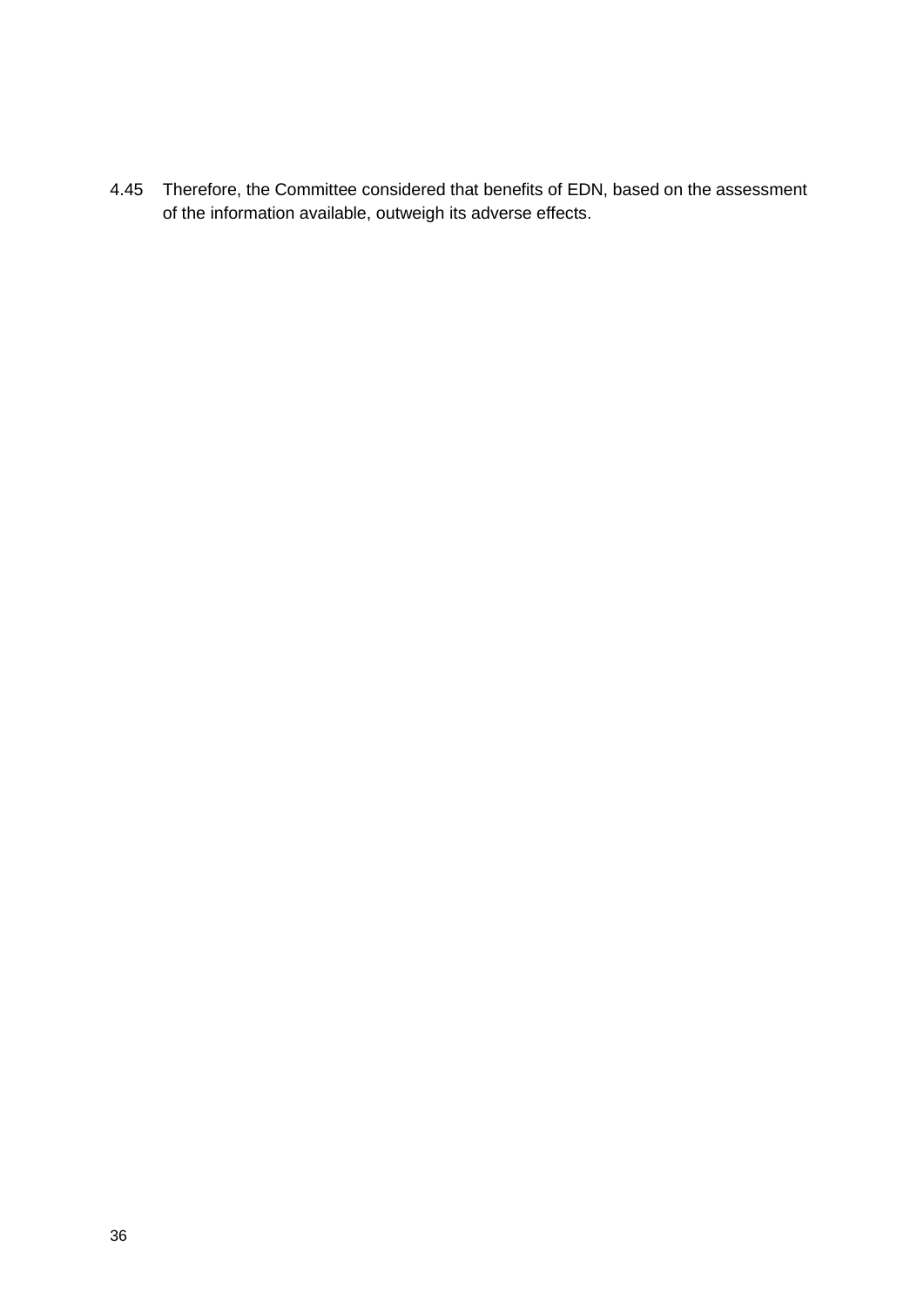# <span id="page-36-0"></span>**5. Decision**

- 5.1 Pursuant to section 29 of the HSNO Act, the Committee has considered this application for approval under section 28 of the HSNO Act. The Committee has considered all the effects of this substance throughout its life cycle, the controls that may be imposed on this substance, and the likely effects of this substance being unavailable. The Committee has also taken into account the considerations set out in Part 2 of the HSNO Act, and clauses of the Hazardous Substances and New Organisms (Methodology) Order 1998 as detailed in Appendix C.
- 5.2 In making its decision, the Committee took into account best international practices and standards for the safe management of hazardous substances.
- 5.3 The Committee considered that, with controls under the HSNO Act and the HSW Act in place, the risks to human health and to the environment will be negligible, and the benefits associated with the release of this substance will outweigh the adverse effects. Therefore, the Committee has made the decision to **approve with controls** (presented in Appendix D) the import or manufacture of EDN for release in accordance with section 29 of the HSNO Act and clause 26 of the Methodology.
- 5.4 **It is important to note that the HSNO approval will take effect at a future date.** That is because the draft Requirements for EDN SWI and draft Requirements for Specified Fumigants Amendment SWI were a fundamental part of the Committee's assessment of risks to the public and the environment. The draft SWIs have been approved in principle, but a number of steps are required in order for the SWIs to take legal effect. Therefore, in order for the HSNO approval to take effect, the Committee must confirm that the final SWIs do not materially differ from the draft SWIs considered and that their assessment of risk therefore remains valid. When the SWIs are gazetted, the Committee will confirm this and sign an addendum to this decision and the HSNO approval. The HSNO approval will come into effect on the same date as the SWIs (28 days after the SWIs are gazetted).



*Signed by:* **Dr John Taylor Date: 05 April 2022**

**Chair, Decision-making Committee of the Environmental Protection Authority**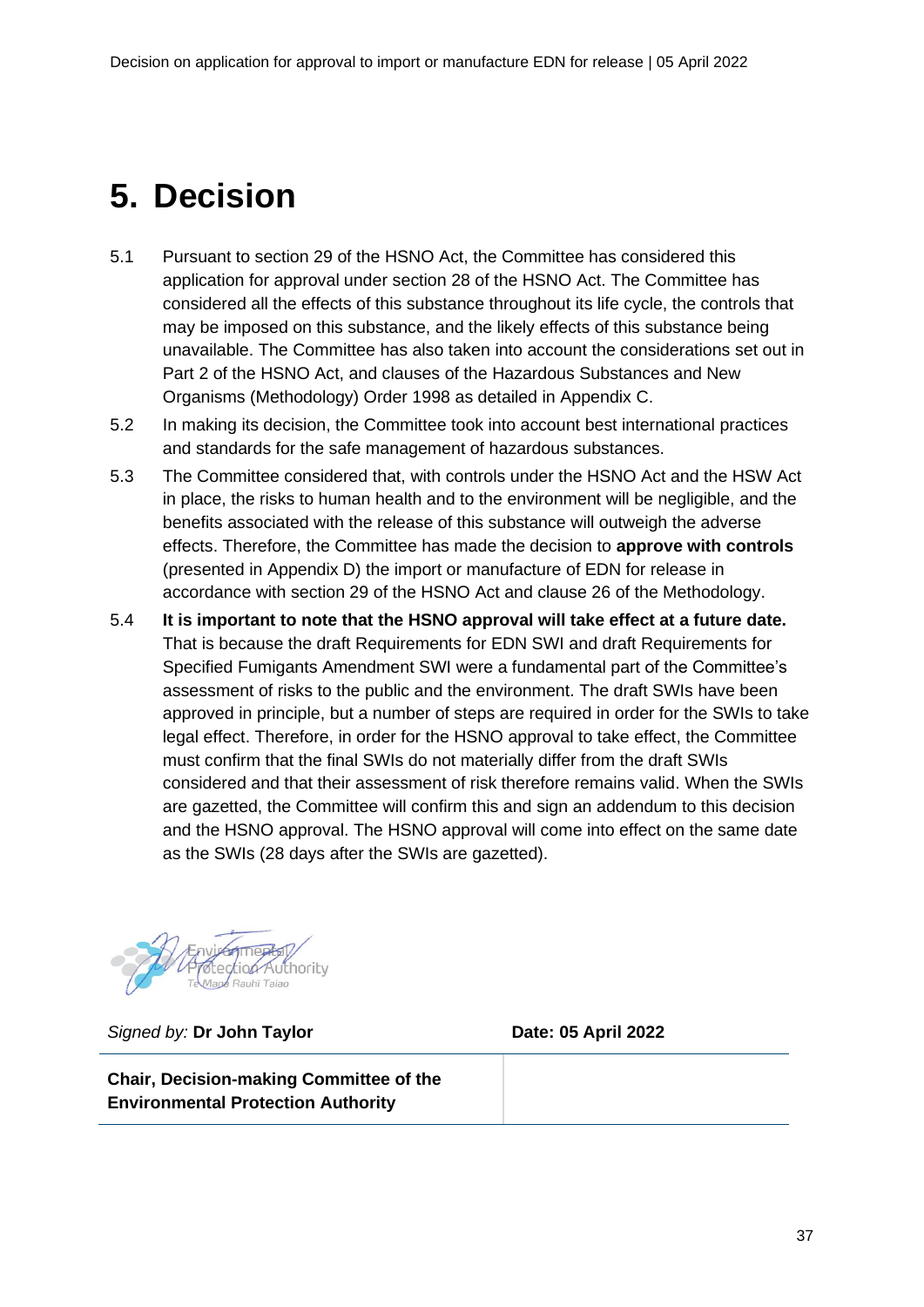# **Appendix A. Correspondence to and from the Committee**

<span id="page-37-0"></span>

| <b>Date</b>       | <b>Document</b>                                                                                  | <b>Subject summary</b>                                                                                                                                                                                                                                   |  |
|-------------------|--------------------------------------------------------------------------------------------------|----------------------------------------------------------------------------------------------------------------------------------------------------------------------------------------------------------------------------------------------------------|--|
| 10 August 2018    | <b>Staff Report</b><br><b>Science Memo</b><br><b>Consultant report</b><br><b>WorkSafe report</b> | The EPA published the Staff Report and Science Memorandum, as well as a<br>report by EPA's consultant and a WorkSafe report.                                                                                                                             |  |
| 20 August 2018    | New information<br>Air dispersion modelling report                                               | The applicant supplied new information in support of their application, including air<br>dispersion modelling from Sullivan Environmental Consulting Incorporated.                                                                                       |  |
| 21 August 2018    | New information                                                                                  | STIMBR provided information on wood odour.                                                                                                                                                                                                               |  |
| 23 August 2018    | <b>WGT001</b>                                                                                    | The Committee requested a site visit to observe a commercial fumigation<br>operation.                                                                                                                                                                    |  |
| 24 August 2018    | <b>WGT002</b>                                                                                    | The Committee directed that expert conferencing take place. The Committee also<br>directed the EPA to evaluate the additional information received and update the<br>EPA advice as appropriate. Submitters then had time to comment on the<br>documents. |  |
| 4 September 2018  | <b>WGT003</b>                                                                                    | This direction and minute documented the site visit.                                                                                                                                                                                                     |  |
| 14 September 2018 | <b>WGT004</b>                                                                                    | The Committee confirmed the nominated experts for the expert conferencing.                                                                                                                                                                               |  |
| 12 October 2018   | Joint statement (TELs)<br>Appendix 1, 2, 3, 4                                                    | A joint witness statement was issued as a result of the expert conferencing on<br>tolerable exposure limits.                                                                                                                                             |  |
| 15 October 2018   | Joint statement (modelling)<br>Appendix                                                          | The joint witness statement was issued as a result of the expert conferencing on<br>air concentration dispersion modelling.                                                                                                                              |  |

### **Table 1. Chronological summary of correspondence to and from the Committee**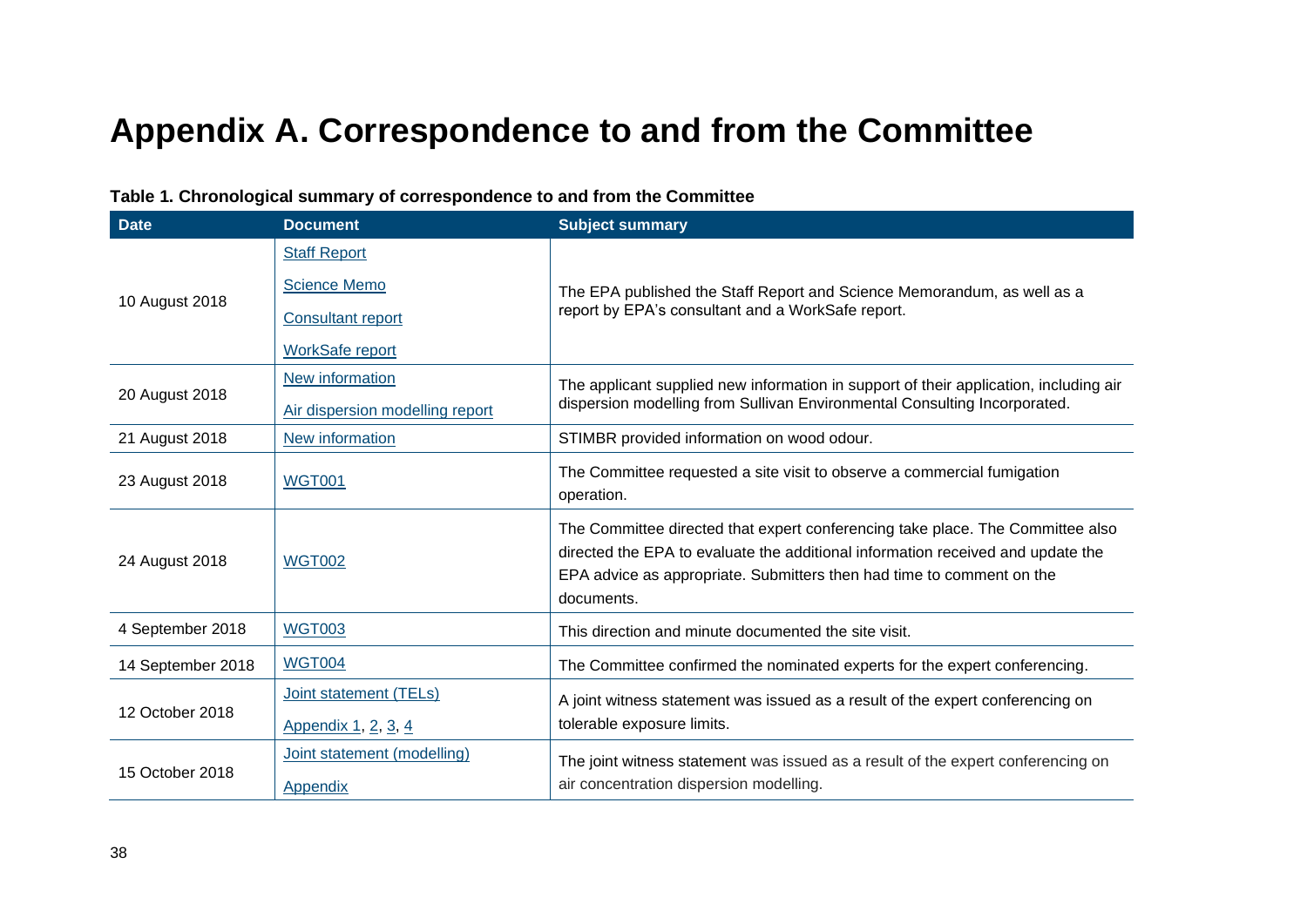| <b>Date</b>      | <b>Document</b>                        | <b>Subject summary</b>                                                                                |  |  |
|------------------|----------------------------------------|-------------------------------------------------------------------------------------------------------|--|--|
| 2 November 2018  | <b>Consultant advice</b>               | The EPA consultant provided advice following expert conferencing.                                     |  |  |
|                  | <b>BOPRC</b> response                  |                                                                                                       |  |  |
| 22 November 2018 | <b>STIMBR</b> response                 | Interested parties commented on new information provided by the applicant and<br>expert conferencing. |  |  |
|                  | <b>TMFAG</b> response                  |                                                                                                       |  |  |
| 18 December 2018 | <b>WGT005</b>                          | The Committee issued the minutes of the 18 December teleconference with the                           |  |  |
|                  | Appendix                               | Committee and the EPA consultant for matters related to air dispersion modelling.                     |  |  |
| 12 February 2019 | <b>WGT006</b>                          | The Committee requested more information from the applicant, WorkSafe, and                            |  |  |
|                  |                                        | other interested parties.                                                                             |  |  |
|                  | <b>Applicant response</b>              |                                                                                                       |  |  |
|                  | Aubade Global Resources response       |                                                                                                       |  |  |
|                  | <b>BOPRC</b> response                  |                                                                                                       |  |  |
|                  | <b>Matariki Forests response</b>       |                                                                                                       |  |  |
| 22 February 2019 | <b>Nordiko Quarantine Systems</b>      |                                                                                                       |  |  |
|                  | response                               | Interested parties responded to WGT006.                                                               |  |  |
|                  | Port Blakely response                  |                                                                                                       |  |  |
|                  | <b>Quarantine Scientific response</b>  |                                                                                                       |  |  |
|                  | <b>STIMBR</b> response                 |                                                                                                       |  |  |
|                  | <b>WorkSafe response</b>               |                                                                                                       |  |  |
|                  |                                        | The Committee acknowledged responses to WGT006 received, extended the                                 |  |  |
| 5 April 2019     | <b>WGT007</b>                          | period of adjournment of the public hearing, and set down timeframes for the                          |  |  |
|                  |                                        | applicant to provide new information.                                                                 |  |  |
| 10 May 2019      | New information 1, 2, 3, 4, 5, 6, 7, 8 | The applicant provided some of the information requested in WGT007.                                   |  |  |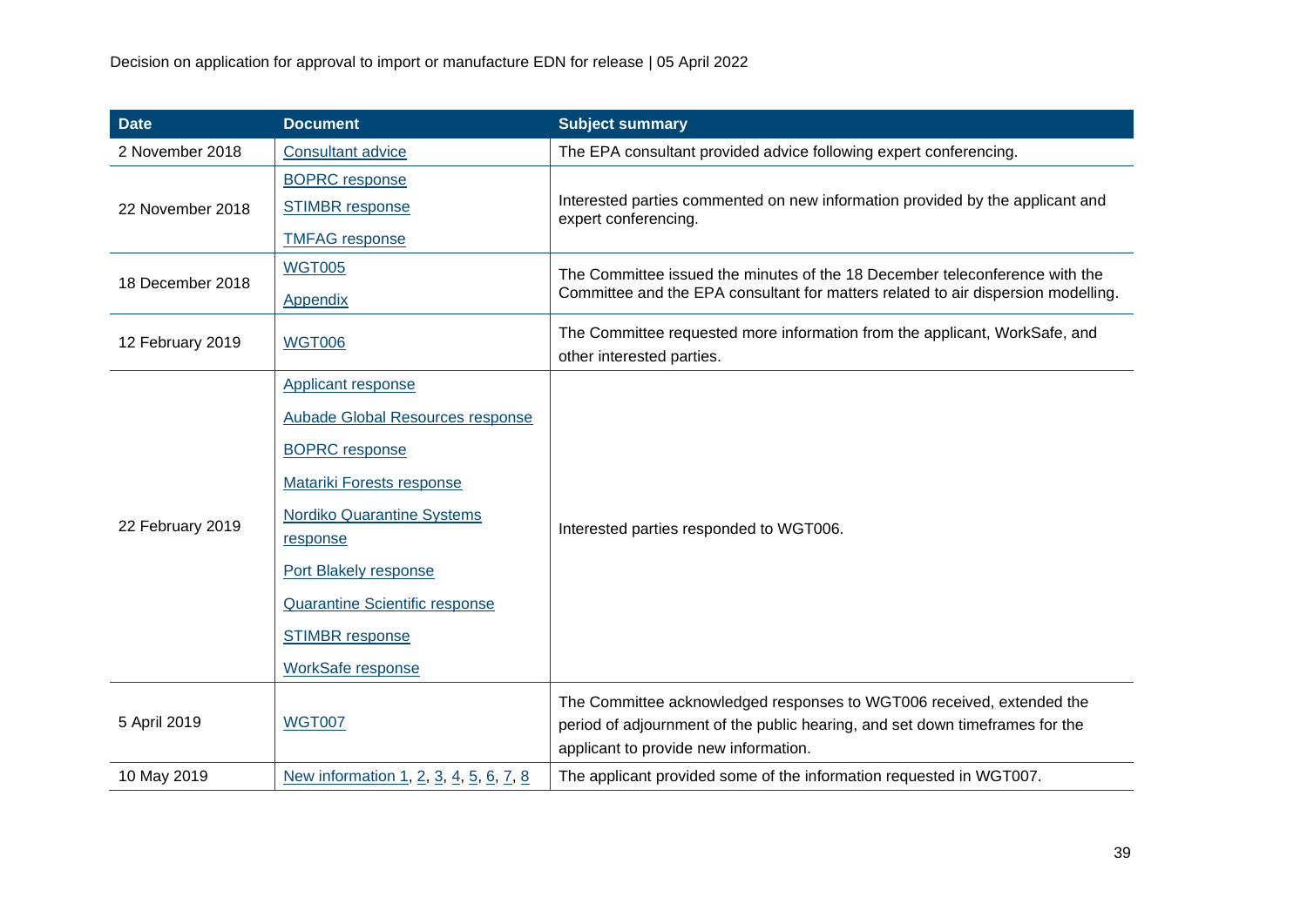| <b>Date</b>                   | <b>Document</b>                                     | <b>Subject summary</b>                                                                                                                                                                                                                                                                           |
|-------------------------------|-----------------------------------------------------|--------------------------------------------------------------------------------------------------------------------------------------------------------------------------------------------------------------------------------------------------------------------------------------------------|
| 15 May 2019-14<br>June 2019   | Further information 1, 2, 3                         | The applicant provided further new information.                                                                                                                                                                                                                                                  |
| 18 June 2019<br><b>WGT008</b> |                                                     | The Committee acknowledged receipt of new information from the applicant,<br>invited parties to the process to provide comment on this, and further extended the<br>adjournment.                                                                                                                 |
| 29 June 2019                  | <b>TMFAG</b> response                               | TMFAG responded to WGT008.                                                                                                                                                                                                                                                                       |
| 9 October 2019                | <b>Addendum to Staff Report</b>                     | The EPA prepared an update on what impact, if any, new information provided by<br>the applicant, WorkSafe, and various public submitters since 20 August 2018 had<br>on the views outlined in the EPA Staff Report (dated 27 February 2018) and the<br>EPA Science Memorandum (dated July 2018). |
| 23 October 2019               | Applicant request                                   | The applicant sought agreement to submit new information in response to the<br>Addendum to the Staff Report to inform the decision-making process.                                                                                                                                               |
| 11 December 2019              | <b>WGT009</b>                                       | The Committee addressed the request by the applicant to provide new information<br>and asked the applicant to provide a timeframe for the provision of this<br>information.                                                                                                                      |
| 23 January 2020               | <b>WorkSafe response</b><br>Applicant response      | WorkSafe and the applicant responded to WGT009.                                                                                                                                                                                                                                                  |
| 18 February 2020              | <b>WGT010</b>                                       | The Committee agreed to the date proposed by the applicant for the provision of<br>new information. The Committee also directed the applicant to provide a summary<br>of how information submitted since the first hearing had impacted on the original<br>application.                          |
| 25 March 2020                 | Applicant response<br>New information 1, 2, 3, 4, 5 | In response to WGT010, the applicant provided a document summarising the key<br>elements of information provided to the EPA since August 2018 and provided new<br>information.                                                                                                                   |
| 1 April 2020                  | <b>WGT011</b>                                       | The Committee granted the applicant an extension to the time granted for<br>provision of new information and invited all parties to the process to comment on<br>the new information received.                                                                                                   |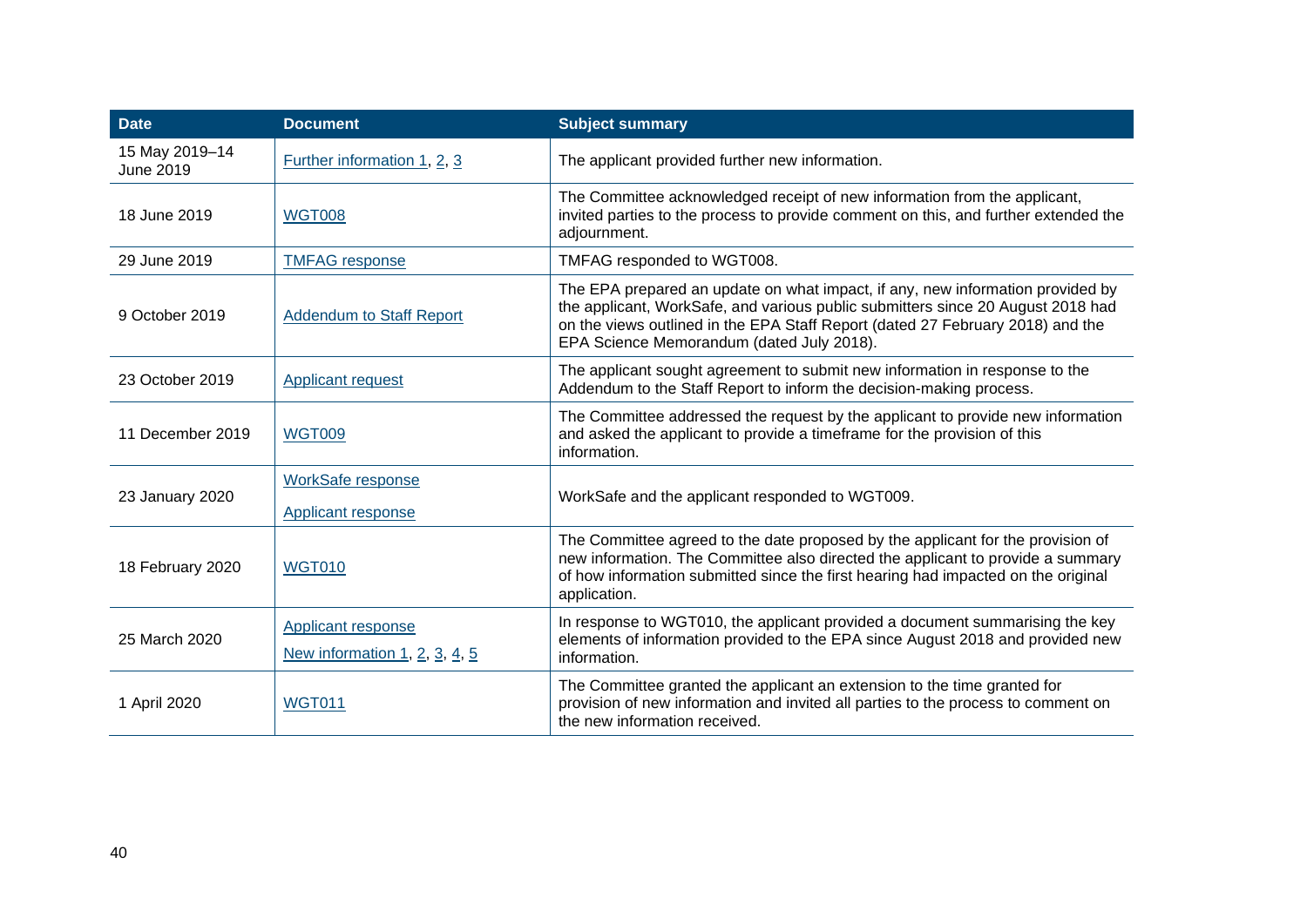| <b>Date</b>       | <b>Document</b>                     | <b>Subject summary</b>                                                                                                                                                      |  |  |
|-------------------|-------------------------------------|-----------------------------------------------------------------------------------------------------------------------------------------------------------------------------|--|--|
|                   | <b>BOPRC</b> response               |                                                                                                                                                                             |  |  |
|                   | <b>Matariki Forests response</b>    |                                                                                                                                                                             |  |  |
| 4 May 2020        | <b>Red Stag Timber response</b>     | Parties to the proceedings provided responses to WGT011.                                                                                                                    |  |  |
|                   | <b>STIMBR</b> response              |                                                                                                                                                                             |  |  |
|                   | <b>TPT Forests response</b>         |                                                                                                                                                                             |  |  |
| 23 August 2021    | <b>Updated EPA Staff Report</b>     | The EPA published the updated EPA Staff Report and updated Science Memo.                                                                                                    |  |  |
|                   | <b>Updated EPA Science Memo</b>     |                                                                                                                                                                             |  |  |
|                   | <b>Consultation documents</b>       |                                                                                                                                                                             |  |  |
|                   | Consultation on revised proposals   | WorkSafe provided draft safe work instruments and consultation documents.                                                                                                   |  |  |
| 23 August 2021    | Draft SWI 1                         |                                                                                                                                                                             |  |  |
|                   | Draft SWI 2                         |                                                                                                                                                                             |  |  |
| 31 August 2021    | <b>WGT012</b>                       | The Committee addressed key developments since WGT011 and invited all<br>parties to the process to comment on the updated EPA Staff Report and the<br>updated Science Memo. |  |  |
|                   | <b>BOPRC</b> response               |                                                                                                                                                                             |  |  |
|                   | <b>MPI</b> response                 |                                                                                                                                                                             |  |  |
| 30 September 2021 | <b>NZ Forest Owners Association</b> | Interested parties provided responses to WGT012.                                                                                                                            |  |  |
|                   | response                            |                                                                                                                                                                             |  |  |
|                   | <b>STIMBR</b> response              |                                                                                                                                                                             |  |  |
| 1 November 2021   | <b>WGT013</b>                       | The Committee named a date for the reconvened public hearing and addressed<br>its scope.                                                                                    |  |  |
| 9 November 2021   | <b>WGT014</b>                       | The Committee directed all parties speaking at the reconvened hearing to provide<br>their discussion points.                                                                |  |  |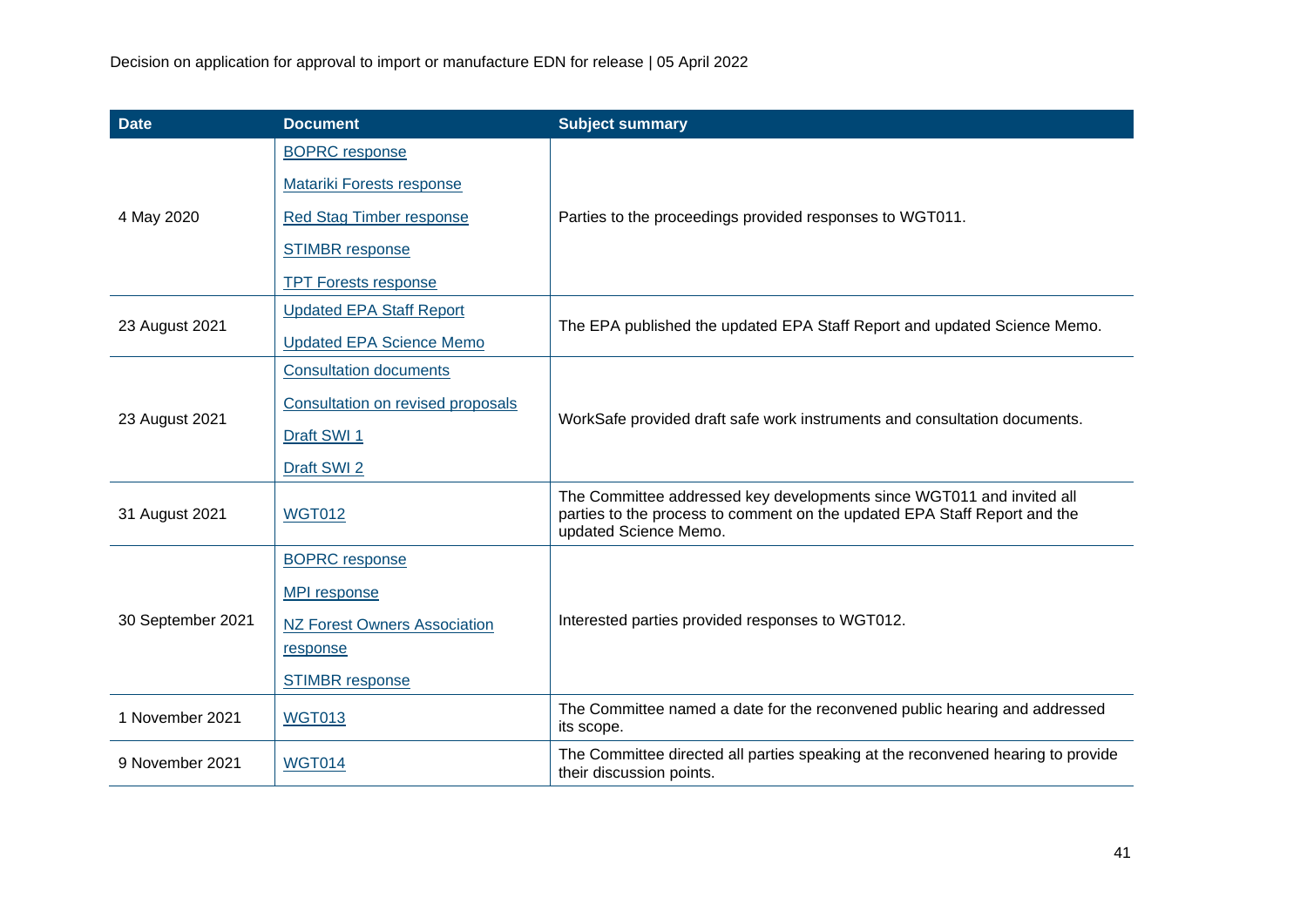| <b>Date</b>                      | <b>Document</b>                     | <b>Subject summary</b>                                                                                                                                                                                                                                                                                                                                                                                                |  |
|----------------------------------|-------------------------------------|-----------------------------------------------------------------------------------------------------------------------------------------------------------------------------------------------------------------------------------------------------------------------------------------------------------------------------------------------------------------------------------------------------------------------|--|
| 10 November 2021                 | <b>WGT015</b>                       | The Committee notified all parties of the scope, timing, and expectations of the<br>reconvened hearing procedures.                                                                                                                                                                                                                                                                                                    |  |
| 2 December 2021<br><b>WGT016</b> |                                     | The Committee requested that legal submissions spoken to at the reconvened<br>hearing be provided by the submitter, and that the EPA provide legal advice in<br>response to these legal submissions. The Committee also directed the EPA to<br>make available to all parties the legal advice previously provided on EDN's use in<br>ship's holds. All parties were invited to provide legal submissions in response. |  |
|                                  | <b>Legal submission from STIMBR</b> |                                                                                                                                                                                                                                                                                                                                                                                                                       |  |
| 6 December 2021                  | <b>Talking notes for STIMBR</b>     | STIMBR provided legal submissions in response to WGT016.                                                                                                                                                                                                                                                                                                                                                              |  |
|                                  | presentation                        |                                                                                                                                                                                                                                                                                                                                                                                                                       |  |
| 7 December 2021                  | <b>EPA</b> legal advice             | EPA legal advice in respect to ship's holds that was provided to the Committee on<br>18 November 2021 was published.                                                                                                                                                                                                                                                                                                  |  |
| 20 December 2021                 | <b>EPA</b> response                 | EPA Legal Team responded to legal points raised by STIMBR during the<br>reconvened hearing.                                                                                                                                                                                                                                                                                                                           |  |
| 18 January 2022                  | <b>WGT017</b>                       | The Committee granted an extension to the deadline for providing responses to<br>legal submissions by STMBR and EPA.                                                                                                                                                                                                                                                                                                  |  |
|                                  | <b>Applicant response</b>           |                                                                                                                                                                                                                                                                                                                                                                                                                       |  |
|                                  | <b>STIMBR</b> response              |                                                                                                                                                                                                                                                                                                                                                                                                                       |  |
| 19 January 2022                  | <b>BOPRC</b> response               | Parties to the proceedings commented on the legal submissions.                                                                                                                                                                                                                                                                                                                                                        |  |
|                                  | MPI response                        |                                                                                                                                                                                                                                                                                                                                                                                                                       |  |
| 1 March 2022                     | <b>WGT018</b>                       | The Committee directed that the hearing be closed as of 1 March 2022.                                                                                                                                                                                                                                                                                                                                                 |  |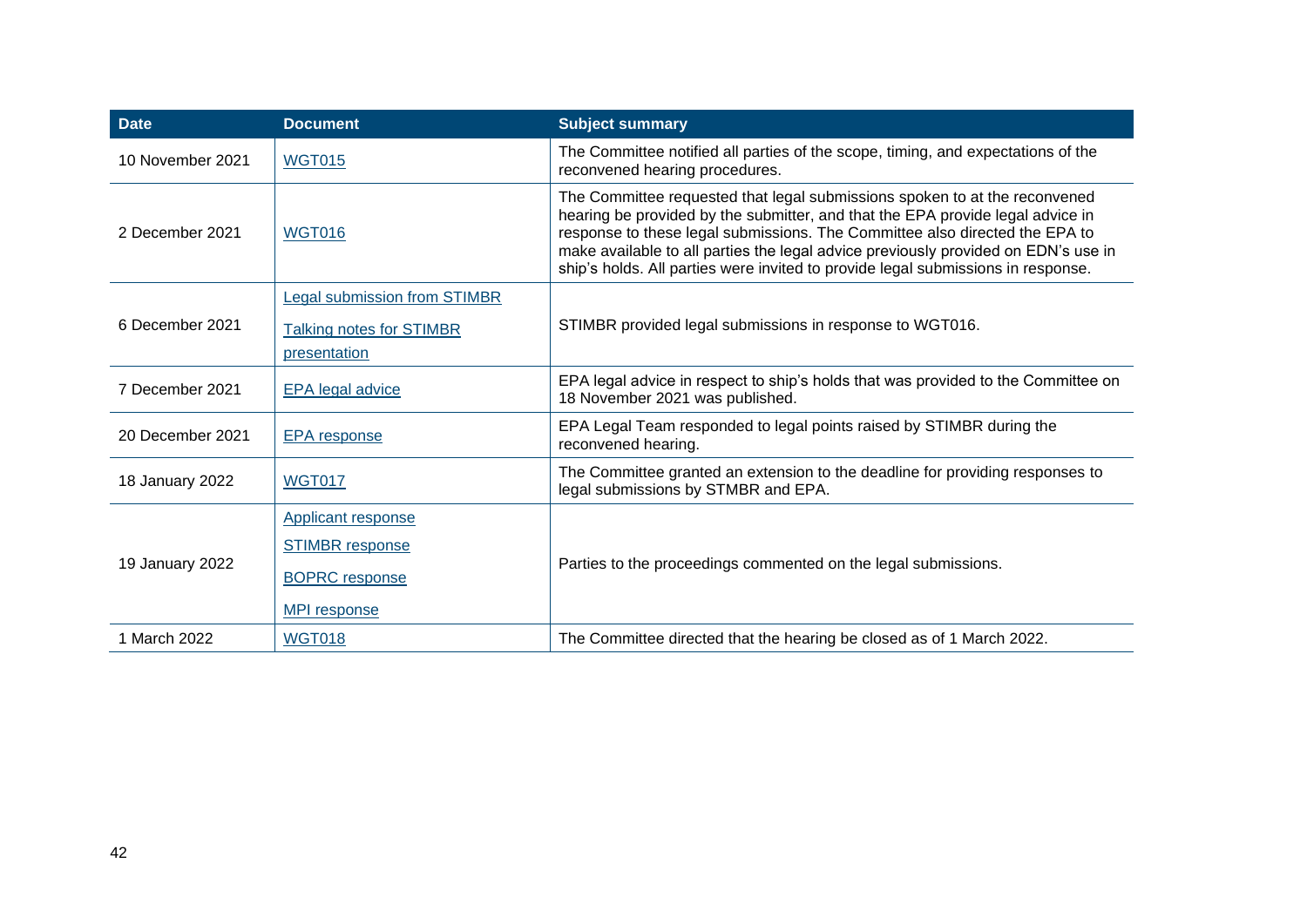# <span id="page-42-0"></span>**Appendix B. List of hearing presentations**

Transcripts of the hearing can be found on the EPA website.<sup>5</sup>

| <b>Presentation</b>         | <b>Submitter</b>                                    | <b>Presenters</b>                |  |
|-----------------------------|-----------------------------------------------------|----------------------------------|--|
| 21 August 2018 (Wellington) |                                                     |                                  |  |
| Applicant's presentation    | Lučební Závody Draslovka a.s.                       | <b>Helen Gear</b>                |  |
|                             | Kolín                                               | Pavel Bruzek Jr                  |  |
|                             |                                                     | Adam Jonas                       |  |
|                             |                                                     | <b>Matt Hall</b>                 |  |
|                             |                                                     | Swaminathan Thalavai<br>Sundaram |  |
|                             |                                                     | Kade McConville                  |  |
| EPA presentation            | <b>EPA</b>                                          | Teresa Vaughan                   |  |
| WorkSafe presentation       | WorkSafe                                            | <b>Susan Collier</b>             |  |
|                             |                                                     | Philippa Gibson                  |  |
| Submission 126969           | Te Rūnanga o Ngāi Tahu                              | <b>Oliver Sutherland</b>         |  |
| Submission 126940           | Port Blakely Ltd                                    | Philip Taylor                    |  |
| Submission 126967           | Nordiko Quarantine Systems<br>Ltd                   | <b>Wil Grullemans</b>            |  |
| Submission 126977           | <b>MPI</b>                                          | Shane Olsen                      |  |
| Submission 126982           | <b>STIMBR</b>                                       | lan Gear                         |  |
| Submission 126978           | The Soil & Health Association<br>of New Zealand Inc | Mischa Davis                     |  |
| Applicant's right of reply  | Lučební Závody Draslovka a.s.<br>Kolín              | Kade McConville                  |  |
| 28 August 2018 (Rotorua)    |                                                     |                                  |  |
| Applicant's presentation    | Lučební Závody Draslovka a.s.                       | Kade McConville                  |  |
|                             | Kolín                                               | David Sullivan                   |  |
|                             |                                                     | Pavel Bruzek Jr                  |  |
|                             |                                                     | Matt Hall                        |  |

|  |  | Table 2. List of hearing presentations |  |
|--|--|----------------------------------------|--|
|  |  |                                        |  |

<sup>5</sup> [www.epa.govt.nz/public-consultations/decided/decision-to-approve-edn/background](http://www.epa.govt.nz/public-consultations/decided/decision-to-approve-edn/hearing)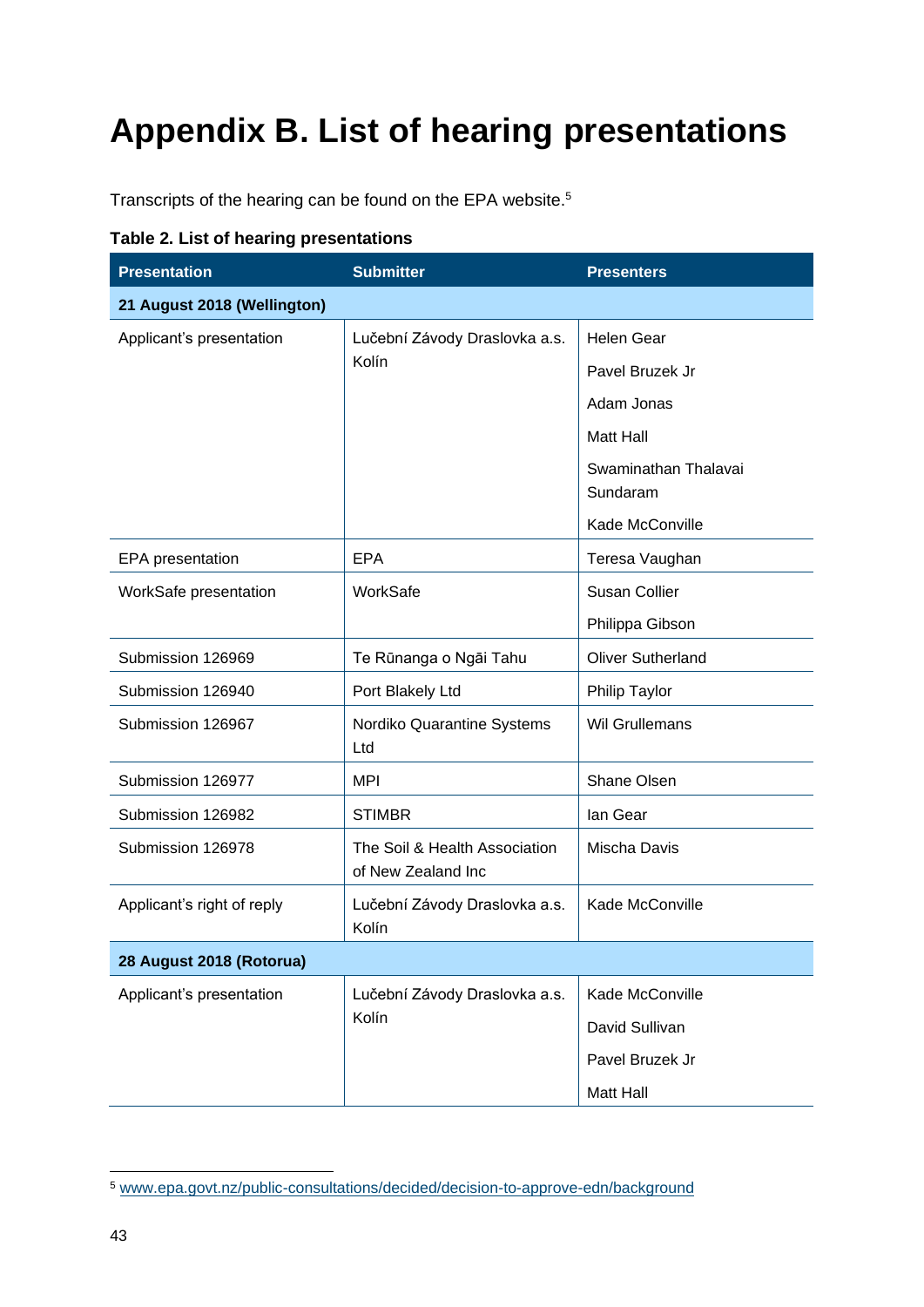| <b>Presentation</b>        | <b>Submitter</b>                                | <b>Presenters</b>                |
|----------------------------|-------------------------------------------------|----------------------------------|
|                            |                                                 | Swaminathan Thalavai<br>Sundaram |
|                            |                                                 | <b>Helen Gear</b>                |
| <b>EPA</b> presentation    | <b>EPA</b>                                      | Teresa Vaughan                   |
| WorkSafe presentation      | WorkSafe                                        | <b>Susan Collier</b>             |
|                            |                                                 | Philippa Gibson                  |
| Submission 126960          | Tauranga Moana Fumigant<br><b>Action Group</b>  | Steffan Browning                 |
| Submission 126970          | Quarantine Scientific Ltd                       | John Armstrong                   |
| Submission 126980          | Bay of Plenty Regional Council                  | Sam Weiss                        |
| 29 August 2018 (Rotorua)   |                                                 |                                  |
| Submission 126963          | <b>TPT Forests Ltd</b>                          | <b>Mark Proctor</b>              |
| Submission 126964          | <b>Hammond Resource</b><br>Management           | Don Hammond                      |
| Submission 126950          | <b>New Zealand Forest Owners</b><br>Association | <b>Russell Dale</b>              |
| 25 November 2021 (virtual) |                                                 |                                  |
| Applicant's presentation   | Lučební Závody Draslovka a.s.<br>Kolín          | Kade McConville                  |
| WorkSafe presentation      | WorkSafe                                        | <b>Susan Collier</b>             |
|                            |                                                 | Paul Moenboyd                    |
| EPA presentation           | <b>EPA</b>                                      | Michael Berardozzi               |
| Submission 126980          | Bay of Plenty Regional Council                  | Sam Weiss                        |
|                            |                                                 | Jenny Barclay                    |
| Submission 126950          | <b>New Zealand Forest Owners</b><br>Association | Glen Mackie                      |
| Submission 126946          | Rayonier Matariki Forests                       | <b>Chris Rayes</b>               |
| Submission 126940          | Port Blakely Ltd                                | Philip Taylor                    |
| Submission 126982          | <b>STIMBR</b>                                   | Morgan Slyfield                  |
| Submission 126963          | <b>TPT Forests Ltd</b>                          | <b>Mark Procter</b>              |
| Submission 126977          | <b>MPI</b>                                      | Shane Olsen                      |
|                            |                                                 | Ken Glassey                      |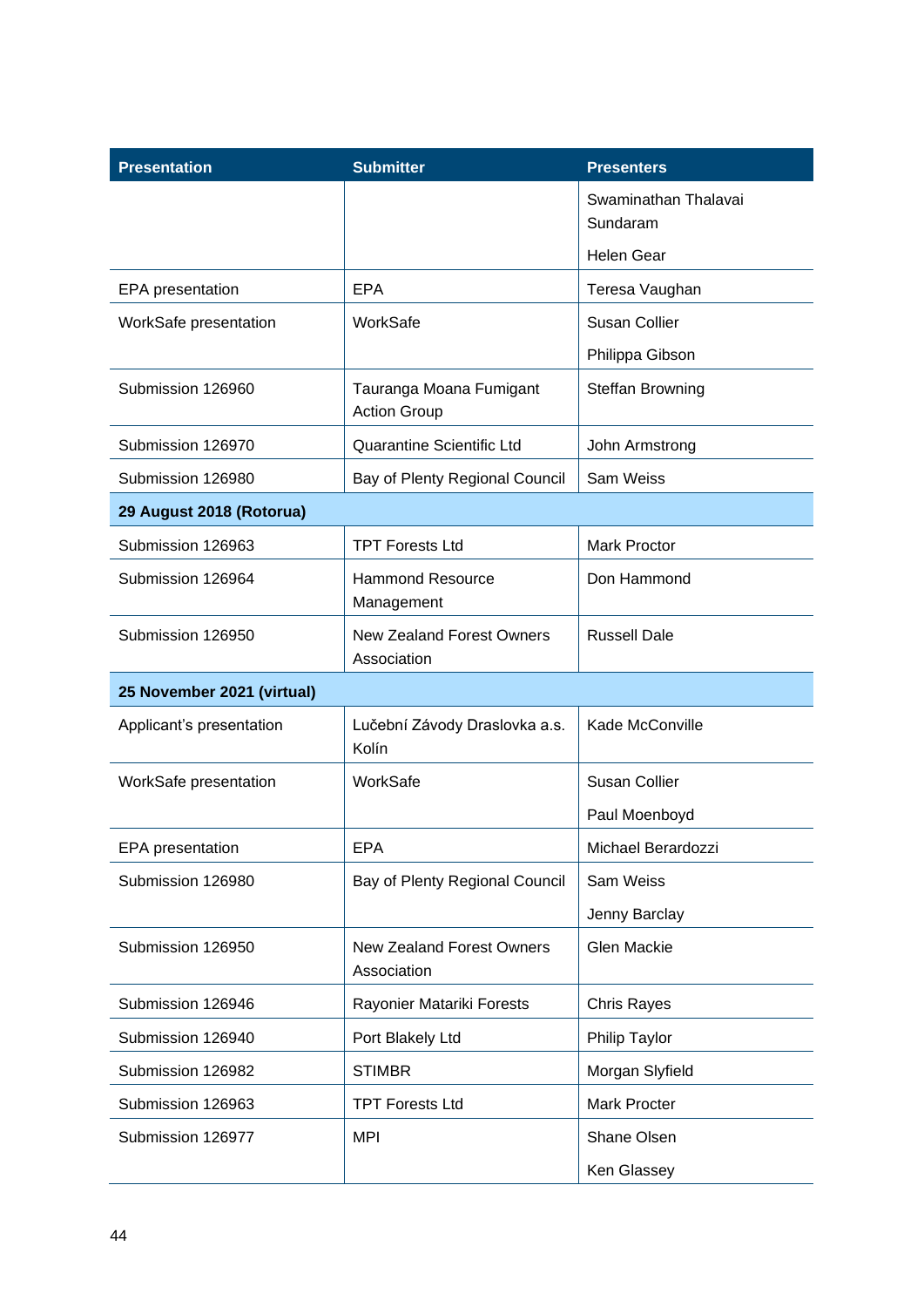Decision on application for approval to import or manufacture EDN for release | 05 April 2022

| <b>Presentation</b>           | <b>Submitter</b>                       | <b>Presenters</b> |
|-------------------------------|----------------------------------------|-------------------|
| Applicant's right of response | Lučební Závody Draslovka a.s.<br>Kolín | Kade McConville   |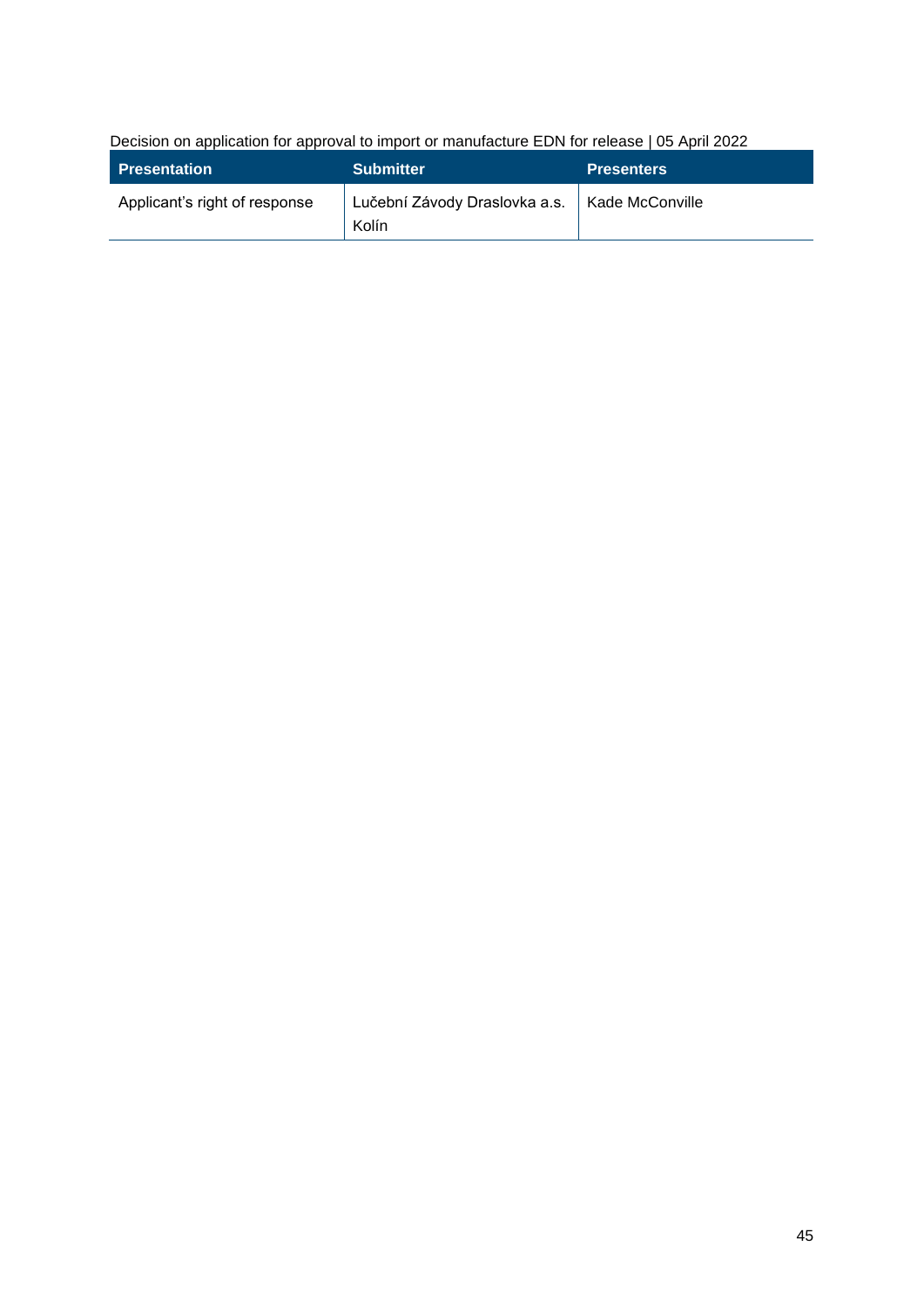# <span id="page-45-0"></span>**Appendix C. Decision path**

This decision path describes the decision-making process for applications to import or manufacture a hazardous substance. These applications are made under section 28 of the HSNO Act and determined under section 29. For proper interpretation of the decision path, it is important to work through the flowchart in conjunction with the explanatory notes.

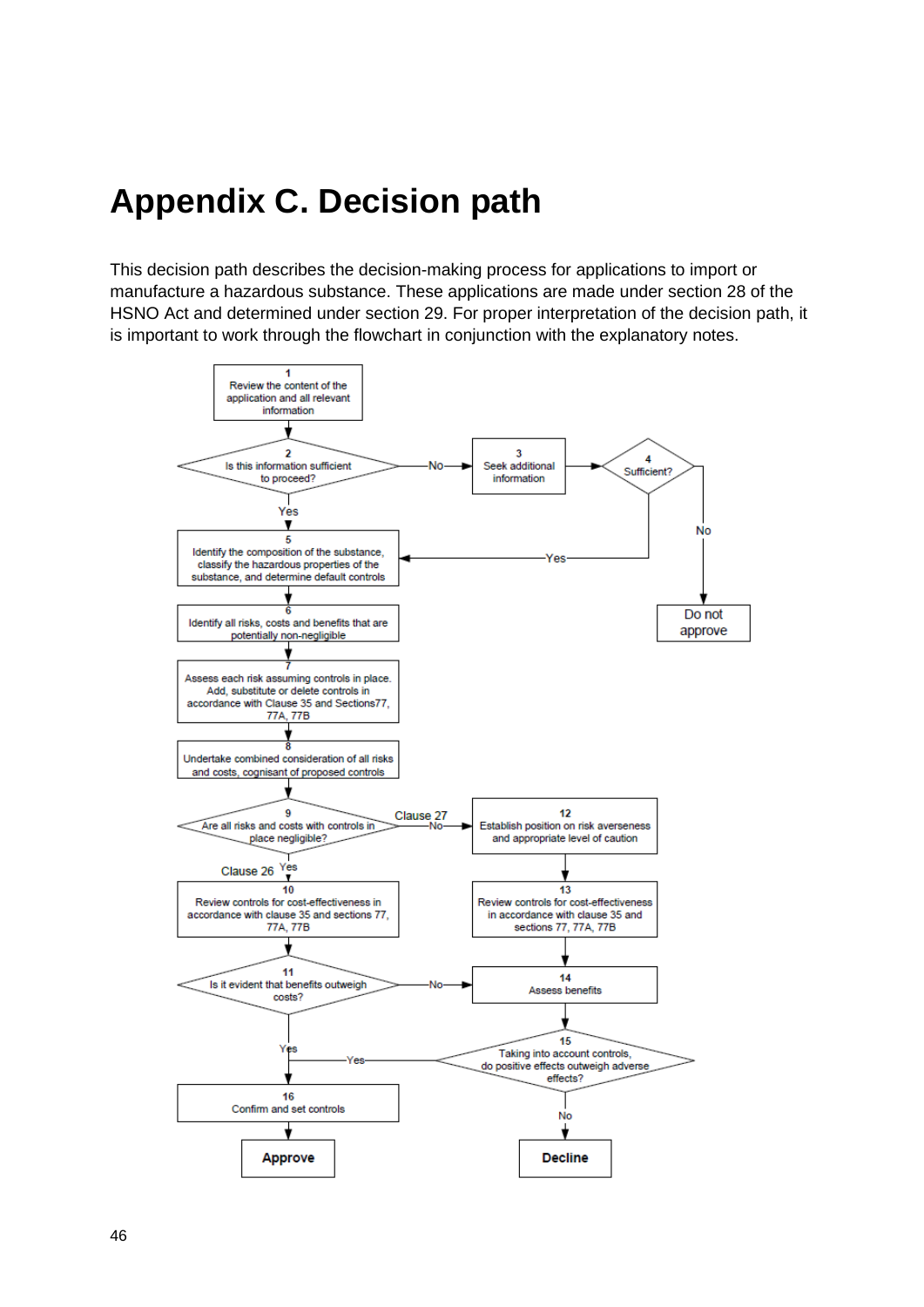<span id="page-46-0"></span>Decision on application for approval to import or manufacture EDN for release | 05 April 2022 **Explanatory notes**

|            | Review the content of the application and all relevant information                                                                                                                                                                                                                                                                                                                                                                                                                                                                                                                                                                                                                   |
|------------|--------------------------------------------------------------------------------------------------------------------------------------------------------------------------------------------------------------------------------------------------------------------------------------------------------------------------------------------------------------------------------------------------------------------------------------------------------------------------------------------------------------------------------------------------------------------------------------------------------------------------------------------------------------------------------------|
| Item $1$ : | Review the application, the E&R Report, and information received from experts and provided<br>in submissions (where relevant) in terms of section 28(2) of the Act and clauses 8, 15, 16, and<br>20 of the Methodology.                                                                                                                                                                                                                                                                                                                                                                                                                                                              |
|            | Is this information sufficient to proceed?                                                                                                                                                                                                                                                                                                                                                                                                                                                                                                                                                                                                                                           |
| Item $2$ : | Review the information and determine whether or not there is sufficient information available to<br>make a decision.                                                                                                                                                                                                                                                                                                                                                                                                                                                                                                                                                                 |
|            | The Methodology (clause 8) states that the information used by the HSNO decision maker in<br>evaluating applications shall be that which is appropriate and relevant to the application. While<br>the HSNO decision maker will consider all relevant information, its principal interest is in<br>information that is significant to the proper consideration of the application; ie, information that<br>is "necessary and sufficient" for decision-making.                                                                                                                                                                                                                         |
|            | (if 'no' from item 2) Seek additional information                                                                                                                                                                                                                                                                                                                                                                                                                                                                                                                                                                                                                                    |
| Item $3$ : | If there is not sufficient information, then additional information may need to be sought from the<br>applicant, EPA staff or other parties/experts under section 58 of the Act (clause 23 of the<br>Methodology).                                                                                                                                                                                                                                                                                                                                                                                                                                                                   |
|            | Sufficient?                                                                                                                                                                                                                                                                                                                                                                                                                                                                                                                                                                                                                                                                          |
| Item $4$ : | When additional information has been sought, has this been provided, and is there now<br>sufficient information available to make a decision?                                                                                                                                                                                                                                                                                                                                                                                                                                                                                                                                        |
|            | If the HSNO decision-maker is not satisfied that it has sufficient information for consideration,<br>then the application must be declined under section 29(1)(c).                                                                                                                                                                                                                                                                                                                                                                                                                                                                                                                   |
|            | (If 'yes' from item 2 or from item 4) Identify the composition of the substance, classify<br>the hazardous properties, and determine default controls                                                                                                                                                                                                                                                                                                                                                                                                                                                                                                                                |
| Item $5$ : | Identify the composition of the substance and establish the hazard classifications for the<br>identified substance.                                                                                                                                                                                                                                                                                                                                                                                                                                                                                                                                                                  |
|            | Determine the default controls for the specified hazardous properties using the regulations<br>"toolbox".                                                                                                                                                                                                                                                                                                                                                                                                                                                                                                                                                                            |
|            | Identify all risks, costs, and benefits that are potentially non-negligible <sup>6</sup>                                                                                                                                                                                                                                                                                                                                                                                                                                                                                                                                                                                             |
| Item 6:    | Costs and benefits are defined in the Methodology as the value of particular effects (clause 2).<br>However, in most cases these "values" are not certain and have a likelihood attached to them.<br>Thus costs and risks are generally linked and may be addressed together. If not, they will be<br>addressed separately. Examples of costs that might not be obviously linked to risks are direct<br>financial costs that cannot be considered as "sunk" costs (see footnote 1). Where such costs<br>arise and they have a market economic effect, they will be assessed in the same way as risks,<br>but their likelihood of occurrence will be more certain (see also item 11). |
|            | Identification is a two-step process that scopes the range of possible effects (risks, costs, and<br>benefits).                                                                                                                                                                                                                                                                                                                                                                                                                                                                                                                                                                      |

<sup>6</sup> Relevant effects are **marginal effects**, or the changes that will occur as a result of the substance being available. Financial costs associated with preparing and submitting an application are not marginal effects and are not effects of the substance(s) and are therefore not taken into account in weighing up adverse and positive effects. These latter types of costs are sometimes called "sunk" costs since they are incurred whether or not the application is successful.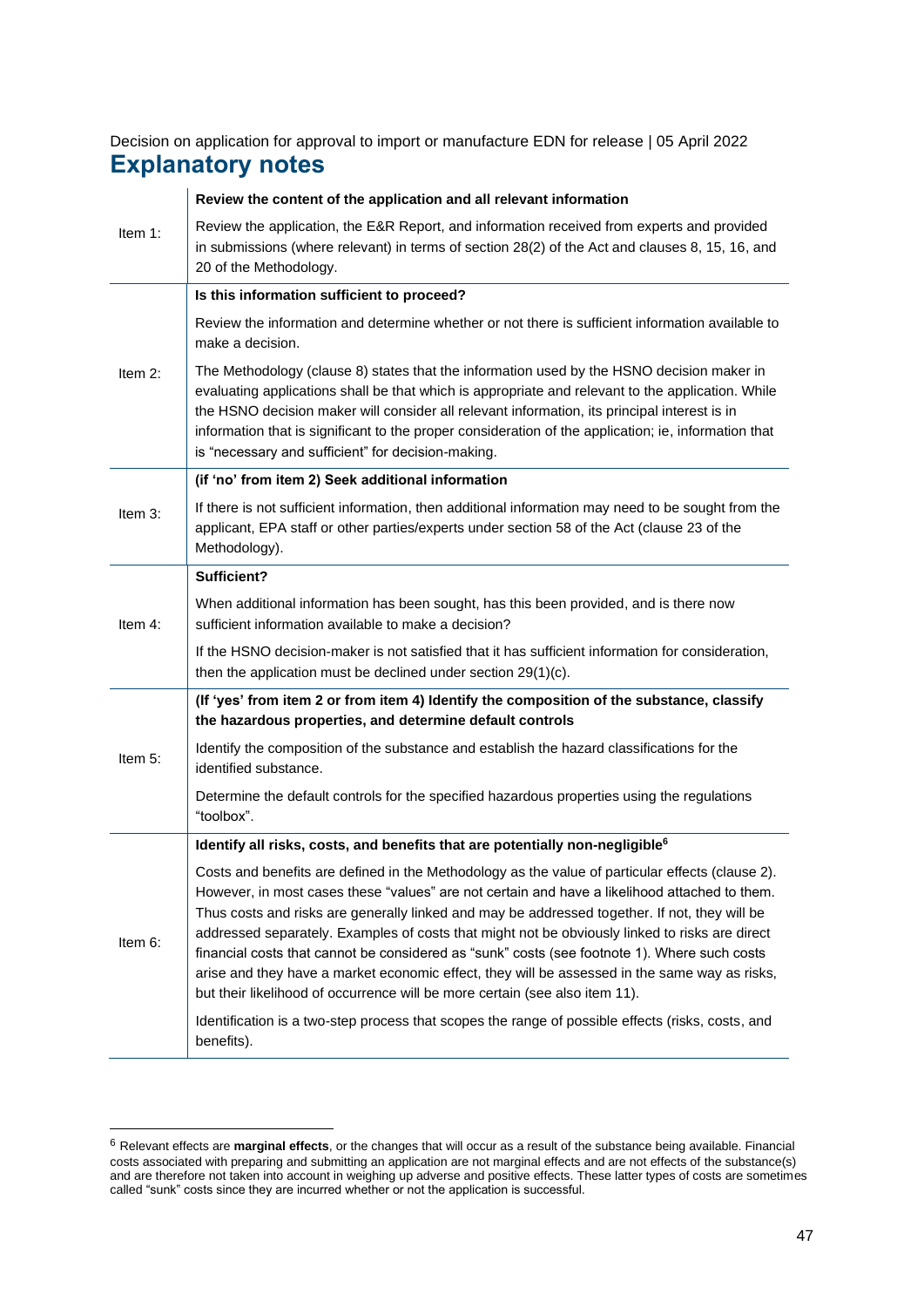|           | Step 1:                                                                                                                                                                                                                                                                                                                                                                                                                                                                            | Identify all possible risks, costs (adverse effects), and benefits (positive<br>effects) associated with the approval of the substance(s) and based on the<br>range of areas of impact described in clause 9 of the Methodology and<br>sections 5 and 6 of the Act. <sup>7</sup> Consider the effects of the substance through its<br>lifecycle (clause 11) and include the likely effects of the substance being<br>unavailable (sections $29(1)(a)(iii)$ and $29(1)(b)(iii)$ ). |  |
|-----------|------------------------------------------------------------------------------------------------------------------------------------------------------------------------------------------------------------------------------------------------------------------------------------------------------------------------------------------------------------------------------------------------------------------------------------------------------------------------------------|-----------------------------------------------------------------------------------------------------------------------------------------------------------------------------------------------------------------------------------------------------------------------------------------------------------------------------------------------------------------------------------------------------------------------------------------------------------------------------------|--|
|           |                                                                                                                                                                                                                                                                                                                                                                                                                                                                                    | Relevant costs and benefits are those that relate to New Zealand and those<br>that would arise as a consequence of approving the application (clause 14).                                                                                                                                                                                                                                                                                                                         |  |
|           |                                                                                                                                                                                                                                                                                                                                                                                                                                                                                    | Consider short-term and long-term effects.                                                                                                                                                                                                                                                                                                                                                                                                                                        |  |
|           |                                                                                                                                                                                                                                                                                                                                                                                                                                                                                    | Identify situations where risks and costs occur in one area of impact or affect<br>one sector and benefits accrue to another area or sector; that is, situations<br>where risks and costs do not have corresponding benefits.                                                                                                                                                                                                                                                     |  |
|           | Step 2:                                                                                                                                                                                                                                                                                                                                                                                                                                                                            | Document those risks, costs, and benefits that can be readily concluded to be<br>negligible, <sup>8</sup> and eliminate them from further consideration.                                                                                                                                                                                                                                                                                                                          |  |
|           |                                                                                                                                                                                                                                                                                                                                                                                                                                                                                    | Note that where there are costs that are not associated with risks, some of<br>them may be eliminated at this scoping stage on the basis that the financial<br>cost represented is very small and there is no overall effect on the market<br>economy.                                                                                                                                                                                                                            |  |
|           | Assess each risk assuming controls in place. Add, substitute, or delete controls in<br>accordance with clause 35 and sections 77, 77A, and 77B of the Act.                                                                                                                                                                                                                                                                                                                         |                                                                                                                                                                                                                                                                                                                                                                                                                                                                                   |  |
| Item $7:$ | The assessment of potentially non-negligible risks and costs should be carried out in<br>accordance with clauses 12, 13, 15, 22, 24, 25, and 29-32 of the Methodology. The<br>assessment is carried out with the default controls in place.                                                                                                                                                                                                                                        |                                                                                                                                                                                                                                                                                                                                                                                                                                                                                   |  |
|           | Assess each potentially non-negligible risk and cost, estimating the magnitude of the effect if it<br>should occur and the likelihood of its occurring. Where there are non-negligible financial costs<br>that are not associated with risks, then the probability of occurrence (likelihood) may be close<br>to 1. Relevant information provided in submissions should be taken into account.                                                                                     |                                                                                                                                                                                                                                                                                                                                                                                                                                                                                   |  |
|           | The distribution of risks and costs should be considered, including geographical distribution<br>and distribution over groups in the community, as well as distribution over time. This<br>information should be retained with the assessed level of risk/cost.                                                                                                                                                                                                                    |                                                                                                                                                                                                                                                                                                                                                                                                                                                                                   |  |
|           | This assessment includes consideration of how cautious the HSNO decision-maker will be in<br>the face of uncertainty (section 7). Where there is uncertainty, it may be necessary to estimate<br>scenarios for lower and upper bounds for the adverse effect as a means of identifying the<br>range of uncertainty (clause 32). It is also important to bear in mind the materiality of the<br>uncertainty and how significant the uncertainty is for the decision (clause 29(a)). |                                                                                                                                                                                                                                                                                                                                                                                                                                                                                   |  |
|           | Consider the HSNO decision maker's approach to risk (clause 33 of the Methodology) or how<br>risk averse the HSNO decision maker should be in giving weight to the residual risk, where<br>residual risk is the risk remaining after the imposition of controls.                                                                                                                                                                                                                   |                                                                                                                                                                                                                                                                                                                                                                                                                                                                                   |  |
|           |                                                                                                                                                                                                                                                                                                                                                                                                                                                                                    | See EPA report 'Approach to Risk' for further guidance. <sup>9</sup>                                                                                                                                                                                                                                                                                                                                                                                                              |  |

 $^7$  Effects on the natural environment, effects on human health and safety, effects on Māori culture and traditions, effects on society and community, effects on the market economy.

 $^8$  Negligible effects are defined in the Annotated Methodology as "Risks which are of such little significance in terms of their likelihood and effect that they do not require active management and/or after the application of risk management can be justified by very small levels of benefits."

<sup>9</sup> <http://www.epa.govt.nz/Publications/Approach-to-Risk.pdf>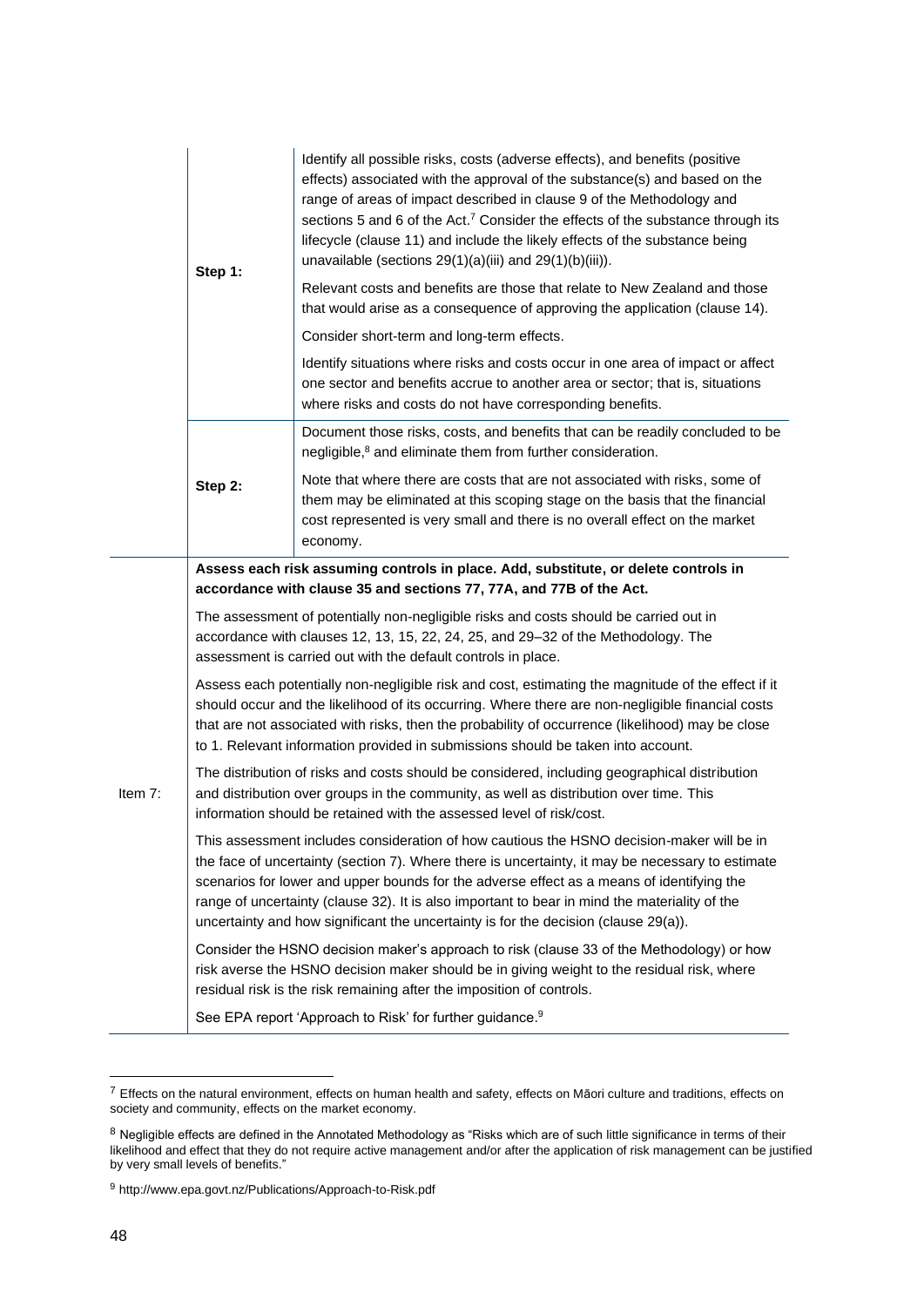|             | Decision on application for approval to import or manufacture EDN for release   05 April 2022<br>Where it is clear that residual risks are non-negligible and where appropriate controls are<br>available, add, substitute, or delete controls in accordance with sections 77 and 77A of the Act<br>to reduce the residual risk to a tolerable level. If the substance has toxic or ecotoxic properties,<br>consider setting exposure limits under section 77B. While clause 35 is relevant here, in terms<br>of considering the costs and benefits of changing the controls, it has more prominence in items<br>10 and 13. |
|-------------|-----------------------------------------------------------------------------------------------------------------------------------------------------------------------------------------------------------------------------------------------------------------------------------------------------------------------------------------------------------------------------------------------------------------------------------------------------------------------------------------------------------------------------------------------------------------------------------------------------------------------------|
|             | If changes are made to the controls at this stage, then the approach to uncertainty and the<br>approach to risk must be revisited.                                                                                                                                                                                                                                                                                                                                                                                                                                                                                          |
|             | Undertake combined consideration of all risks and costs, cognisant of proposed<br>controls                                                                                                                                                                                                                                                                                                                                                                                                                                                                                                                                  |
| Item 8:     | Once the risks and costs have been assessed individually, if appropriate, consider all risks and<br>costs together as a "basket" of risks/costs. This may involve combining groups of risks and<br>costs as indicated in clause 34(a) of the Methodology where this is feasible and appropriate, or<br>using other techniques as indicated in clause 34(b). The purpose of this step is to consider the<br>interactions between different effects and determine whether these may change the level of<br>individual risks.                                                                                                  |
|             | Are all risks with controls in place negligible?                                                                                                                                                                                                                                                                                                                                                                                                                                                                                                                                                                            |
| Item 9:     | Looking at individual risks in the context of the "basket" of risks, consider whether all of the<br>residual risks are negligible.                                                                                                                                                                                                                                                                                                                                                                                                                                                                                          |
| Item $10$ : | 9<br>Are all risks with controls in place<br>negligible?<br>Yes<br>Clause 26<br>(from item 9 - if 'yes') Review controls for cost-effectiveness in accordance with clause<br>35 and sections 77, 77A and 77B<br>Where all risks are negligible the decision must be made under clause 26 of the Methodology.<br>Consider the practicality and cost-effectiveness of the proposed individual controls and<br>exposure limits (clause 35). Where relevant and appropriate, add, substitute or delete controls                                                                                                                 |
|             | whilst taking into account the view of the applicant, and the cost-effectiveness of the full<br>package of controls.                                                                                                                                                                                                                                                                                                                                                                                                                                                                                                        |
|             | Is it evident that benefits outweigh costs?                                                                                                                                                                                                                                                                                                                                                                                                                                                                                                                                                                                 |
| Item 11:    | Risks have already been determined to be negligible (item 9). In the unusual circumstance<br>where there are non-negligible costs that are not associated with risks they have been<br>assessed in item 7.                                                                                                                                                                                                                                                                                                                                                                                                                  |
|             | Costs are made up of two components: internal costs or those that accrue to the applicant,<br>and external costs or those that accrue to the wider community.                                                                                                                                                                                                                                                                                                                                                                                                                                                               |
|             | Consider whether there are any non-negligible external costs that are not associated with<br>risks.                                                                                                                                                                                                                                                                                                                                                                                                                                                                                                                         |
|             | If there are no external non-negligible costs then external benefits outweigh external costs.<br>The fact that the application has been submitted is deemed to demonstrate existence of                                                                                                                                                                                                                                                                                                                                                                                                                                     |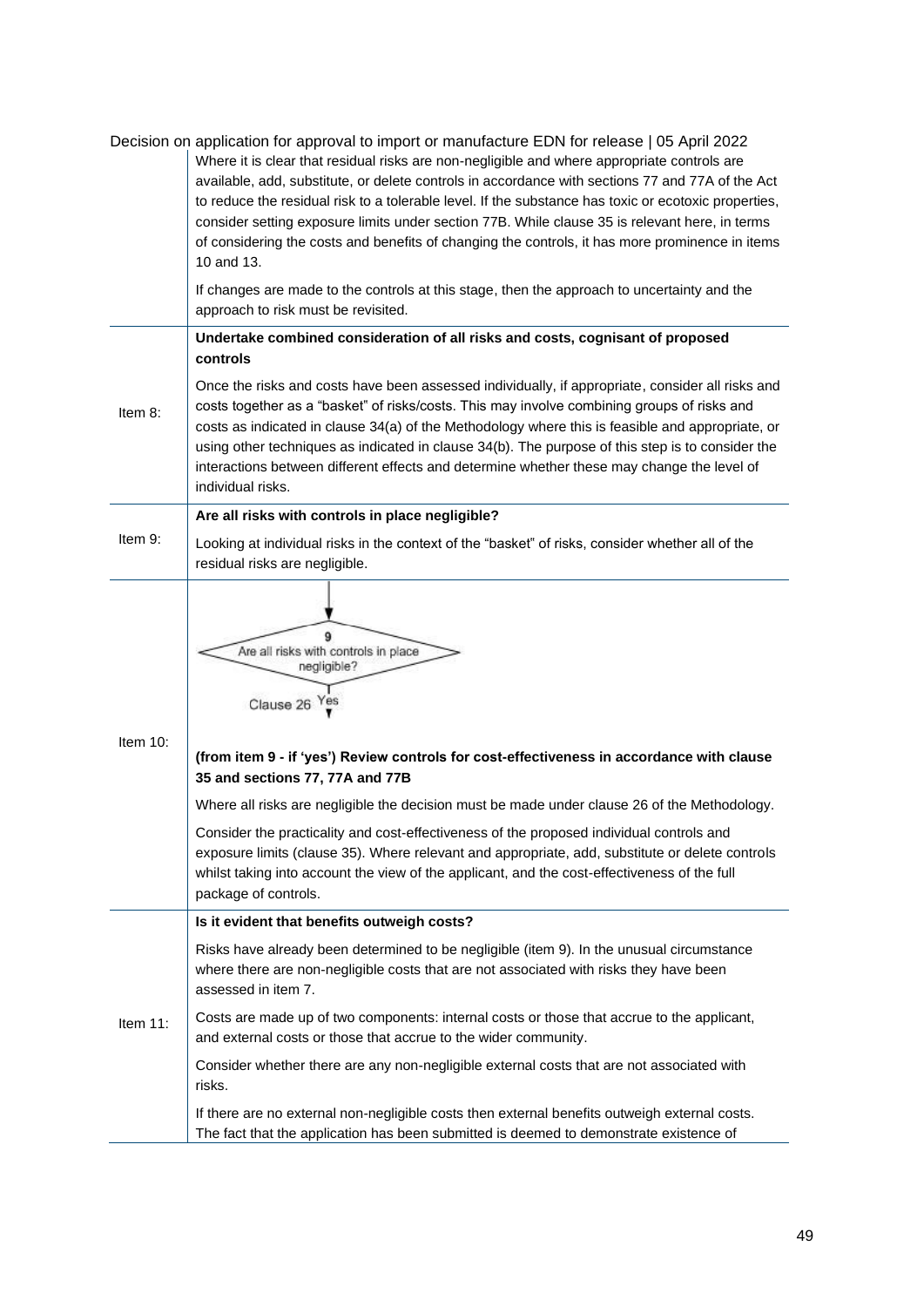internal or private net benefit, and therefore total benefits outweigh total costs<sup>10</sup>. As indicated above, where risks are deemed to be negligible, and the only identifiable costs resulting from approving an application are shown to accrue to the applicant, then a cost-benefit analysis will not be required. The act of an application being lodged will be deemed by the HSNO decision maker to indicate that the applicant believes the benefits to be greater than the costs.

However, if this is not the case and there are external non-negligible costs then all benefits need to be assessed (via item 14).

| Item $12$ : | Clause 27<br>Are all risks with controls in place<br>negligible?<br>(if 'no' from item 9) Establish position on risk averseness and appropriate level of<br>caution<br>Although "risk averseness" (approach to risk, clause 33) is considered as a part of the<br>assessment of individual risks, it is good practice to consolidate the view on this if several risks<br>are non-negligible. This consolidation also applies to the consideration of the approach to<br>uncertainty (section 7).                                        |
|-------------|------------------------------------------------------------------------------------------------------------------------------------------------------------------------------------------------------------------------------------------------------------------------------------------------------------------------------------------------------------------------------------------------------------------------------------------------------------------------------------------------------------------------------------------|
| Item $13$ : | Review controls for cost-effectiveness in accordance with clause 35 and sections 77,<br><b>77A and 77B</b>                                                                                                                                                                                                                                                                                                                                                                                                                               |
|             | This constitutes a decision made under clause 27 of the Methodology (taken in sequence from<br>items 9 and 12).                                                                                                                                                                                                                                                                                                                                                                                                                          |
|             | Consider whether any of the non-negligible risks can be reduced by varying the controls in<br>accordance with sections 77 and 77A of the Act, or whether there are available more cost-<br>effective controls that achieve the same level of effectiveness (section 77A(4)(b) and clause<br>$35(a)$ ).                                                                                                                                                                                                                                   |
|             | Where relevant and appropriate, add, substitute or delete controls whilst taking into account<br>the views of the applicant (clause 35(b)), and making sure that the total benefits that result<br>from doing so continue to outweigh the total risks and costs that result.                                                                                                                                                                                                                                                             |
|             | As for item 7, if the substance has toxic or ecotoxic properties, consider exposure limits under<br>section 77B.                                                                                                                                                                                                                                                                                                                                                                                                                         |
|             | (if 'no' from item 11 or in sequence from item 13) Assess benefits                                                                                                                                                                                                                                                                                                                                                                                                                                                                       |
|             | Assess benefits or positive effects in terms of clause 13 of the Methodology.                                                                                                                                                                                                                                                                                                                                                                                                                                                            |
| Item $14$ : | Since benefits are not certain, they are assessed in the same way as risks. Thus the<br>assessment involves estimating the magnitude of the effect if it should occur and the likelihood<br>of it occurring. This assessment also includes consideration of the HSNO decision maker's<br>approach to uncertainty or how cautious the HSNO decision maker will be in the face of<br>uncertainty (section 7). Where there is uncertainty, it may be necessary to estimate scenarios<br>for lower and upper bounds for the positive effect. |
|             | An understanding of the distributional implications of a proposal is an important part of any<br>consideration of costs and benefits, and the distribution of benefits should be considered in the                                                                                                                                                                                                                                                                                                                                       |

<sup>&</sup>lt;sup>10</sup> Technical Guide "Decision making" section 4.9.3. Where risks are negligible and the costs accrue only to the applicant, no explicit cost benefit analysis is required. In effect, the HSNO decision maker takes the act of making an application as evidence that the benefits outweigh the costs. See also Protocol Series 1 "General requirements for the Identification and Assessment of Risks, Costs, and Benefits".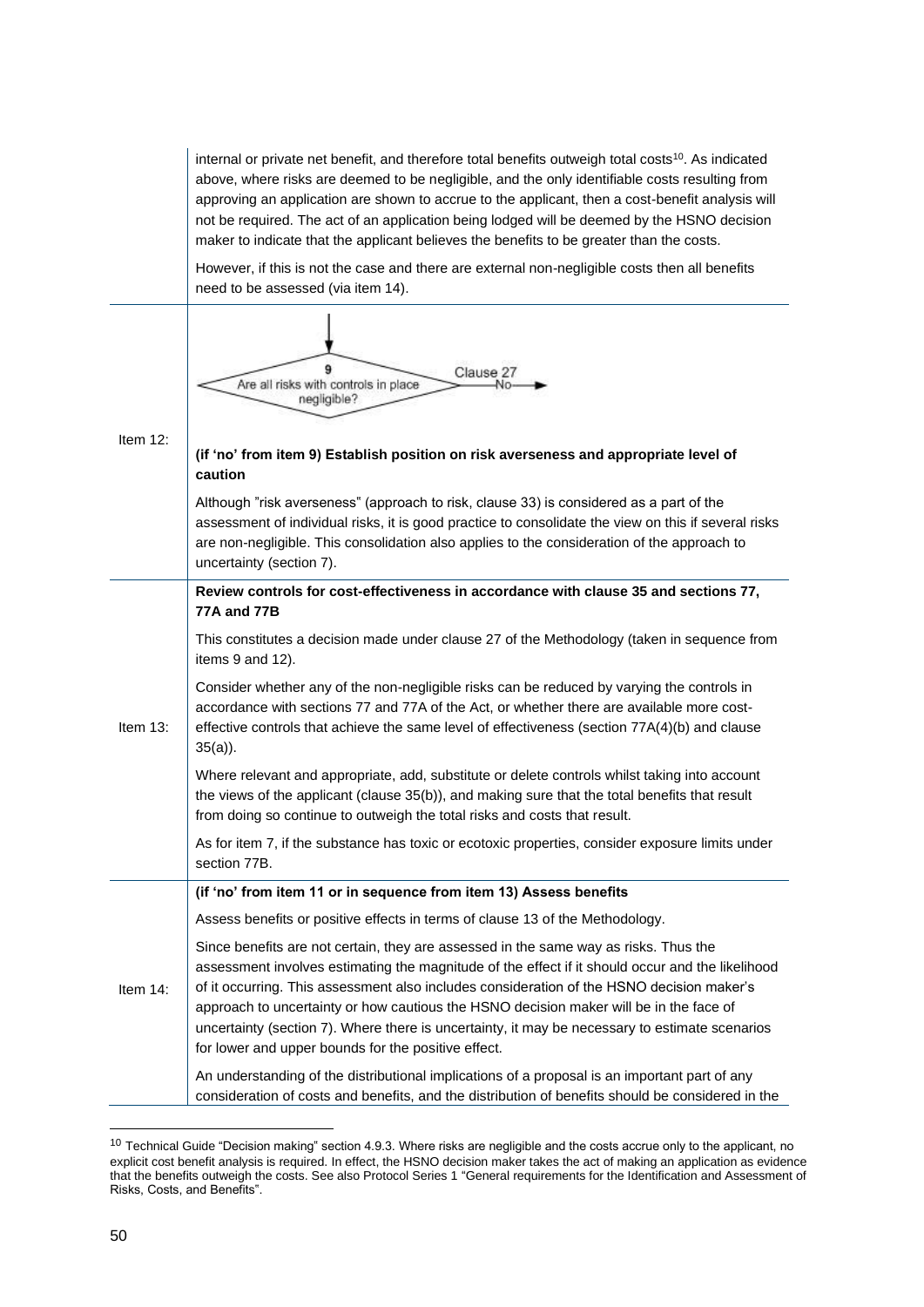|             | Decision on application for approval to import or manufacture EDN for release   05 April 2022<br>same way as for the distribution of risks and costs. The HSNO decision maker will in particular<br>look to identify those situations where the beneficiaries of an application are different from<br>those who bear the costs <sup>11</sup> . This is important not only for reasons related to fairness but also in<br>forming a view of just how robust any claim of an overall net benefit might be. It is much more<br>difficult to sustain a claim of an overall net benefit if those who enjoy the benefits are different<br>to those who will bear the costs. Thus where benefits accrue to one area or sector and risks<br>and costs are borne by another area or sector then the HSNO decision maker may choose to<br>be more risk averse and to place a higher weight on the risks and costs. |
|-------------|----------------------------------------------------------------------------------------------------------------------------------------------------------------------------------------------------------------------------------------------------------------------------------------------------------------------------------------------------------------------------------------------------------------------------------------------------------------------------------------------------------------------------------------------------------------------------------------------------------------------------------------------------------------------------------------------------------------------------------------------------------------------------------------------------------------------------------------------------------------------------------------------------------|
|             | As for risks and costs, the assessment is carried out with the default controls in place.<br>Taking into account controls, do positive effects outweigh adverse effects?                                                                                                                                                                                                                                                                                                                                                                                                                                                                                                                                                                                                                                                                                                                                 |
| Item $15$ : | In weighing up positive and adverse effects, consider clause 34 of the Methodology. Where<br>possible combine groups of risks, costs and benefits or use other techniques such as<br>dominant risks and ranking of risks. The weighing up process takes into account controls<br>proposed in items 5, 7, 10 and/or 13.<br>Where this item is taken in sequence from items 12, 13 and 14 (i.e. risks are not negligible) it<br>constitutes a decision made under clause 27 of the Methodology.<br>Where this item is taken in sequence from items 9, 10, 11 and 14 (i.e. risks are negligible, and<br>there are external non-negligible costs) it constitutes a decision made under clause 26 of the<br>Methodology.                                                                                                                                                                                      |
| Item 16:    | 11<br>Is it evident that benefits outweigh<br>costs?<br>15<br>Yes<br>Taking into account controls,<br>Yes<br>do positive effects outweigh adverse<br>effects?<br>(if 'yes' from items 11 or 15) Confirm and set controls<br>Controls have been considered at the earlier stages of the process (items 5, 7, 10 and/or 13).<br>The final step in the decision-making process brings together all the proposed controls, and<br>reviews for overlaps, gaps and inconsistencies. Once these have been resolved the controls<br>are confirmed.                                                                                                                                                                                                                                                                                                                                                               |

<sup>11</sup> This principle derives from Protocol Series 1, and is restated in the Technical Guide "Decision making".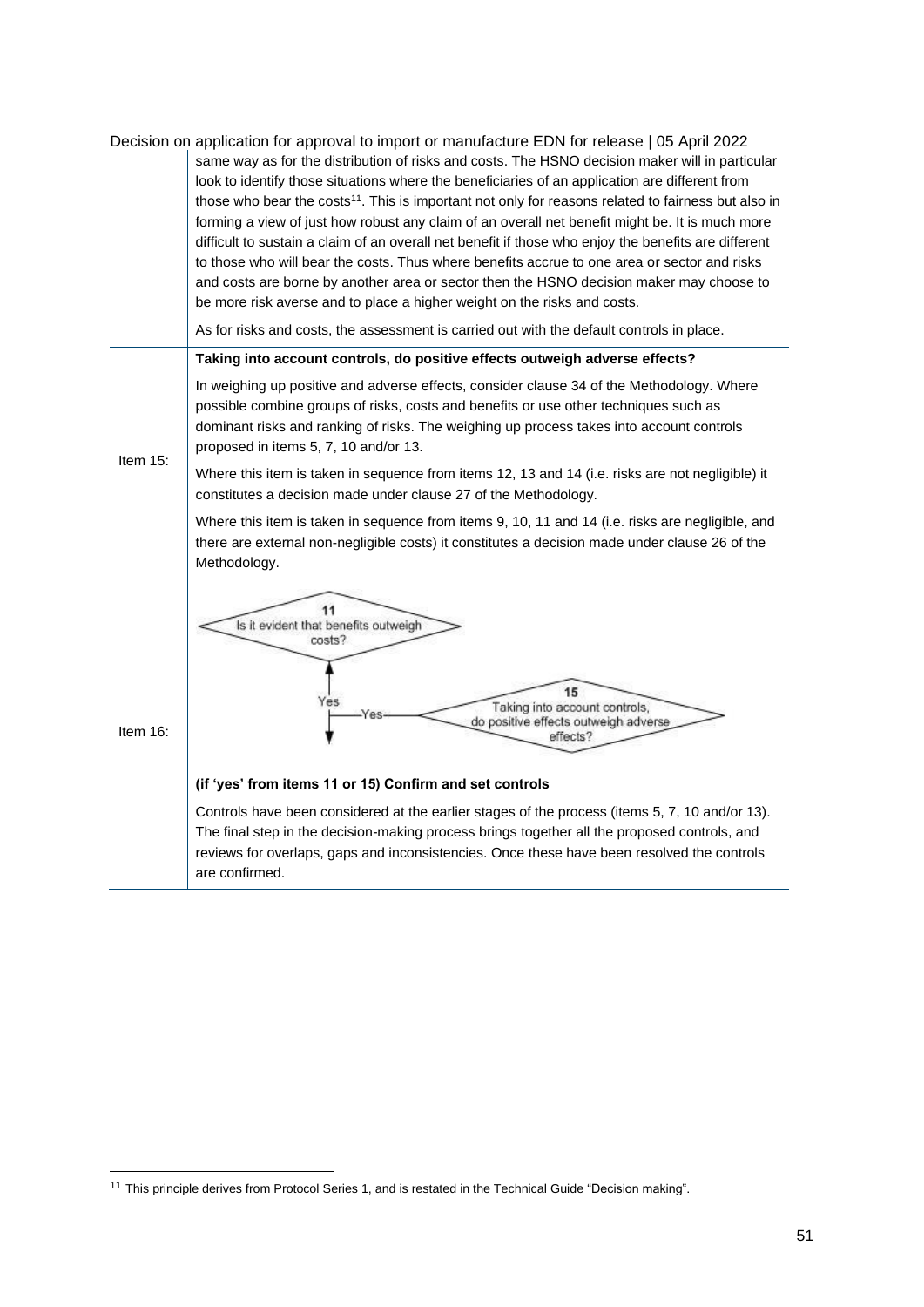# <span id="page-51-0"></span>**Appendix D. Controls**

# <span id="page-51-1"></span>**EPA controls**

| <b>Control</b><br>code | <b>Regulation</b>                                             | <b>Control description</b>                                                                     |
|------------------------|---------------------------------------------------------------|------------------------------------------------------------------------------------------------|
| LAB                    | EPA Labelling Notice 2017                                     | Requirements for labelling of hazardous substances                                             |
| <b>PKG</b>             | EPA Packaging Notice 2017                                     | Requirements for packaging of hazardous substances                                             |
| <b>SDS</b>             | <b>EPA Safety Data Sheet Notice</b><br>2017                   | Requirements for safety data sheets for hazardous<br>substances                                |
| <b>DIS</b>             | EPA Disposal Notice 2017                                      | Requirements for disposal of hazardous substances                                              |
| $HPC-1$                | <b>EPA Hazardous Property</b><br>Controls Notice 2017 Part 1  | <b>Hazardous Property Controls preliminary provisions</b>                                      |
| $HPC-2$                | <b>EPA Hazardous Property</b><br>Controls Notice 2017 Part 2  | Certain substances restricted to workplaces only                                               |
| $HPC-3$                | <b>EPA Hazardous Property</b><br>Controls Notice 2017 Part 3  | Hazardous substances in a place other than a<br>workplace                                      |
| HPC-4A                 | <b>EPA Hazardous Property</b><br>Controls Notice 2017 Part 4A | Site and storage controls for substances that are<br>hazardous to the environment              |
| HPC-4B                 | <b>EPA Hazardous Property</b><br>Controls Notice 2017 Part 4B | Use of substances that are hazardous to the<br>environment                                     |
| $HPC-4C$               | <b>EPA Hazardous Property</b><br>Controls Notice 2017 Part 4C | Qualifications required for application of substances<br>that are hazardous to the environment |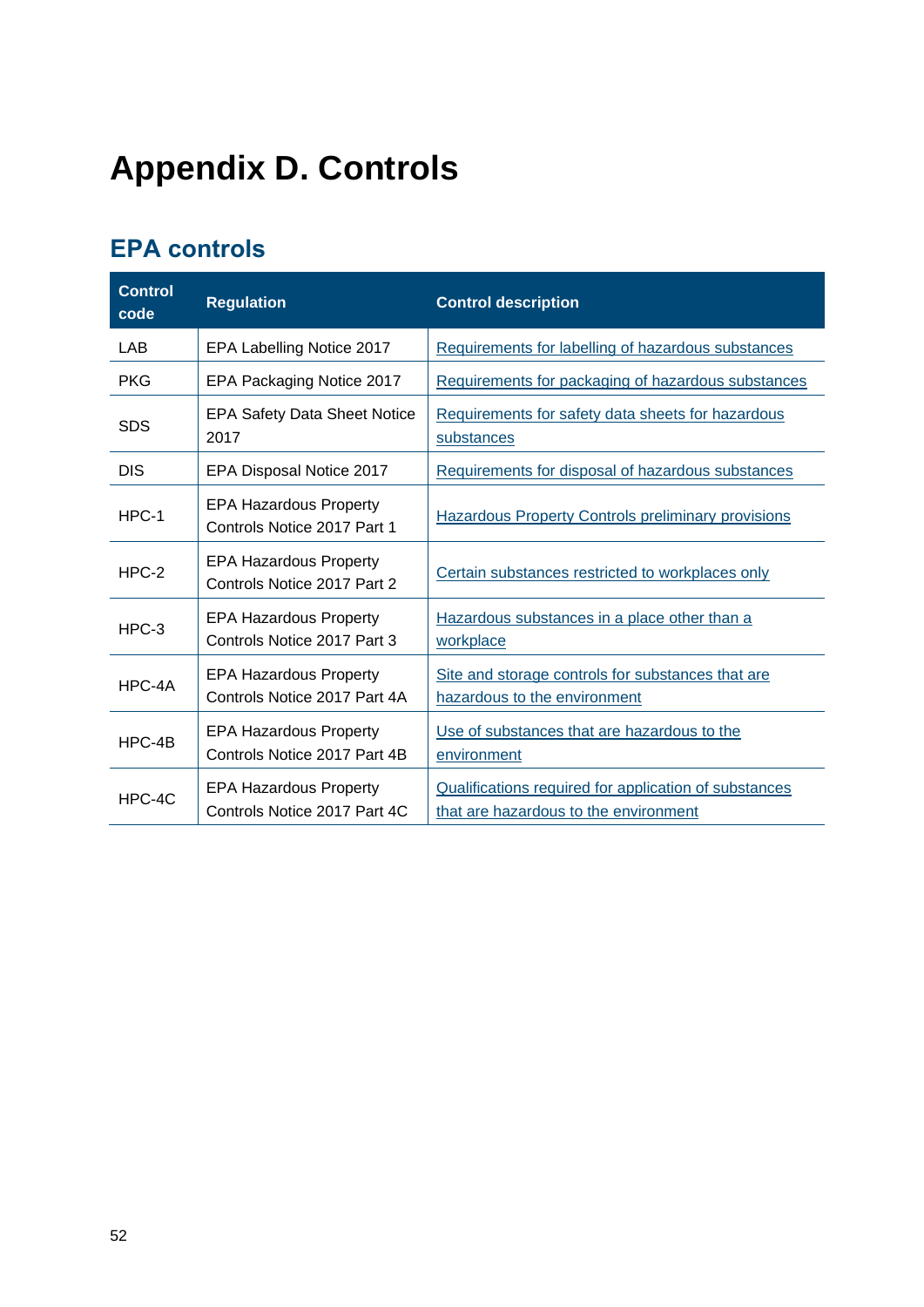<span id="page-52-0"></span>Decision on application for approval to import or manufacture EDN for release | 05 April 2022 **HSNO additional controls and modifications to controls**

#### **Definitions**

For the purpose of this approval—

#### **Enclosed space** means:

- (a) the space under a sheet;
- (b) a shipping container.

**Exposure level** means the concentration of EDN in the air recorded at the monitoring location.

**PCBU** has the meaning defined in section 17 of the Health and Safety at Work Act 2015.

**Sheet** means a heavy-duty cover that—

- (a) has a low mass transfer coefficient for EDN; and
- (b) is waterproof and impenetrable.

**Ventilate** means the intentional release of EDN into the atmosphere following fumigation, and **ventilation** has a corresponding meaning

| Code                              | <b>HSNO Act</b>                            | <b>Control</b>                                                                                                                                            |
|-----------------------------------|--------------------------------------------|-----------------------------------------------------------------------------------------------------------------------------------------------------------|
| Application rate                  | Section 77A                                | The maximum application rate of this substance is 120 g of<br>substance/ $m^3$ .                                                                          |
| Use restriction                   | Section 77A                                | This substance must only be used as a fumigant for logs or<br>timber for export under a sheet or in a shipping container.                                 |
|                                   | Section 77                                 | The substance label must include the following statements, or<br>words to the same effect:                                                                |
| Label                             | Variation to<br>Labelling<br><b>Notice</b> | This substance must only be used as a fumigant for logs or<br>$\bullet$<br>timber for export under a sheet or in a shipping container.                    |
|                                   |                                            | The application rate must be included on the label.                                                                                                       |
| Max impurity                      | Section 77A                                | The following limit is set for the toxicologically relevant impurity<br>in the active ingredient, ethanedinitrile, used to manufacture<br>this substance: |
|                                   |                                            | Hydrogen cyanide: 1% v/v maximum                                                                                                                          |
| Tolerable exposure<br>limit (TEL) | Section 77B                                | The Tolerable Exposure Limit (TEL) set for ethanedinitrile is<br>0.034 ppm as a 24-hour average.                                                          |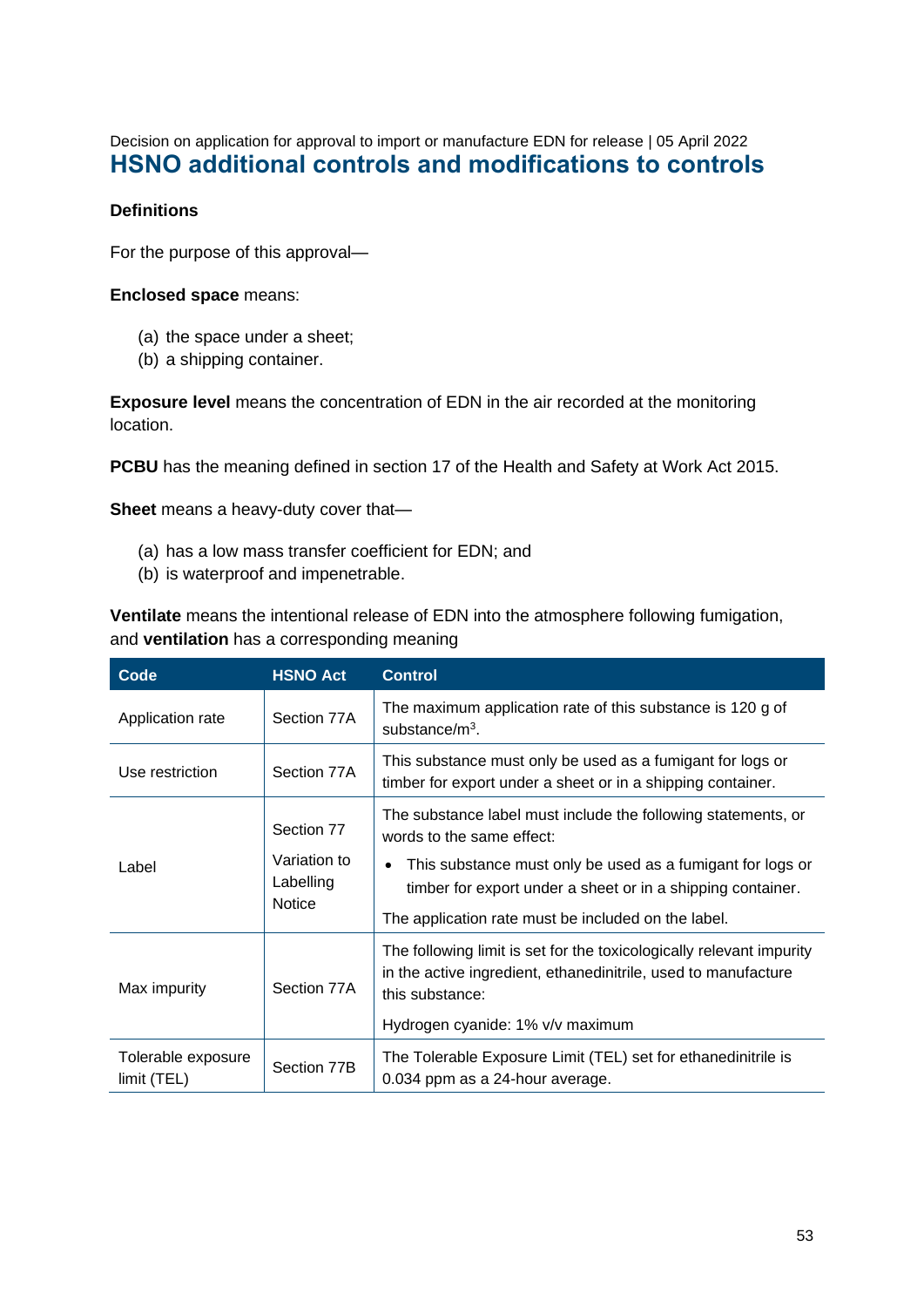| Code                              | <b>HSNO Act</b> | <b>Control</b>                                                                                                                                                                                                                                                                                                                                                                                                                                                                                                                 |
|-----------------------------------|-----------------|--------------------------------------------------------------------------------------------------------------------------------------------------------------------------------------------------------------------------------------------------------------------------------------------------------------------------------------------------------------------------------------------------------------------------------------------------------------------------------------------------------------------------------|
| Wind speed                        | Section 77A     | A PCBU with management or control of fumigation of logs or<br>timber using EDN must ensure that ventilation of any<br>fumigation only occurs when a minimum wind speed of 2 m/s is<br>measured at the site of fumigation in the 10 minutes prior to<br>ventilation.                                                                                                                                                                                                                                                            |
| Notification of<br>fumigation     | Section 77A     | A PCBU with management or control of fumigation of logs<br>1.<br>or timber using EDN must notify the PCBU's intention to<br>carry out a fumigation to the relevant local authority.<br>The PCBU must ensure that the notification referred to in<br>2.<br>subclause (1) is made not less than 24 hours before the<br>start of the fumigation event.                                                                                                                                                                            |
| Notification of TEL<br>exceedance | Section 77A     | A PCBU with management or control of fumigation of logs or<br>timber using EDN must-<br>notify the relevant local authority as soon as<br>a.<br>practicable and within 24 hours if the exposure level<br>exceeds the TEL value for EDN; and<br>include in the notification-<br>b.<br>the source of that exceedance; and<br>i.<br>the exposure value(s) that exceed the<br>ii.<br>appropriate TEL value: and<br>iii.<br>the individual monitoring values that were used<br>to generate each relevant 24-hour exposure<br>level. |
| Annual reporting                  | Section 77A     | A PCBU with management or control of fumigation of logs or<br>timber using EDN in the preceding calendar year must provide<br>a copy of the annual report provided to WorkSafe under the<br>Requirements for Specified Fumigants Amendment SWI to the<br>Environmental Protection Authority by 31 March each year.                                                                                                                                                                                                             |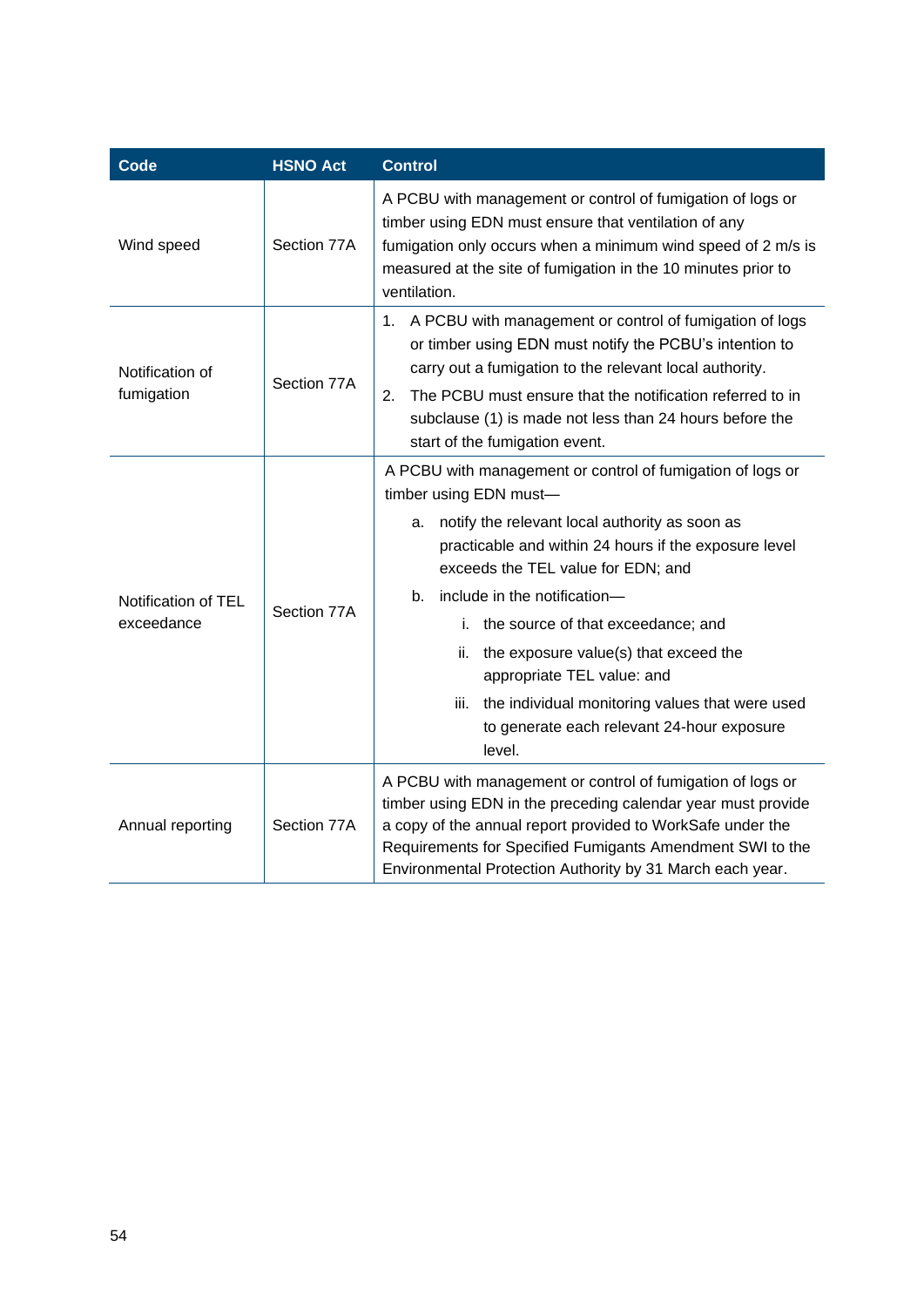### <span id="page-54-0"></span>Decision on application for approval to import or manufacture EDN for release | 05 April 2022 **Health and safety at work (HSW) requirements**

Advisory Note: These requirements are not set for the substance but apply in their own right under the HSW (Hazardous Substances) Regulations 2017 according to the classification of the substance. They are listed here for information purposes only.

| <b>Control</b><br>code | <b>Regulation</b> | <b>Control description</b>                                                                   |  |
|------------------------|-------------------|----------------------------------------------------------------------------------------------|--|
| HSW1                   | Part 1            | Application                                                                                  |  |
| HSW <sub>2</sub>       | Part 2            | Labelling, signage, safety data sheets, and packaging                                        |  |
| HSW <sub>3</sub>       | Part 3            | General duties relating to risk management                                                   |  |
| HSW4                   | Part 4            | Certified handlers and supervision and training of workers                                   |  |
| HSW <sub>5</sub>       | Part 5            | <b>Emergency management</b>                                                                  |  |
| HSW <sub>8</sub>       | Part 8            | Controls applying to all class 1 to 5 substances                                             |  |
| HSW <sub>10</sub>      | Part 10           | Class 2, 3, and 4 substances                                                                 |  |
| HSW <sub>11</sub>      | Part 11           | Controls relating to adverse effects of unintended ignition of class 2 and<br>3.1 substances |  |
| HSW <sub>13</sub>      | Part 13           | Class 6 and 8 substances                                                                     |  |
| HSW <sub>14</sub>      | Part 14           | <b>Fumigants</b>                                                                             |  |
| <b>HSW15</b>           | Part 15           | Gases under pressure                                                                         |  |
| HSW <sub>16</sub>      | Part 16           | Tank wagons and transportable containers                                                     |  |
| HSW <sub>17</sub>      | Part 17           | <b>Stationary container systems</b>                                                          |  |
| HSW <sub>19</sub>      | Part 19           | <b>Tracking hazardous substances</b>                                                         |  |

Additional requirements for the substance will be set through safe work instrument(s) (SWIs), a form of legislation that supports or complements health and safety regulations. Draft SWIs specific to EDN are listed below. The draft SWIs and the steps required to give them legal effect are discussed in the body of the decision.

- Health and Safety at Work (Hazardous Substances—Requirements for Specified Fumigants) Safe Work Instrument 2017 as amended by the Health and Safety at Work (Hazardous Substances—Requirements for Specified Fumigants) Amendment Safe Work Instrument (draft as at date of decision).
- Health and Safety at Work (General Risk and Workplace Management—Exposure and Health Monitoring Requirements for Ethanedinitrile) Safe Work Instrument (draft as at date of decision).